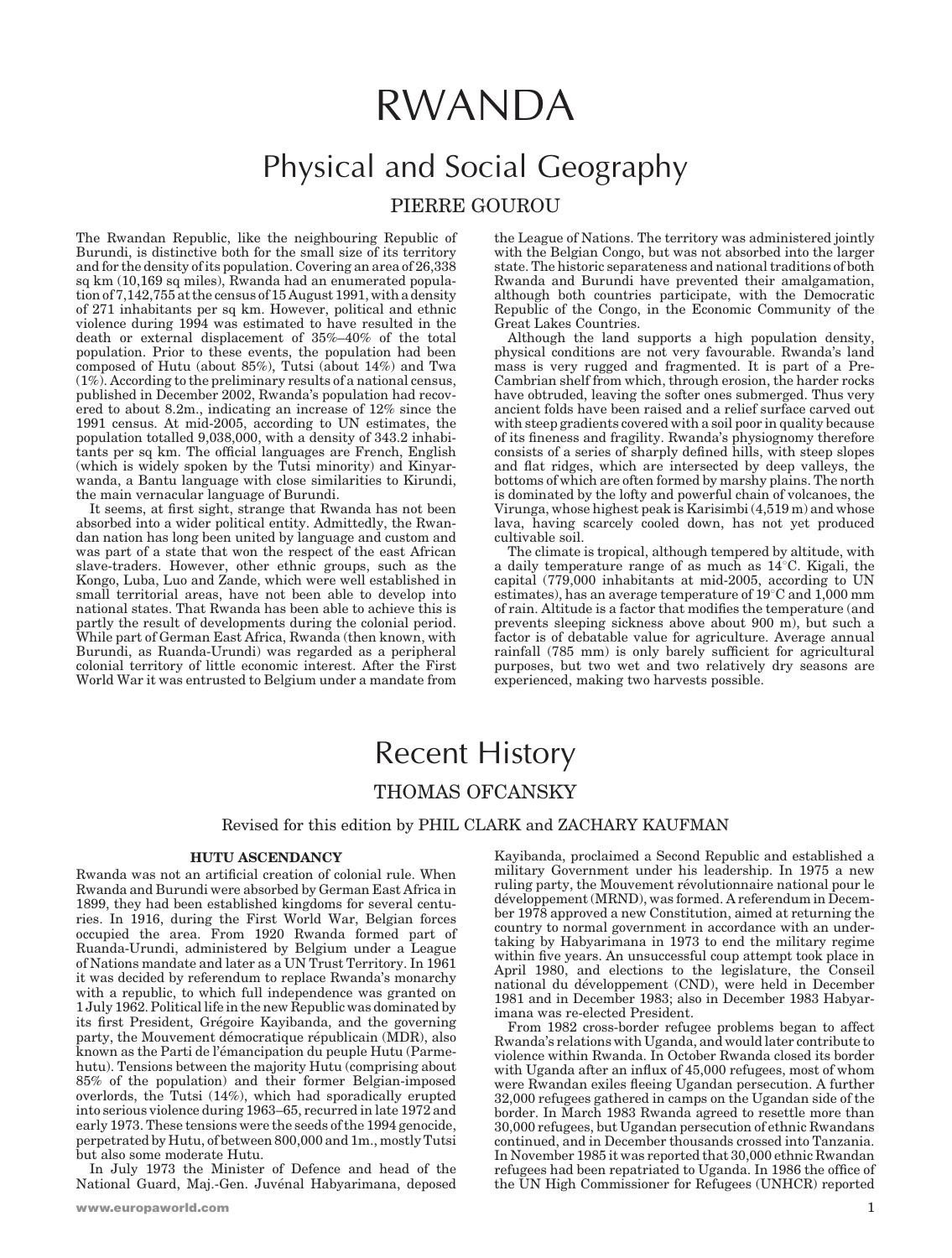that there were about 110,000 registered Rwandan refugees living in Uganda, while an even greater number of refugees were believed to have settled in Uganda without registering with UNHCR. In July the central committee of the MRND issued a declaration that Rwanda would not allow the return of large numbers of refugees, since the country's economy was incapable of sustaining such an influx. In the same year President Yoweri Museveni of Uganda announced that Rwandans who had been resident in Uganda for more than 10 years would automatically be entitled to Ugandan citizenship. A resurgence of ethnic tensions in Burundi led to the flight, in August 1988, of an estimated 80,000 refugees, mainly Hutu, into Rwanda. With assistance from the international community, the Rwandan authorities were able to address their needs. By June 1989 all but approximately 1,000 of the refugees had been repatriated to Burundi.

During the December 1988 presidential election, Habyarimana, as sole candidate, secured 99.98% of the votes cast. Elections for the CND were held in the same month, and the Government was reorganized in January 1989. During 1989 economic conditions deteriorated sharply, and the introduction of an economic austerity programme in December increased public discontent. In early July 1990 Habyarimana conceded that political reform was necessary and announced that a national commission would be appointed to investigate the matter. The Commission nationale de synthèse (CNS) was duly established in September with a mandate to make recommendations for political renewal. However, these measures did little to alleviate the acute sense of political crisis.

#### REBEL INVASION AND POLITICAL UPHEAVAL

On 1 October 1990 an estimated force of 10,000 militia, representing the exiled, Tutsi-dominated Front patriotique rwandais (FPR), crossed the border from Uganda into northeastern Rwanda, where they swiftly occupied several towns. The troops were primarily Tutsi refugees, but they also included significant numbers of disaffected elements of Uganda's ruling National Resistance Army (NRA, now the Uganda People's Defence Force—UPDF). The invasion force was led by Maj.-Gen. Fred Rwigyema, a former Ugandan Deputy Minister of Defence. In response to a request for assistance from Habyarimana, Belgian and French paratroopers were dispatched to Kigali to protect foreign nationals and to secure evacuation routes. A contingent of troops sent by Zaire (now the Democratic Republic of the Congo—DRC) assisted the small Rwandan army in turning back the FPR some 70 km from Kigali.

The conflict continued throughout 1991 and into 1992, as the FPR made frequent guerrilla forays into Rwanda. Both sides of the conflict reported thousands of casualties, and many civilians resident in the border regions were killed and as many as 100,000 displaced. Increasing racial tensions, exacerbated by the war, resulted in a series of unprovoked attacks upon Tutsi and prompted accusations of government involvement, particularly in the Bugesera region of southern Rwanda. In late July 1992 it was reported that a cease-fire had been negotiated, providing for the establishment of a 'neutral area'. The cease-fire arrangements were to be overseen by a 50-member African military monitoring team.

The FPR invasion accelerated the political reform process, initiated before the conflict. The CNS published its report and a draft constitution in March 1991, following widespread public discussion of proposals put forward by the Commission in December 1990. In June 1991 the new Constitution, providing for the legalization of political parties, entered into force. Full freedom of the press was declared, leading to the establishment of a number of magazines and newspapers critical of government policy. In April 1992, following a series of unsuccessful attempts to negotiate a transitional government, the composition of a broadly based coalition Government, incorporating four opposition parties (the revived MDR, the Parti socialdémocrate—PSD, the Parti libéral—PL and the Parti démocratique chrétien—PDC), together with the Mouvement républicain national pour la démocratie et le développement (MRNDD—the new party name adopted by the MRND in April 1991), was announced. The new administration was to be headed by Dismas Nsengiyaremye of the MDR as Prime Minister, a post established by the Constitution. Multi-party elections for municipalities, the legislature and the presidency were to take place before April 1993. In late April 1992, in compliance with a new constitutional prohibition of the armed forces' participation in the political process, Habyarimana relinquished his military title and functions.

The transitional Government and FPR representatives initiated a new dialogue in May 1992 and conducted formal discussions in Paris, France, during June. Further negotiations, in Arusha, Tanzania, in July resulted in an agreement on the implementation of a new cease-fire, to take effect from the end of that month, and the creation of a military observer group (GOM) sponsored by the Organization of African Unity (OAU, now the African Union—AU), to comprise representatives from both sides, together with officers drawn from the armed forces of Nigeria, Senegal, Zimbabwe and Mali. However, subsequent negotiations in Tanzania, during August, September and October 1992, failed to resolve outstanding problems concerning the creation of a 'neutral zone' between the Rwandan armed forces and the FPR (to be enforced by the GOM), the incorporation of the FPR in a Rwandan national force, the repatriation of refugees, and the demands of the FPR for full participation in the transitional Government and legislature.

A resurgence in violence followed the breakdown of negotiations in early February 1993, resulting in the deaths of hundreds on both sides. An estimated 1m. civilians fled southwards and to neighbouring Uganda and Tanzania in order to escape the fighting, as the FPR advanced as far as Ruhengeri and seemed, for a time, on the point of capturing Kigali. Belgium, France and the USA denounced the actions of the FPR. French reinforcements were dispatched to join a small French military contingent, stationed in Kigali since October 1990 in order to protect French nationals. Meanwhile, the Commander of the GOM declared that the group possessed inadequate manpower and resources to contain the advance of the FPR, and requested the deployment of an additional 400 OAU troops.

In late February 1993 the Government accepted FPR terms for a cease-fire in return for an end to attacks against FPR positions and on Tutsi communities, and the withdrawal of foreign troops. Although fighting continued with varying intensity, new peace negotiations were convened in March in Arusha. Later that month France began to withdraw its troops.

Negotiations conducted during April 1993 failed to produce a solution to the crucial issue of the structure of future unitary Rwandan armed forces. In the same month the five participating parties in the ruling coalition agreed to a three-month extension of the Government's mandate, in order to facilitate the achievement of a peace accord. Further talks between the Government and the FPR in the northern town of Kinihira during May produced significant progress, including an agreed schedule for the demobilization of 19,000-strong security forces. In June an agreed protocol outlined the repatriation of all Rwandan refugees resident in Uganda, Tanzania and Zaire, including recommendations that compensation be made to those forced into exile more than 12 years ago. In late June the UN Security Council approved the creation of the UN Observer Mission Uganda-Rwanda (UNOMUR), to be deployed on the Ugandan side of the border for an initial period of six months, in order to ensure that no military supply lines would be maintained for the FPR.

In July 1993, with improved prospects for a prompt resolution of the conflict, Habyarimana met representatives of the five political parties represented in the Government and sought a further extension to the mandate of the coalition Government. However, the Prime Minister's insistence that the FPR should be represented in any newly mandated government exacerbated existing divisions within the MDR, prompting Habyarimana to conclude the agreement with a conciliatory group of MDR dissidents, including the Minister of Education, Agathe Uwilingiyimana, who was elected as Rwanda's first female Prime Minister on 17 July. The Council of Ministers was reorganized to replace the disaffected MDR members.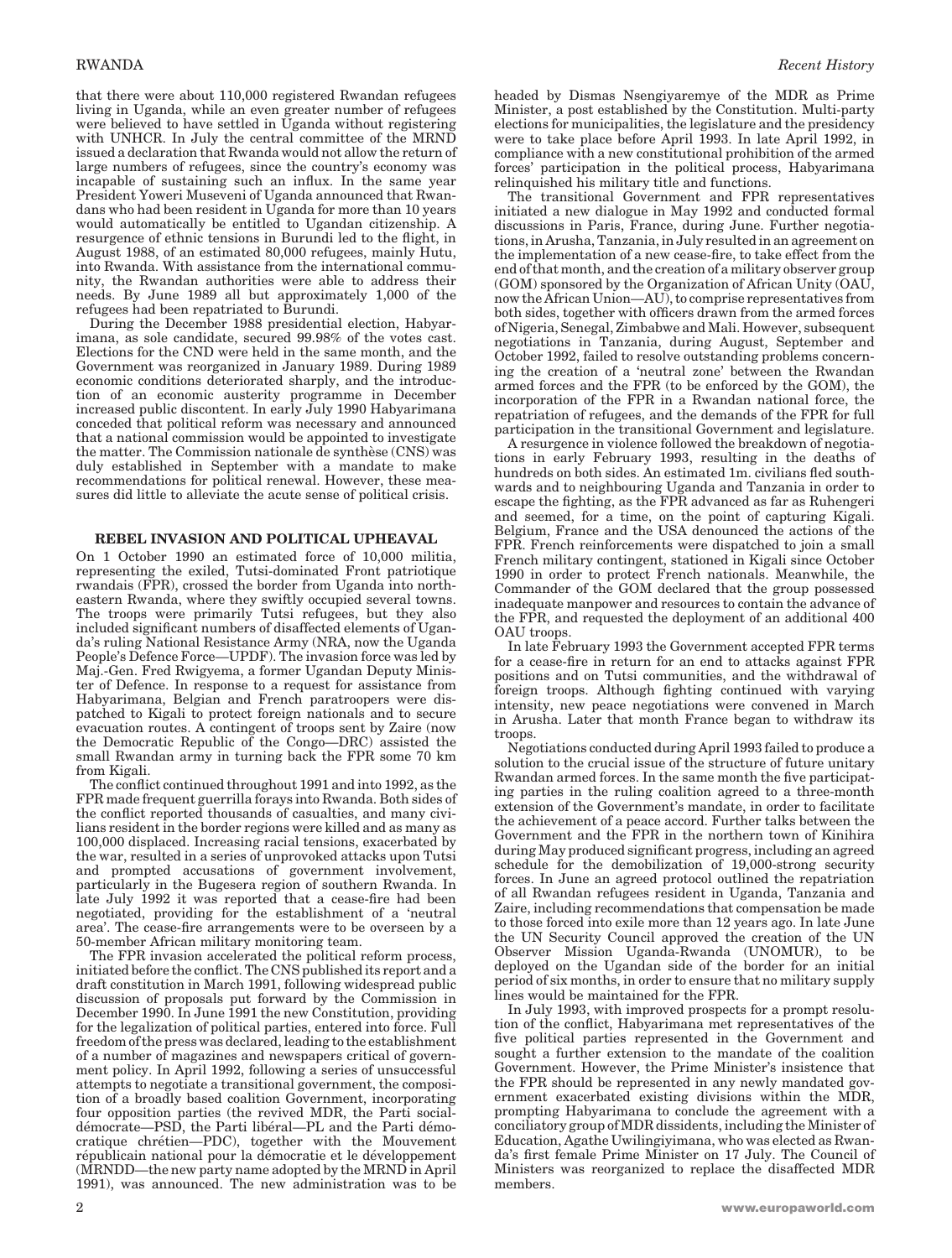On 4 August 1993 a peace accord was formally signed, in Arusha, by Habyarimana and Col Alex Kanyarengwe of the FPR. A new transitional Government, to be headed by a mutually approved Prime Minister (later named as the MDR moderate faction leader, Faustin Twagiramungu), was to be installed by 10 September. A multi-party general election were to take place after a 22-month period, during which the FPR was to participate in a transitional government and national assembly. In mid-August the Government revoked the curfew in Kigali and removed military road-blocks from all but three northern prefectures. By the end of the month, however, the Prime Minister was forced to make a national appeal for calm, following reports of renewed outbreaks of violence in Kigali and Butare. The failure to establish a transitional government and legislature by 10 September was attributed by the Government and the FPR to the increasingly fragile security situation, and both sides urged the prompt dispatch of a neutral UN force to facilitate the implementation of the Arusha Accord. Meanwhile, relations between the Government and the FPR deteriorated, following the rebels' assertion that the Government had infringed the terms of the Accord by attempting to dismantle and reorganize those departments assigned to the FPR under the terms of the agreement.

#### UN INTERVENTION

On 5 October 1993 the UN Security Council adopted Resolution 872, endorsing the recommendation of the UN Secretary-General for the creation of the UN Assistance Mission to Rwanda (UNAMIR), under the leadership of Canadian Lt. Gen. Roméo Dallaire, to be deployed in Rwanda for an initial period of six months, with a mandate to monitor observance of the cease-fire, to contribute to the security of the capital and to facilitate the repatriation of refugees. UNAMIR, incorporating UNOMUR and GOM, was formally inaugurated on 1 November, and comprised some 2,500 personnel when fully operational. In mid-December the UN declared that it was satisfied that conditions had been sufficiently fulfilled to allow for the introduction of the transitional institutions by the end of the month.

In late December 1993 UNAMIR officials escorted a 600 strong FPR battalion to Kigali (as detailed in the Arusha Accord), in order to ensure the safety of FPR representatives selected to participate in the transitional Government and legislature. However, dissension within a number of political parties obstructed the satisfactory nomination of representatives to the transitional institutions, forcing a further postponement of their inauguration. On 5 January 1994 Juvénal Habyarimana was invested as President of a transitional Government, for a 22-month period, under the terms of the Arusha Accord. (Habyarimana's previous term of office, in accordance with the Constitution, had expired on 19 December 1993.) While government spokesmen identified the need to resolve internal differences within the MDR and the PL as the crucial expedient for the implementation of the new Government and legislature, a joint statement, issued by the PSD, the PDC and factions of the MDR and the PL, accused the President of having abused the terms of the Arusha Accord by interfering in the selection of prospective ministers and deputies. The FPR repeated this charge in late February 1994, when it rejected a list of proposed future gubernatorial and legislative representatives (tentatively agreed following several days of discussions between the President, the Prime Minister and the five participating parties of the incumbent administration) as the result of a campaign of intimidation and manipulation by the President in order to secure the participation of his own supporters, and thereby prolong his political position and influence. During January and February Dallaire reported that the Habyarimana Government was increasing anti-Tutsi propaganda across Rwanda, stockpiling weapons and training youth militias. Dallaire insisted that anti-Tutsi sentiment was rapidly increasing and that violence against Tutsi was likely in the coming months. In March the Prime Minister-designate, Faustin Twagiramungu, declared that he had fulfilled his consultative role as established by the Arusha Accord, and announced the composition of a transitional Government, in an attempt to accelerate the installation of the transitional bodies. However, political opposition to the proposed Council of Ministers persisted, and Habyarimana insisted that the list of proposed legislative deputies, newly presented by Agathe Uwilingiyimana, should be modified to include representatives of additional political parties, including the reactionary Coali- $\chi$ tion pour la défense de la république (CDR, whose participation was strongly opposed by the FPR, owing to its alleged failure to accept the code of ethics for the behaviour of political parties, which proscribed policies advocating tribal discrimination), prompting a further postponement of the formation of a transitional administration.

In April 1994 the UN Security Council (which in February had warned that the UN presence in Rwanda might be withdrawn in the absence of swift progress in the implementation of the Arusha Accord) agreed to extend UNAMIR's mandate for four months, pending a review of progress made in implementing the accord, to be conducted after six weeks.

#### COLLAPSE OF CIVIL ORDER AND GENOCIDE

On 6 April 1994 the presidential aircraft, returning from a regional summit meeting in Dar es Salaam, Tanzania, was fired upon above Kigali airport, and exploded on landing, killing all 10 passengers, including Habyarimana. The President of Burundi, Cyprien Ntaryamira, two Burundian cabinet ministers, the Chief of Staff of the Rwandan armed forces, and a senior diplomat were among the other victims. In Kigali the presidential guard immediately initiated a brutal campaign of retributive violence against political opponents of the late President, although it was unclear who had been responsible for the attack on the aircraft, and the presidential guard obstructed UNAMIR officials attempting to investigate the site of the crash. As politicians and civilians fled the capital, the brutality of the political assassinations was compounded by attacks on the clergy, UNAMIR personnel and Tutsi civilians and political leaders. Hutu civilians were forced, under pain of death, to murder their Tutsi neighbours, and the mobilization of the Interahamwe, or unofficial militias (allegedly affiliated to the MRNDD and the CDR), apparently committed to the massacre of government opponents and Tutsi civilians, was encouraged by the presidential guard (with support from some factions of the armed forces) and by inflammatory broadcasts from Radio-Télévision Libre des Mille Collines in Kigali. The Prime Minister, the President of the Constitutional Court, the Ministers of Labour and Social Affairs and of Information, and the Chairman of the PSD were among the prominent politicians assassinated, or declared missing and presumed dead, within hours of the death of Habyarimana.

On 8 April 1994 the Speaker of the CND, Dr Théodore Sindikubwabo, announced that he had assumed the office of interim President of the Republic, in accordance with the provisions of the 1991 Constitution. The five remaining participating political parties and factions of the Government selected a new Prime Minister, Jean Kambanda, and a new Council of Ministers (largely comprising the MRNDD) from among their ranks. The FPR immediately challenged the legality of the new administration, claiming that the constitutional right of succession to the presidency of the Speaker of the CND had been superseded by Habyarimana's inauguration in January as President under the terms of the Arusha agreement. The legitimacy of the new Government, which had fled to the town of Gitarama to escape escalating violence in the capital, was subsequently rejected by factions of the PL and MDR (led by Faustin Twagiramungu), and by the PDC and the PSD, which in May announced that they had allied themselves as the Democratic Forces for Change.

### FPR Offensives and the Refugee Crisis

In mid-April 1994 the FPR resumed military operations from its northern stronghold, with the stated intention of relieving its beleaguered battalion in Kigali, restoring order to the capital and halting the massacre of Tutsi civilians. Grenade attacks and mortar fire intensified in the capital, prompting the UN to mediate a fragile 60-hour cease-fire, during which small evacuation forces from several countries escorted foreign nationals out of Rwanda. Belgium's UNAMIR contingent of more than 400 troops was also withdrawn, after Hutu militia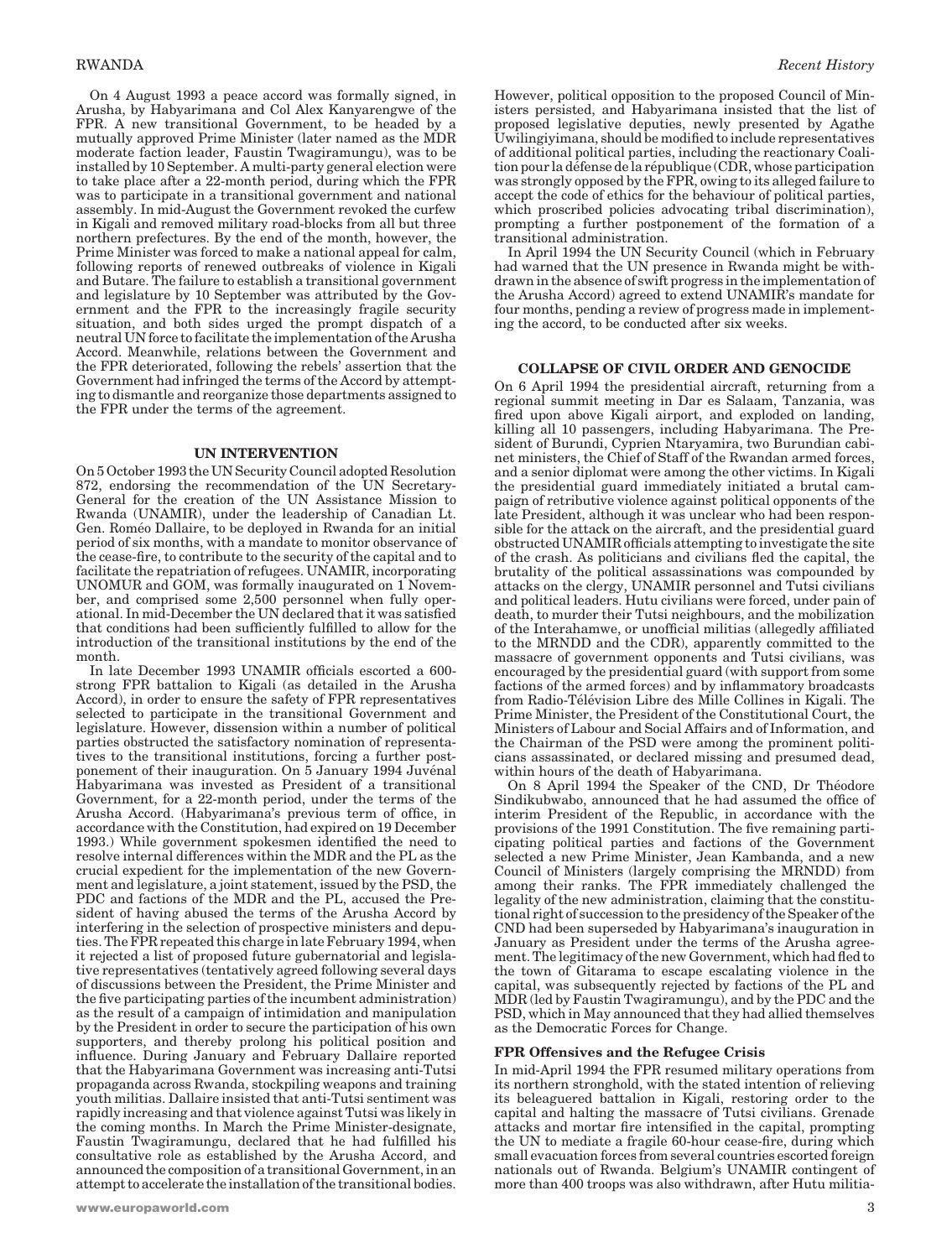men killed 10 Belgian peace-keepers sent to protect Prime Minister Uwilingiyimana, who was also murdered.

As the political violence incited by the presidential guard and the Interahamwe gathered momentum, the militia's identification of all Tutsi as political opponents of the state promoted ethnic polarization, resulting in a pogrom against Tutsi. Reports of mass Tutsi graves and unprovoked attacks on fleeing Tutsi refugees, and on those seeking refuge in schools, hospitals and churches, elicited unqualified international condemnation and outrage, and promises of financial and logistical aid for an estimated 2m. displaced Rwandans (some 250,000 had fled across the border to Tanzania in a 24-hour period in late April 1994), who were threatened by famine and disease in makeshift camps. By late May attempts to assess the full scale of the humanitarian catastrophe in Rwanda were complicated by unverified reports that the FPR (which claimed to control more than one-half of the country) was carrying out retaliatory atrocities against Hutu civilians. However, unofficial estimates indicated that between 200,000 and 500,000 Rwandans had been killed since early April.

On 21 April 1994, in the context of intensifying violence in Kigali, and the refusal of the Rwandan armed forces to agree to the neutral policing of the capital's airport (subsequently secured by the FPR), the UN Security Council resolved to reduce significantly its representation in Rwanda to 270 personnel, a move that attracted criticism from the Government, the FPR, international relief organizations and the international community in general. However, on 16 May, following intense international pressure and the disclosure of the vast scale of the humanitarian crisis in the region, the UN Security Council approved Resolution 917, providing for the eventual deployment of some 5,500 UN troops with a revised mandate, including the policing of Kigali's airport and the protection of refugees in designated 'safe areas'. In late May 1994 the UN Secretary-General criticized the failure of the UN member nations to respond to his invitation to participate in the enlarged force (only Ghana, Ethiopia and Senegal had agreed to provide small contingents). Further UN-sponsored attempts to negotiate a cease-fire failed in late May and early June, and the FPR made significant territorial gains in southern Rwanda, forcing the Government to flee Gitarama and seek refuge in the western town of Kibuye.

In early June 1994 the UN Security Council adopted Resolution 925, whereby the mandate of the revised UN mission in Rwanda (UNAMIR II) was extended until December 1994. However, the UN Secretary-General continued to encounter considerable difficulty in securing equipment and armaments requested by those African countries that had agreed to participate. By mid-June the emergence of confirmed reports of retributive murders committed by FPR members (including the massacres, in two separate incidents in early June, of 22 clergymen, among them the Roman Catholic archbishop of Kigali) and the collapse of a fragile truce, negotiated at a summit meeting of the OAU, prompted the French Government to announce its willingness to lead an armed police action, endorsed by the UN, in Rwanda. Although France insisted that its military presence (expected to total 2,000 troops) would maintain strict political neutrality and operate, from the border regions, in a purely humanitarian capacity pending the arrival of a multinational UN force, the FPR was vehemently opposed to its deployment, citing the French administration's maintenance of high-level contacts with representatives of the self-proclaimed Rwandan Government as an indication of political bias. While the UN Secretary-General welcomed the French initiative, and tacit endorsement of the project was contained in Resolution 929, approved by the Security Council in late June, the OAU expressed serious reservations regarding the appropriateness of French involvement. On 23 June a first contingent of 150 French marine commandos launched 'Operation Turquoise', entering the western town of Cyangugu, in preparation for a large-scale operation to protect refugees in the area. By mid-July the French initiative had successfully relieved several beleaguered Tutsi communities and had established a temporary 'safe haven' for the displaced population in the south-west, through which a mass exodus of Hutu refugees began to flow, encouraged by reports (disseminated by supporters of the

defeated interim Government) that the advancing FPR forces were seeking violent retribution against Hutu. An estimated 1m. Rwandans sought refuge in the border town of Goma, in Zaire, while a similar number attempted to cross the border elsewhere in the south-west. The FPR had swiftly secured all major cities and strategic territorial positions, but had halted its advance several kilometres from the boundaries of the French-controlled neutral zone, requesting the apprehension and return for trial of those responsible for the recent atrocities. (At the end of June the first report of the UN Special Rapporteur on human rights in Rwanda—appointed in May confirmed that at least 500,000 Rwandans had been killed since April, and urged the establishment of an international tribunal to investigate allegations of genocide; in early July the UN announced the creation of a commission of inquiry for this purpose.)

### THE FPR TAKES POWER

On 19 July 1994 Pasteur Bizimungu, a Hutu, was inaugurated as President for a five-year term. In November a multi-party protocol of understanding was concluded, providing for a number of amendments to the terms of the August 1993 Arusha Accord, relating to the establishment of a transitional legislature. The most notable of the new provisions was the exclusion from the legislative process of members of those parties implicated in alleged acts of genocide during 1994. A 70 member National Transitional Assembly, whose membership included five representatives of the armed forces and one member of the national police force, was installed on 12 December. On 5 May 1995 the new legislature announced its adoption of a new Constitution based on selected articles of the 1991 Constitution, the terms of the August 1993 Arusha Accord, the FPR's victory declaration of July 1994 and the November 1994 multi-party protocol of understanding.

In July 1999 Rwanda announced the end of the five-year transitional Government and its replacement by a four-year national unity Government. The new transitional period permitted the Government to complete the national reconciliation process, restore internal security, improve the economy and social services and establish a democratic system. Critics rejected the unilateral extension of political power and claimed that the Government's action revealed its undemocratic and dictatorial nature.

The increasingly stringent policies of the Kagame regime prompted an increasing number of prominent figures to flee Rwanda. A notable case involved the popular Speaker of the Transitional National Assembly, Kabuye Sebarenzi, who had campaigned for good governance and official accountability. After moving from the FPR to the PL and drawing attention to government ministers accused of corruption, Sebarenzi's fortunes gradually waned. In December 1999 the PL President, Pio Mugabo, postponed the vote for a new party President, reportedly on orders from Kagame. Sebarenzi had been expected to be elected to this post, which would have strengthened his chances of winning the election for the national presidency. In early January 2000 the Transitional National Assembly forced Sebarenzi's resignation on apparently fabricated charges of official misconduct, organizing genocide survivors against the Government and supporting the 'army of the king'. Also in January Sebarenzi, who feared that the Government would assassinate him, fled to Uganda, then to Europe, and finally to the USA. On 23 March President Pasteur Bizimungu resigned and subsequently relocated to the USA. Kagame served as provisional President until 17 April, when members of the legislature and the Government elected, by 81 votes to five, Kagame as the first Tutsi President since Rwanda gained independence from Belgium in 1962. Kagame, who was to serve for the remainder of the transition period, until legislative and presidential elections in 2003, pledged to facilitate political decentralization, expedite the trials of some 125,000 genocide suspects in prison and conduct local government elections.

Corruption pervaded all levels of government. In September 1999 a legislative commission of inquiry implicated several government ministers in cases of corruption. Some of these officials subsequently resigned. A further parliamentary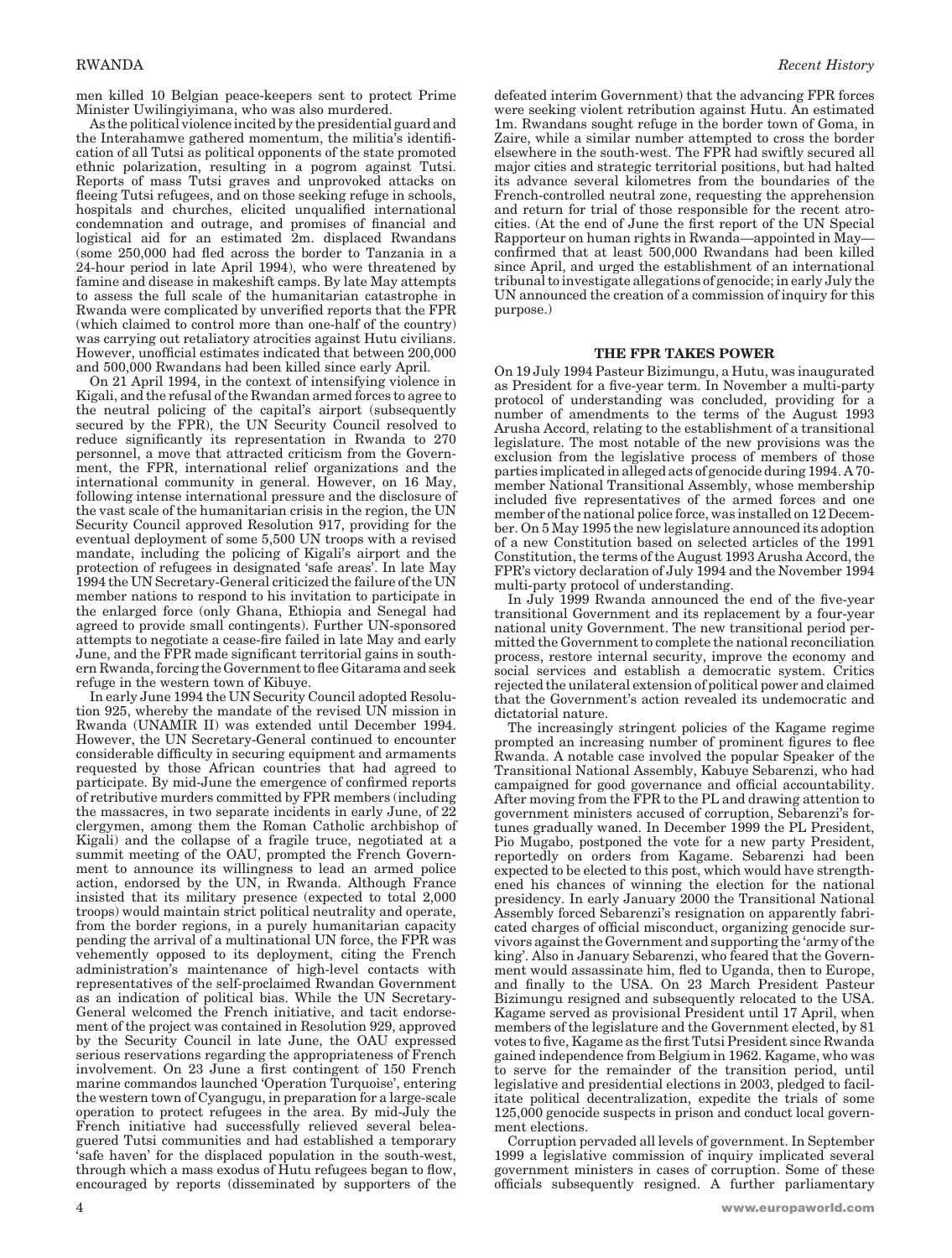inquiry discovered that, when he was Minister of Education in 1995, the Prime Minister, Pierre-Célestin Rwigyema, had been implicated in the diversion of funds from a World Bank education programme almost exclusively to his home town of Gitarama. Rwigyema survived a motion of censure in the Transitional National Assembly in December 1999, but he resigned in February 2000. In March 2004 the Auditor-General, Gervais Ntaganda, informed the legislature that some 60 public institutions reported that tenders valued at US \$5.8m. for 2002 had not been processed by the national tender board, as scheduled. Moreover, \$7m. of government spending was unaccounted for during that year and, of 44 cases of alleged embezzlement of government funds, only nine were referred for trial and only two cases had been heard. However, the authorities did dismiss 139 police-officers in March 2004 for a series of crimes, including bribery and corruption, although allegations of corruption among senior government officials remained uninvestigated.

On 29 June 2000 the Ministry of Local Government and Social Affairs introduced legislation on decentralization, which aimed to make the district (akarere) the principal organ of local government. Apart from providing judicial services, the akarere was to assume responsibility for agriculture, extension, forestry and veterinary services. Other *akarere* duties included the stimulation of local trade and small-scale industries and education and teacher training, and the supervision of health, water, fire brigade, co-operatives, roads, land titles and tourism services. A legislative council and an executive committee, aided by an executive secretary, were to govern the akarere. The province (intara) co-ordinated all services that were to be transferred from the central Government to the akarere. This initiative was the most ambitious political scheme ever undertaken in post-independence Rwanda. Its success or failure depended on the availability of donor aid, the authorities' ability to collect taxes and the central Government's willingness to transfer adequate funds to the *akarere*. More importantly, many donors insisted that, in order to receive foreign aid, Rwanda would have to shed its authoritarian culture and near-total concentration of power in the central Government.

On 24 July 2000 former Prime Minister Pierre-Célestin Rwigyema, the leader of the MDR, fled from Rwanda and sought political asylum in the USA, deeply embarrassing the Kagame regime. The Hutu-dominated MDR responded to Rwigyema's self-imposed exile by removing him from the presidency of the movement and denouncing him after he issued a statement in exile that condemned Kagame as a dictator. The MDR elected Célestin Kabanda, who enjoyed considerable support among Rwanda's Hutu population, as its interim President. However, in February 2001 an MDR committee announced that it had removed Kabanda, owing to repeated allegations that he had participated in the 1994 genocide. In October the MDR's political bureau confirmed Kabanda's election as the party President. Désiré Nyandwi, the influential Minister for Local Government and Social Affairs, endorsed the bureau's decision.

In October 2000 Rwanda convened a Summit on Reconciliation and Unity. However, this measure failed to convince opponents of the Government that Kagame was serious about national reconciliation. As a result, political opposition to the Kagame regime continued to grow, largely in Rwandan expatriate communities. In May 2001, for example, Alexandre Kimenyi, a former senior FPR member who relocated to the USA, announced the formation of an opposition party, the Alliance rwandaise pour la renaissance de la nation (ARENA). He maintained that membership of the organization was open to all Rwandans and denied allegations that it was promonarchy. Despite its increasing popularity among some expatriates, ARENA lacked the ability to present a credible threat to Kagame's Government.

### ELECTIONS AND THE END OF THE TRANSITIONAL PERIOD

On 6 March 2001 nation-wide elections for local officials were conducted in Rwanda. A high proportion of eligible voters participated in the polls. President Kagame claimed that the

elections represented a significant measure towards democratization. However, Rwandan government statistics indicated that about 45% of the districts were contested by only one candidate. Moreover, various international human rights organizations condemned the elections as unfair; according to Human Rights Watch, the elections had been marred by irregularities from the beginning. Many voters also indicated that they participated in the polls because they feared receiving fines or other penalties if they did not. In addition, local and international election monitors only received the requisite documentation late on the day prior to the elections, making it impossible to observe pre-election activities, such as registration, and difficult to reach distant polling stations.

On 26 May 2003 some 93.4% of the electorate approved a new Constitution. The European Union (EU) Electoral Observation Mission in Rwanda subsequently reported that the referendum had been conducted in 'satisfactory conditions'. The Constitution mandated a bicameral legislature, which would comprise an 80-member Chamber of Deputies and a 26-member Senate. In May 2003, the Government endorsed a parliamentary report that urged the banning of the MDR for propagating a 'divisive' ideology and the prosecution of 47 of its members and supporters for 'ethnic extremism'. Amnesty International accused the Rwandan authorities of orchestrated suppression of political opposition, and Human Rights Watch maintained that the Government was seeking to eliminate any opposition prior to Rwanda's presidential and parliamentary elections, due to be held in August and September, respectively. On 4 June the new Constitution entered into effect. However, the International Federation for Human Rights claimed that the Constitution would inhibit multi-party pluralism and freedom of expression and recommended that the Rwandan authorities guarantee such rights. Meanwhile, former Prime Minister Faustin Twagiramungu announced that he would contest the presidential election against Kagame. As most of his supporters were members of the political opposition in exile, prospects of his winning the election were minimal.

On 25 August 2003, at the first election to take place in Rwanda since the 1994 genocide, Kagame was returned to power, with 95.1% of valid votes cast. Twagiramungu won 3.6% of the votes, and the only other opposition candidate, Jean-Népomuscène Navinzira, 1.3%. Twagiramungu subsequently accused the authorities of electoral malpractice, and submitted a challenge against the official results to the Supreme Court. EU monitors confirmed that irregularities had been noted, although a South African observer mission declared that the poll had been 'free and fair'. In early September the Supreme Court rejected Twagiramungu's appeal, and he announced that he would not pursue the claim further. Kagame was officially inaugurated on 12 September. On 30 September 218 candidates (representatives submitted by eight political parties and 19 independents) contested legislative elections to 53 of 80 seats in the Chamber of Deputies. Official figures indicated that some 96% of registered voters participated in the election, although independent observers maintained that the number of voters was less than the presidential poll. The FPR won 33 seats; the PSD secured seven seats, the PL six, the Parti démocrate centriste three, the Parti démocrate idéal two, the Parti socialiste rwandais one and the Union démocratique du peuple rwandais also won one seat. The new Constitution reserved the remaining seats in the Chamber of Deputies for 'special groups' (24 women's representatives, two youth representatives and one representative of disabled persons). On 2 October some 20,000 representatives of provincial women's groups contested the 24 seats reserved for women, while local government officials and academic representatives contested 14 of the 26 Senate seats. On 9 October President Kagame appointed eight senators, as authorized by the Constitution. (A further four senators were nominated by a regulatory body, the Parties' Forum.) The EU assessed, however, that there were serious irregularities in the presidential and legislative elections.

In 2004–05 the Kagame administration sought to silence its growing number of critics by accusing them of promoting the 'ideology of genocide'. In July 2004, for example, the Chamber of Deputies published a report that accused several local civil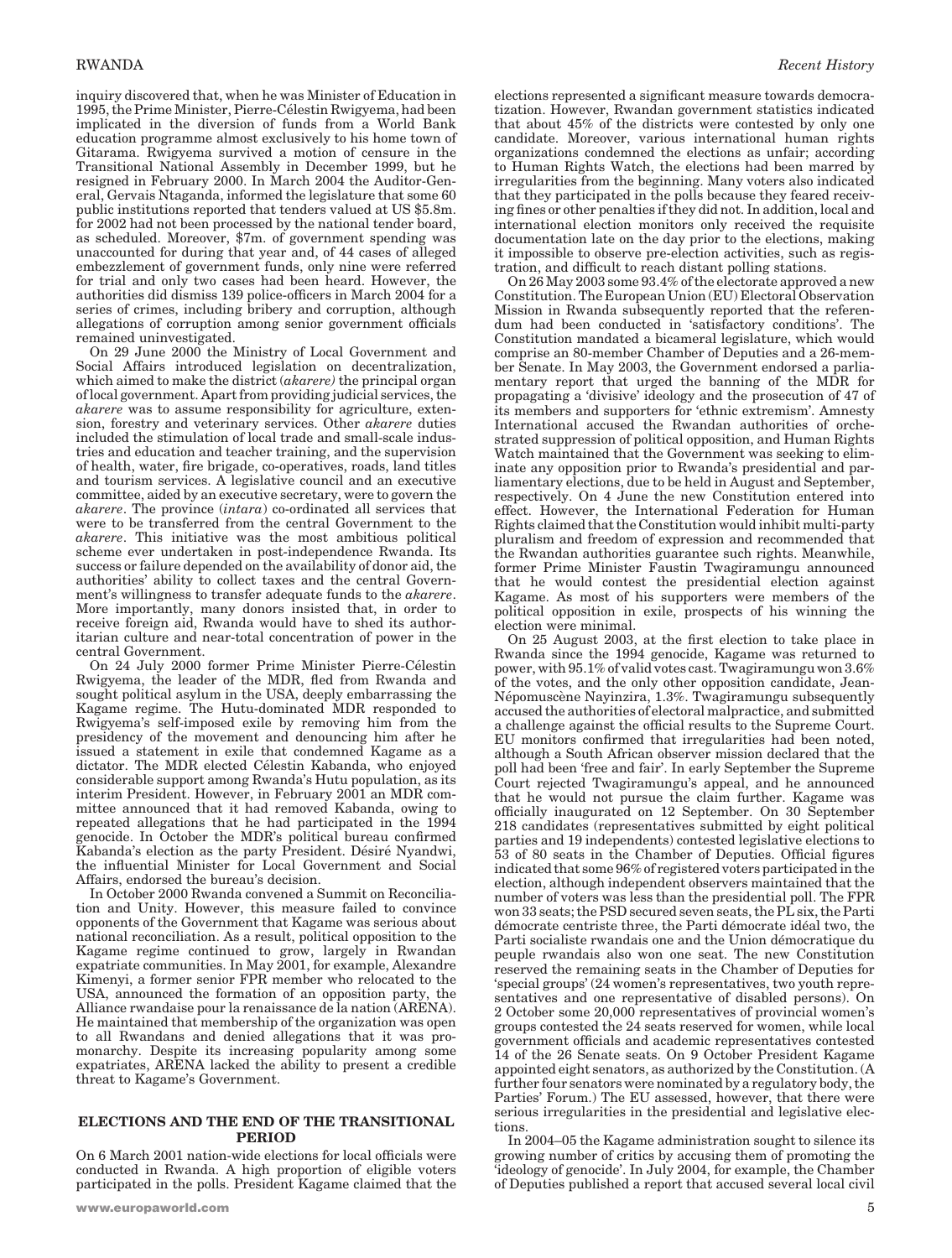society organizations, including the Ligue rwandaise pour la promotion et la de´fense des droits de l'homme (LIPRODHOR), one of Rwanda's largest human rights organizations, of supporting such an ideology. The report also rebuked some international non-governmental organizations (NGOs), such as Ireland's CARE International and Trócaire Overseas Development Agency, for supporting these groups. The EU condemned the findings, and the Government rejected the legislature's recommendation for a ban on all suspect organizations. Nevertheless, eight LIPRODHOR officials fled to Uganda, apparently believing that they were in danger from government agents. In September LIPRODHOR's general assembly, having been obliged to conduct an internal investigation, issued a statement denouncing some of its members for 'genocide-related acts' and seeking forgiveness from the Government and the Rwandan people. In early January 2005, LIPRODHOR suffered a significant reverse, after the legislature renewed its accusations that it was propagating a genocidal ideology and ethnic divisionism. Several senior LIPRODHOR members then fled Rwanda, while at a general meeting the organization issued an apology to the people of Rwanda. The Government again declined to close LIPROD-HOR as the legislature's report had recommended, although it ordered the organization to conduct an internal investigation to expose 'divisionists'. The subsequent chaos forced LIPROD-HOR to cease operations in that month. The Kagame Government's suppression of dissension extended to its own ranks. On 28 September 2004 President Kagame dismissed three ministers (responsible for the interior, health, and youth, culture and sports) for poor performance, and accused many other officials of divisionist activities.

### POST-GENOCIDE CRIMINAL JUSTICE

On 8 November 1994, the UN Security Council adopted Resolution 955, establishing the UN International Criminal Tribunal for Rwanda (ICTR), despite the negative vote of Rwanda, which held a non-permanent seat on the Council in 1994. On 22 February 1995 the UN Security Council adopted Resolution 977, whereby Arusha, Tanzania, was designated as the location of the ICTR. The ICTR began formal proceedings in late November 1995 and the first trial began in January 1997. When established, the ICTR shared an Appeals Chamber and Chief Prosecutor with the UN International Criminal Tribunal for the former Yugoslavia (ICTY), which is located in The Hague, the Netherlands. In August 2003 the UN Security Council voted to separate the joint Chief Prosecutor of the ICTY and ICTR into two posts, giving each tribunal its own Chief Prosecutor. The two Tribunals continued to share an Appeals Chamber. At 15 August 2005, the date of the ICTR's most recent annual report, the ICTR had imposed 19 judgments, involving 25 accused. Several of these decisions established important international criminal law precedents concerning the definition of crimes (particularly genocide and rape) and the accountability of perpetrators, regardless of their position.

In February 1996 the Rwandan Prime Minister announced the creation of special courts within the country's existing judicial system. Under these arrangements, Rwanda's Supreme Court Chief Prosecutor began investigations in each of the country's 10 districts, and established threemember judicial panels in each district to consider cases. The panels were to comprise some 250 lay magistrates, who received four months' legal training. Additionally, 320 judicial police inspectors, all of whom had received a three-month training course, compiled dossiers on those detained for allegedly committing genocide. Newly established assessment commissions reviewed possible detentions on the basis of available evidence.

In mid-August 2004 the ICTR Chief Prosecutor, Hassan Bubacar Jallow, who had been appointed by the UN Security Council on 15 September 2003, visited Rwanda to review the Government's proposal that at least some of those convicted by the ICTR of committing atrocities should serve their sentences in Rwandan prisons. The ICTR had initially opposed this strategy as Rwanda employs the death penalty, while the maximum ICTR sentence is life imprisonment. Kagame sug-

gested a compromise whereby Rwanda would retain the death penalty, but waive it for those convicted by the ICTR. Jallow declined to answer questions about whether the ICTR intended to prosecute anyone from the FPR for crimes against humanity, prompting speculation that prosecution of FPR members would end the Rwandan Government's co-operation with the ICTR. In October 2004 unidentified assailants killed an ICTR prosecution witness in the province of Gikongoro. Many suspected that the incident had been related to the testimony that he had provided at the ICTR trial over genocide charges concerning Col. Aloys Simba. In November Jallow revealed that 14 alleged *génocidaires* (perpetrators of the 1994 genocide) had taken refuge in the DRC and accused the Congolese authorities of failing to make any effort to apprehend them. In mid-December the ICTR's Appeals Chamber upheld the convictions of two defendants who had been sentenced in February 2003 to 10 and 25 years' imprisonment, respectively, for their role in the 1994 genocide in the province of Kibuye. In January 2005 Jallow announced that he was ready to proceed with 17 new genocide trials, which would be conducted at the same time as 25 ongoing trials. He also indicated that national courts would conduct some of these trials (for example, in early 2006 the ICTR announced that Norway would become the first non-African state to try a case at the ICTR's request) and that his office had completed investigations into another 16 cases, some of which he claimed concerned alleged FPR atrocities. In mid-2005 the ICTR renewed its demand for prosecutions against members of the FPR for war crimes. The alleged implication of the FPR in shooting down the aircraft of President Habyarimana in 1994 was of particular interest to the Court. In response, Aloys Mutabingwa, Rwanda's ICTR representative, demanded that the ICTR charge French government officials for their role in the events that precipitated the genocide. Despite such declarations, no prosecution of FPR or French officials have occurred.

The Rwandan national courts, operating concurrently to the ICTR, have also played a major role in prosecuting genocide suspects. This has been a difficult undertaking, in view of the decimation of the Rwandan judiciary by the genocide, and, despite significant reconstruction of the judiciary since then. the system has had difficulties in dealing with the immense number of imprisoned genocide suspects awaiting trial. On 1 August 2003 a court in Gikondo convicted 105 people of genocide, sentencing 73 to life imprisonment and 11 to death. The remainder received custodial terms, ranging from one to 25 years, while the court acquitted 37 suspects. By late 2003 Rwandan courts had convicted approximately 6,500 suspects, of which 600–700 received death sentences. To relieve the pressure on its courts and to facilitate a communal dialogue on the root causes of the genocide as a means to reconciliation, the Rwandan Government instituted the gacaca communitybased judicial system, based partly on a traditional model of participative justice, to deal with the majority of genocide cases. In October 2000 the Transitional National Assembly adopted legislation providing for the creation of *gacaca* courts. On 18 January 2001 the Constitutional Court ruled in favour of the jurisdiction of the gacaca courts and announced that they were expected to commence operations throughout the country by September. In October voters elected approximately 260,000 gacaca judges, who were to facilitate the community's evidence-gathering process during open-air hearings, to evaluate evidence and to impose judgments on genocide suspects. Suspects who confessed to their crimes early enough were able to benefit from the gacaca courts' plea-bargaining structure, which incorporated community service for certain, lower-level genocide crimes. The gacaca system was deliberately designed to promote reconciliation, involving the direct dialogue in the process of trials and employing plea-bargaining and community service as forms of punishment that would reintegrate convicted génocidaires into the community. The Government pledged that all court proceedings would be publicized and all court decisions subject to appeal.

On 18 June 2002 the authorities formally inaugurated the gacaca system. However, for the first three years of operation, gacaca trials involved only the community's recording of basic information related to the events of the genocide, rather than specific evidence related to particular genocide suspects. The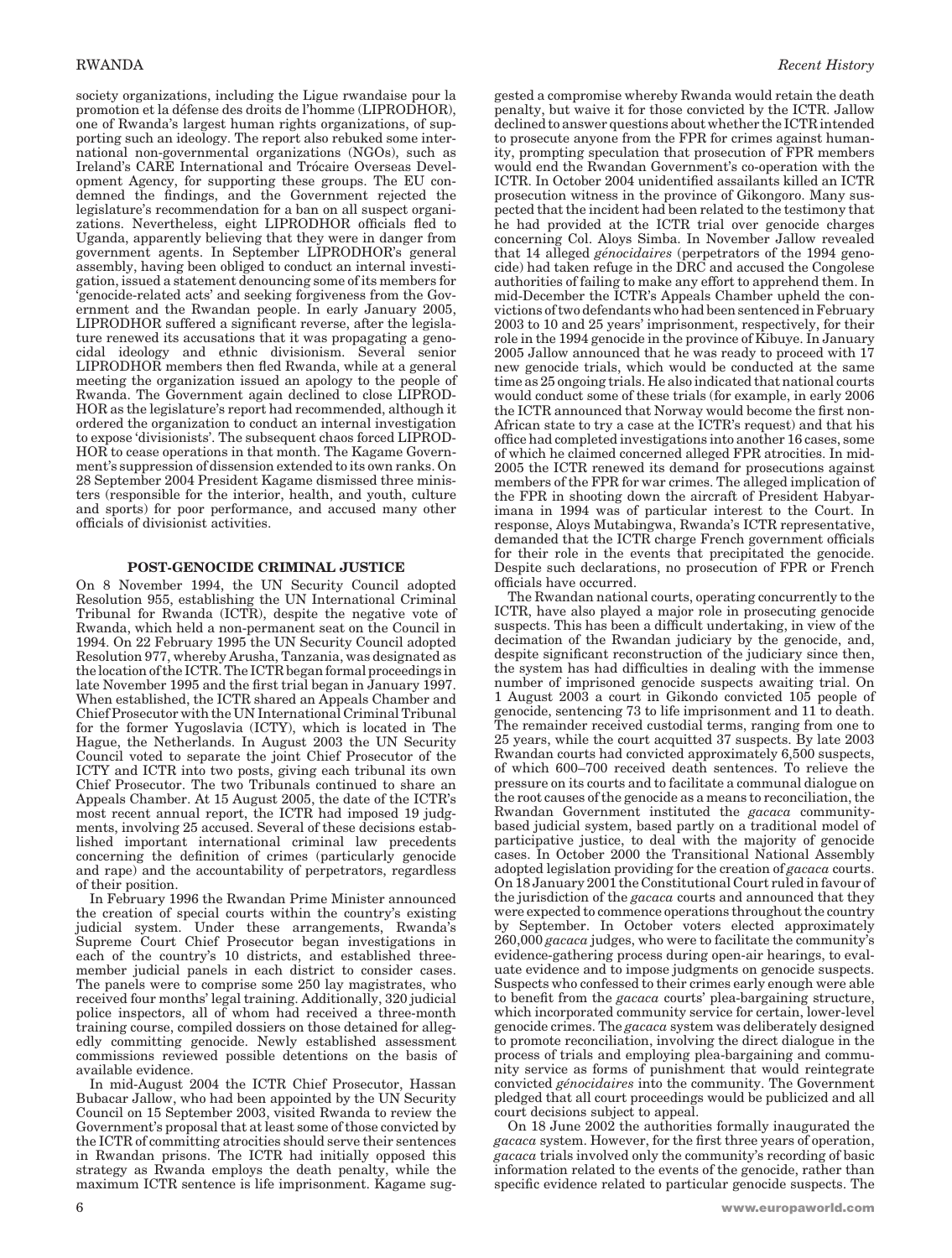community courts, of which 673 commenced operations throughout the country in November, followed by a further 8,258 in March 2003, were designed to expedite the trials of those accused of crimes relating to the 1994 genocide, to reveal the truth about what happened, to end the culture of impunity in Rwanda, and to promote national reconciliation through communal dialogue and the face-to-face engagement of genocide suspects and survivors.

The Government had undertaken to begin trials for 750 genocide suspects in September 2004 using the gacaca system, but this process was delayed until 2005. Meanwhile, in December 2004 the Gacaca Commission reported that it would use lists of genocide suspects that the Netherlands-based NGO Penal Reform International had earlier rejected as inadmissible on the grounds that they presumed guilt. Hearings of genocide suspects' cases before nearly 7,000 gacaca tribunals ultimately commenced on 10 March 2005. The defendants included several current government officials, and Prime Minister Bernard Makuza and the Minister of Defence, Gen. Marcel Gatsinzi, provided testimony. It appeared that Makuza would not be liable for prosecution, but Gatsinzi, a former commander of the École des sous-officiers in Butare, was accused of providing weapons to troops to kill Tutsi. Gatsinzi admitted that some military personnel under his command had been involved in killings, but rejected allegations that he had assisted them.

Since, according to the Rwandan Government, as many as 600,000 might eventually be charged with genocide during gacaca hearings, the Prosecutor-General, Jean de Dieu Mucyo, has warned that the Government must change its judicial strategy as the *gacaca* system would be unable to process so many cases. The Kagame Government's refusal to prosecute FPR war crimes through *gacaca* courts also poses difficulties for the institution. In early 2005 thousands of Hutu reportedly fled to neighbouring countries to avoid possible prosecution through the gacaca system. In Burundi, for example, UNHCR initially granted refugee status to some 2,000 recently arrived Rwandans. However, after complaints from the Rwandan Government, Burundi released a statement indicating that the Rwandans would not be granted refugee status, that it would urge them to return home and that it would initiate extradition proceedings against those who refused.

#### HUMAN RIGHTS AND REFUGEE ISSUES

According to the US State Department's human rights report for 2005, released in March 2006, Rwanda's record remained poor, but improvements had been made even over the past year. Specifically, the report claimed that Rwandan authorities continued to commit serious abuses and to restrict the right of citizens to elect a different government. Security forces, such as the Local Defence Forces, committed unlawful killings and employed torture and excessive force. Police often mistreated suspects, and prison conditions remained lifethreatening. Arbitrary arrest and detention, particularly of opposition supporters, and prolonged pre-trial detention remained serious problems. Due process or expeditious trials often did not occur. Genocide trials continued to move slowly. There were restrictions on freedom of speech and of the press, and limited freedom of association, assembly and religion. Other problems cited in the report included child labour, trafficking in persons, social violence and discrimination against women and ethnic minorities, particularly the Batwa. Various international human rights organizations, such as Amnesty International and Human Rights Watch, expressed similar concerns.

The record of the Armée patriotique rwandaise (APR—the FPR's military wing) in eastern DRC has alarmed many international human rights organizations, owing to consistent reports of the APR's executions, rape, forcible removal of people and other abuses. An increasing number of people from the Kivu provinces of eastern DRC, especially those who do not belong to the pro-FPR Banyarwanda group, strongly oppose the APR, largely owing to its harsh treatment of local populations. Many non-Banyarwanda have joined anti-Rwandan Mai-Mai militias to combat the APR and its Banyarwanda allies. In May 2000 Human Rights Watch released a report,

entitled Eastern Congo Ravaged, which outlined the excesses committed by the APR in the DRC. Soon after, Amnesty International published Democratic Republic of the Congo: Killing Human Decency, which indicated that the APR had killed 'hundreds or even thousands' of unarmed civilians in Nord-Kivu province since 1998. In particular, Amnesty International cited the APR's killing of 74 civilians in a church, in the region of Kailenge.

In November 2002 the International Crisis Group (ICG) criticized Rwanda's poor human rights record, particularly related to Rwanda's activities in eastern DRC. In October 2003 Rwanda announced that it would create a commission of inquiry to investigate two cases of alleged resource exploitation in the DRC, but the Government continued to dismiss reports of human rights violations by Rwandan troops in the DRC as uninformed and biased.

#### REGIONAL CONCERNS

Rwanda's 1997 military intervention in the DRC marked a turning point in Central Africa's history. The Kagame Government justified its actions by claiming that its armed forces sought only to eliminate the Hutu extremist element there. However, it soon became evident that Rwandan troops, together with their Ugandan counterparts, had started a systematic campaign to loot the region's resources. Efforts by the UN and the international community to prevent this illegal exploitation failed. Meanwhile, by 2004 various international human rights organizations believed that more than 4m. had died in eastern DRC, as a result of warfare, disease and inadequate food. In June Col. Jules Mutebutsi, a Congolese Tutsi rebel commander, and a number of his troops had sought refuge in Rwanda, after clashing with personnel of the UN Observer Mission in the Democratic Republic of the Congo (MONUC) in Bukavu. UNHCR also refused to grant refugee status to Mutebutsi and his troops until it received proof that they were no longer combatants. In late August the Rwandan Government sought to placate the UN by moving Mutebutsi and his soldiers from a temporary camp, known as Ntendezi, near the DRC border, to a camp in the remote district of Gikongoro province, known as Coko. However, this measure failed to allay UN fears that Mutebutsi and his followers remain combatants. The UN also accused the Kagame Government of arming dissident militias in the DRC's Ituri district in Province Orientale and operating a military training camp in Kibungo province for abductees from the Kiziba and Gihembe refugee camps. Rwanda denied the allegations. On 13 August 2004 Rwanda blamed the Forces démocratiques pour la libe´ration du Rwanda (FDLR), regarded as the successor force to the former Rwandan army and containing Interahamwe militia members who fled to the DRC after the 1994 genocide, for killing 152 Congolese Tutsi refugees in the Burundian Gatumba refugee camp, near the border with the DRC. The Rwandan Government threatened to deploy troops in the DRC unless MONUC and the Congolese authorities took action, and additionally demanded that MONUC abandon its ineffective, voluntary disarmament programme for the FDLR. MONUC responded that its efforts to disarm the FDLR had failed because Rwanda and its DRC allies continued to carry out military operations in eastern DRC that disrupted its operations. Additionally, MONUC accused Rwanda of using FDLR activities as justification for reintervention in the DRC.

In September 2004 the UN announced that the Rwandan and DRC Governments had agreed to launch a Joint Verification Mechanism (JVM) to enhance border security. Accordingly, both countries pledged to take reports of fighting to the JVM for verification before they were released to the media. In early November the DRC armed forces and MONUC commenced joint missions in the Walungu district of Sud-Kivu province to persuade the FDLR to disarm and return home. Shortly after, the FDLR launched a rocket attack on Rwanda's Gisenyi province from Nord-Kivu. In November 2004, Kagame warned the AU that Rwandan troops would intervene in the DRC if the armed forces and MONUC failed to disarm the FDLR. The UN, the EU, the United Kingdom, the USA, Belgium, South Africa and other countries cautioned Kagame about intervening in the DRC, while many donors, including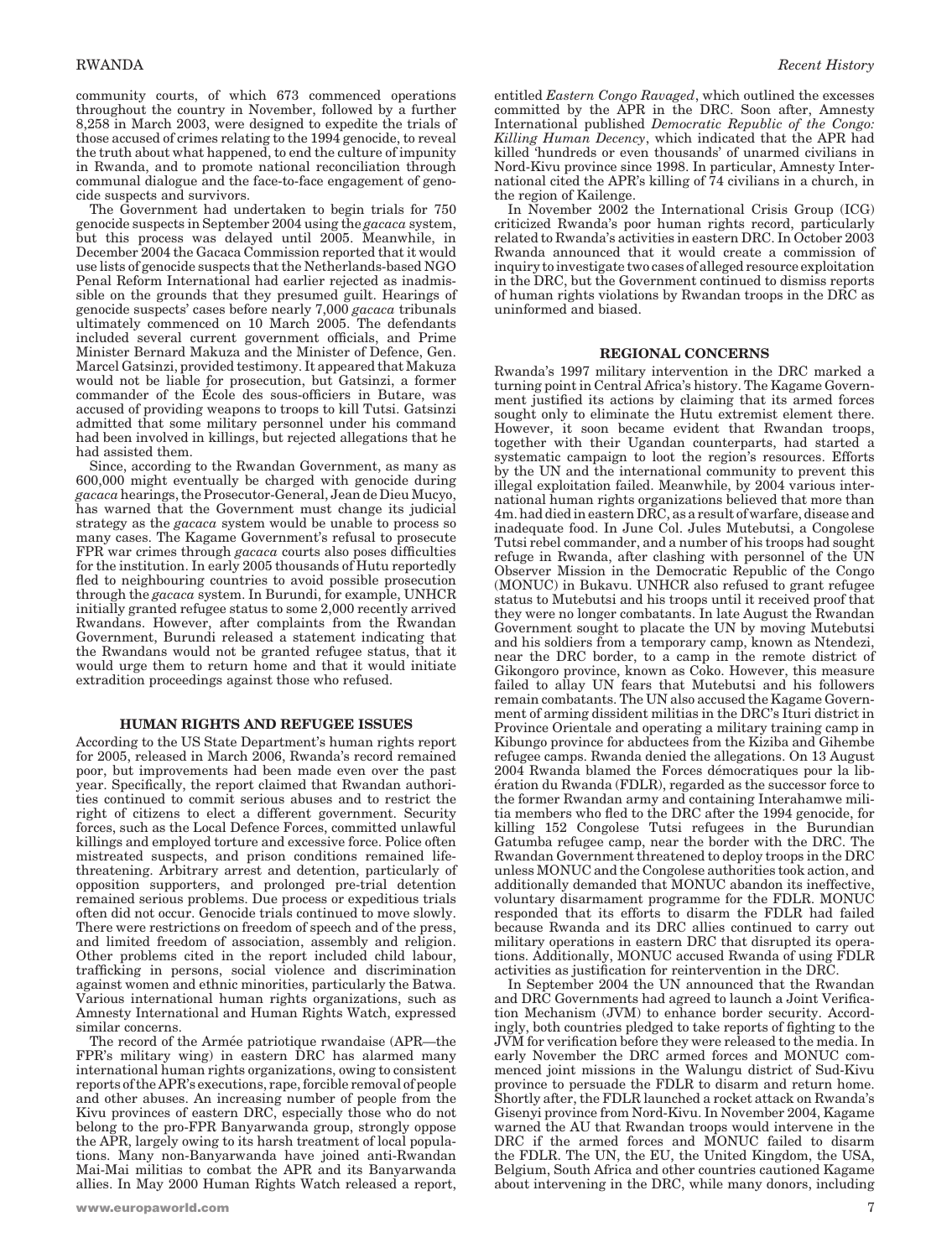the Swedish Government, suspended aid to the Rwandan Government. On 1 December MONUC reported that there were around 100 Rwandan troops in the Virunga mountains along the Rwanda–DRC–Uganda border. According to the DRC Government, these troops had been fighting the FDLR in Nord-Kivu for at least a week. The Rwandan Government denied that it had any forces in the DRC. In early December DRC armed reinforcements clashed with military units of dissidents loyal to the pro-Rwanda Rassemblement congolais pour la démocratie (RCD) in Kanyabayonga, Nord-Kivu. However, the DRC Government maintained that the incident involved its armed forces and invading Rwandan troops. The JVM investigated the matter, but was unable to confirm whether Rwandan troops had participated in the fighting. Nevertheless, MONUC suspected that Rwanda provided military aid to the pro-RCD DRC government units. On 20 December the Rwandan Government responded to growing international criticism by announcing that it would not intervene in the DRC. On 31 March 2005 the FDLR unexpectedly condemned the 1994 genocide, pledged to co-operate with the ICTR and announced that it was willing to end its armed struggle, begin disarmament on 5 May, and eventually return to Rwanda. These concessions resulted from secret discussions in Rome, Italy, between the rebels and the Roman Catholic Sant'Egidio community. Much of the international community welcomed this initiative. However, the FDLR has since continued its campaign of violence in the Kivus, aimed mainly at the Congolese Tutsi population.

Rwanda-Uganda relations remained tense, primarily since the Ugandan authorities believed that the Rwandan Government was aiding the self-styled People's Redemption Army (PRA), a rebel group that reportedly was linked to an opposition leader until recently in exile, Col Kizza Besigye. The Rwandan Government rejected such accusations. In November 2004 Uganda expelled a Rwandan diplomat, James Wizeye, for espionage and for co-operating with the PRA, which supposedly aimed to overthrow the President Museveni's Government. Rwanda retaliated by expelling a Ugandan diplomat. Shortly afterwards Ugandan security forces arrested three UPDF soldiers for selling information to Wizeye. Rwandan officials denied these charges and accused Ugandan government elements of seeking to damage relations between the two countries. In April 2005 Rwanda announced that it had detained a UPDF officer, Capt. David Mugambe, on espionage charges. Mugambe claimed to be fleeing political persecution in Uganda, but the Ugandan Government maintained that he was sought by the authorities for providing weapons to criminals.

#### INTERNATIONAL RELATIONS

Despite Rwanda's apparently poor record in the areas of governance and human rights, the Government retained the support of much of the international community. In 2004 a noted Belgian academic Filip Reyntjens published an article in African Affairs, the journal of the Royal African Society, alleging that Kagame was a brutal dictator who tolerated no dissent, and who had launched a counter-genocide against Hutu in eastern DRC. Reyntjens asserted that Western donors contrived to ignore Kagame's excesses and continued to provide support to his dictatorship.

Rwanda's relations with France and Belgium remained uneven, largely owing to the legacies of the 1994 genocide. In March 2004 the French daily newspaper Le Monde reported that a French magistrate's study had determined that Kagame had ordered the shooting down of President Habyarimana's plane, which had precipitated the 1994 genocide. In response, Kagame asserted that France 'supplied weapons, and, working alongside Hutu Government extremists, gave orders, to the perpetrators of the genocide'. The French Government maintained that French peace-keeping troops had saved 'several hundred thousand lives' during the killings. In May 2004 Belgium, which earlier had apologized for its failure to intervene to stop the genocide, pledged  $E75m$ . over a three-year period for Rwanda's health, education, and development sectors. The Rwandan Government planned to use the funds to improve the country's medical infrastructure, introduce universal primary education and facilitate small-scale, rural income generating activities to reduce poverty levels.

In March 2003 President Kagame met with President George W. Bush and other senior US officials to discuss bilateral relations, trade and development, the effect of HIV/ AIDS and peace and security in the Great Lakes region. In December the US Secretary of Health and Human Services, Tommy Thompson, visited Rwanda to assess the impact of US aid on Rwanda's HIV/AIDS epidemic.

In June 2003 Rwanda and Burundi agreed to co-operate in bringing stability to the Great Lakes region by supporting peace efforts in Burundi and in the DRC. Kagame promised to convince armed Burundian groups to implement the cease-fire agreements that had been signed with the Government of Burundi. In April 2004 Rwanda deployed troops along its border with Burundi and the DRC, in anticipation of possible attacks from Hutu rebels. Burundi accused Rwandan government forces of invading Ruhororo and Kaburantwa Valley, in the north-western province of Cibitoke, and demanded their withdrawal. The Burundian authorities subsequently announced that Rwanda had complied with the request.

In mid-April 2004 156 Rwandan soldiers arrived in the Darfur region of western Sudan to protect the AU observer mission there (see the chapter on Sudan). These were the first foreign troops to arrive in Darfur, and the Rwandan Government was widely commended internationally for sending them. In his valedictory address to the contingent, Kagame announced that he expected the troops to defend Sudanese civilians as well to as protect AU observers. In November 2004 Rwanda dispatched another military contingent to Darfur, bringing its total personnel strength in the AU mission to around 400 troops. In February 2005 Kagame visited the Rwandan troops in Darfur and met with the Sudanese President, Lt-Gen. Omar Hassan Ahmad al-Bashir, for discussions. The Rwandan President maintained that he was acting in co-operation with Sudan to resolve the Darfur crisis, while Bashir declared that the two countries were linked by a 'common concern' for peace. When he returned to Rwanda, Kagame urged the AU to increase the number of troops in Darfur, claiming that, after the experiences of Rwanda in 1994, the international community could not allow another genocide to occur in Darfur.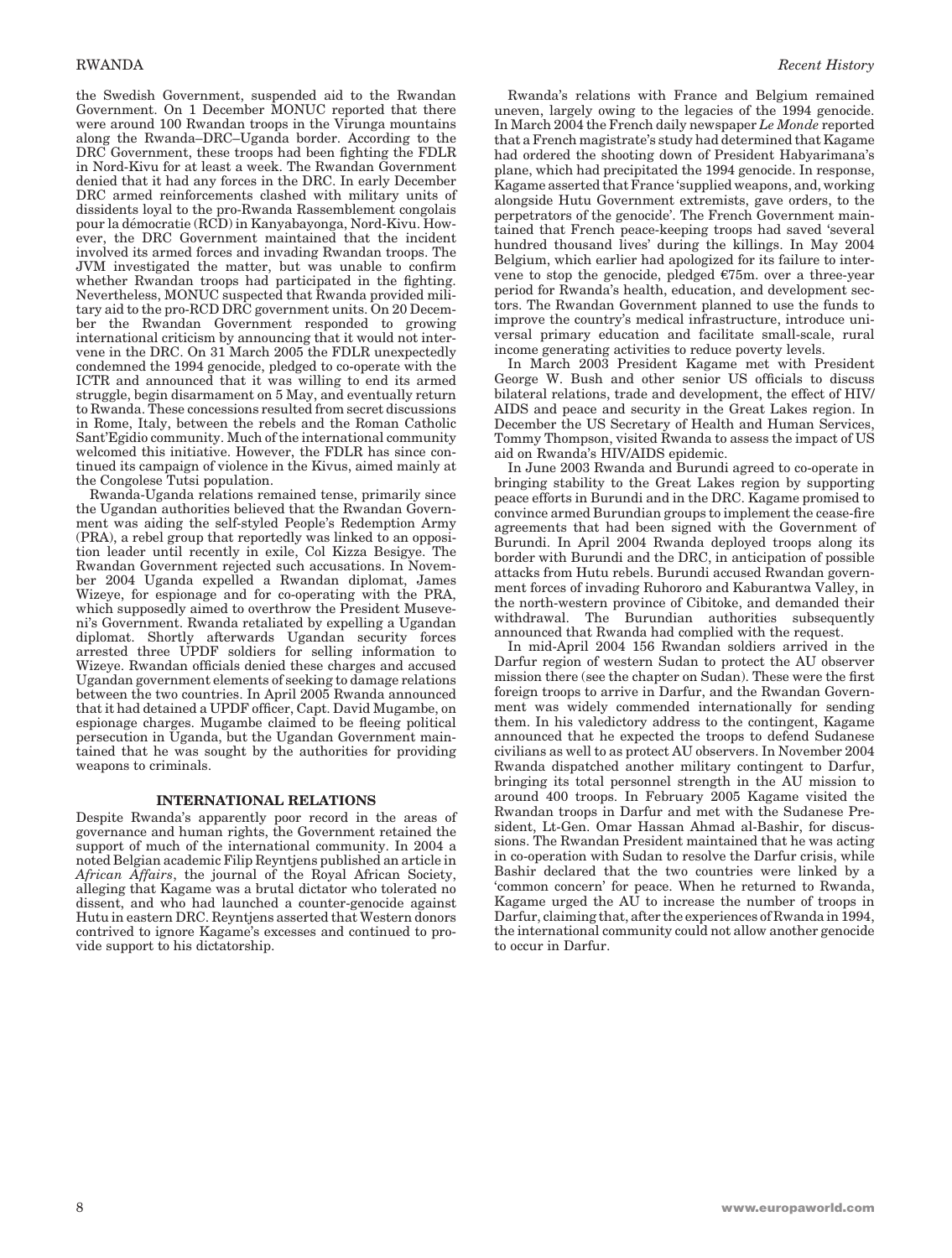## Economy FRANCOIS MISSER

Revised for this edition by PHILIP VERWIMP

#### INTRODUCTION

Rwanda has two main physical obstacles to economic development: the extreme population density and the distance from the sea. The population problem with its concomitant effect on food resources, is aggravated by soil erosion caused by leaching and other natural factors. In 2004, according to estimates by the World Bank, Rwanda's gross national income (GNI), at average 2002–04 prices, was US \$1,875m., equivalent to \$220 per head (one of the lowest levels in the world). During 1994, it was estimated, Rwanda's gross domestic product (GDP) contracted by some 57%. In 1995 a 25% recovery was recorded, and in 1996 GDP was \$1,330m., according to the World Bank. GDP was estimated to have increased by 12.8% in 1997 and by 9.5% in 1998. In 1999 GDP increased by a lower rate of 5.9%, owing to the adverse effects of low coffee and tea prices on the international market, and of a sharp increase in petrol prices. In the following year GDP growth slowed to about 5.2%, owing to the declining volume of investment. Drought and an increase in international petroleum prices also had a negative impact, adversely affecting revenue from agricultural production. Overall GDP increased, in real terms, at an average annual rate of 7.7% in 1995–2004. In 2001 real GDP increased by 6.7%, despite the decline of coffee prices, owing to a 10-fold increase in the price of columbo-tantalite (coltan) and good tea output. External transfers, equivalent to 11.5% of GDP, stimulated manufacturing, construction, and transportation and communication activities, according to the IMF. Real GDP growth in 2002 increased to an estimated 9.4%, owing to the expansion of the construction sector and to excellent climatic conditions. Owing to late rainfall, growth slowed down to only 1.0% in 2003. The 16% rise of output in the construction sector and the 6.6% expansion of the services sector during that year partially compensated for a 5.3% recession of the manufacturing sector and a 30% decline in cash crop revenue. At the beginning of 2004 the Minister of Finance and Economic Planning, Donald Kaberuka, anticipated a 6.5% increase in GDP for that year. In fact, real GDP growth in 2004 recovered to 3.7%, based on strong performance of the construction industry and the services sector (particularly transport, tourism and communications), and despite of poor rains, which caused food production to fall for a second year (by 1%), and electricity shortages. As a result of improved export production (primarily coffee), total agricultural output (by volume, weighted for value) registered positive growth of 0.2%, after a 4.1% decline in 2003. Industrial production (excluding construction), however, suffered from the additional competition caused by entrance into the Free Trade Area of the Common Market for Eastern and Southern Africa (COMESA) in January 2004, from the energy shortages and from the high international petroleum price. GDP growth of 6% was estimated by the IMF in 2005.

The Government's three-year programme of rehabilitation and reconciliation for 1996–98 aimed to restore the economy to the level of its 1990 achievements by 1998. However, the Government only considered that GDP had equalized with pre-genocide levels at the end of 2001. In 1990–2001 the average annual rate of inflation was 13.2%. Consumer prices declined by 2.4% in 1999, but increased by 3.9% in 2000 and by 3.4% in 2001. The estimated inflation rate was only 2.3% in 2002. However, consumer prices increased by 7.2% in 2003, owing to a sharp rise in the international price of petroleum and to a deterioration in the exchange rate of the national currency. The inflation rate was estimated at 12.0% in 2004, and a 6.0% rate was projected for 2005, although analysts feared that the target would be difficult to meet, as a result of the soaring international price of petroleum. The actual rate of inflation in 2005 was 9.1%. The Rwanda franc continued to deteriorate in 2004. At the end of May the rate was 562 Rwanda francs =  $US $1$ , compared with  $521$  Rwanda francs = \$1 one

year earlier. In 2004 the annual average exchange rate was 603 Rwanda francs = \$1 and a further deterioration to 717 Rwanda francs = \$1 was projected by the Banque Nationale du Rwanda. The long-term ambition of the Rwandan authorities, summarized in their 'Vision 2020' development plan, was to achieve an 8%–9% GDP annual average growth rate, which would allow a five-fold increase in GDP in 20 years. This target, combined with strengthened birth control measures aimed at reducing the population growth rate from 2.9% in 2000 to 2.2% by 2020, was expected to result in a four-fold increase in GDP per head, to \$900, by the end of the period.

### AGRICULTURE

#### Agricultural Production

Agriculture's share of GDP was estimated to have decreased to 41.3% in 2003, compared with 51.1% in 1994. Some 87.6% of the labour force were employed in the agricultural sector in 2002. The sector contributed 57.2% of total export revenue (including re-exports) in 2003. About 95% of the total value of agricultural production is provided by subsistence crops. While these have failed to meet the needs of the population, the annual increase in production of subsistence crops broadly kept pace with population growth until 1977. Since then the area of land annually made available for subsistence crops has increased only marginally and, moreover, crop yields are declining in many areas, owing to erosion and the traditional intensive cultivation methods used. (The problem of erosion was exacerbated during 1990–94 by the felling by displaced Rwandans of trees for timber and charcoal.) This resulted in the late 1980s in increasing strains on food production, and consequently in severe food shortages. Attempts to increase the yield of small farm plots have included a recent initiative to cultivate climbing beans. In late 1989 and early 1990 many parts of the country, in particular the south, were affected by famine, following drought and crop failure. The Government first did not recognize the food problem and tried to prevent it gaining attention in the media. Subsequently, the Government had recourse to emergency food aid to avert widespread starvation.

The principal food crops are bananas (the single most important, with production of about 2.9m. metric tons in 1999), sweet potatoes, potatoes, cassava, beans, sorghum, rice, maize and peas, in descending order of importance. Owing to a drought affecting the Kibungo, Gitarama, Kigali and Butare prefectures (now provinces) in the second half of 2000, banana output fell by 25.8%, to 2.2m. tons, in 2000 and further, to 2.0m., in 2001. All other crops performed well, however, and an overall 17.8% increase in agricultural output was recorded in that year. Production of cereals was 191,000 tons in 1998, but only 175,000 tons in 1999, owing to drought and lack of seeds. In 2000 cereals output was 240,000 tons, consisting mainly of sorghum (155,000 tons), but also of maize (63,000 tons) and rice (12,000 tons). In 2001 175,100 tons of sorghum and 92,200 tons of maize were produced. Despite an increase in both maize and rice production levels, however, domestic production was much below local demand and the discrepancy was covered by imports. Owing to increased insecurity in the north-western part of the country, output of dry beans decreased from 189,000 tons in 1996 to 150,000 tons in 1997. In 1998 the improvement of the security situation, combined with larger supplies of fertilizers, prompted a rise in bean production to 154,000 tons, and in sweet potato output, from 742,000 tons to 751,000 tons. In 1999 bean production decreased slightly, to 140,000 tons, but in 2000 it increased again, to 215,000 tons, owing to a combination of factors, including increased security, new production areas in swamps and marshes and favourable climatic conditions in the north and north-eastern parts of the country. Bean production increased to 290,700 tons in 2001. Performances were even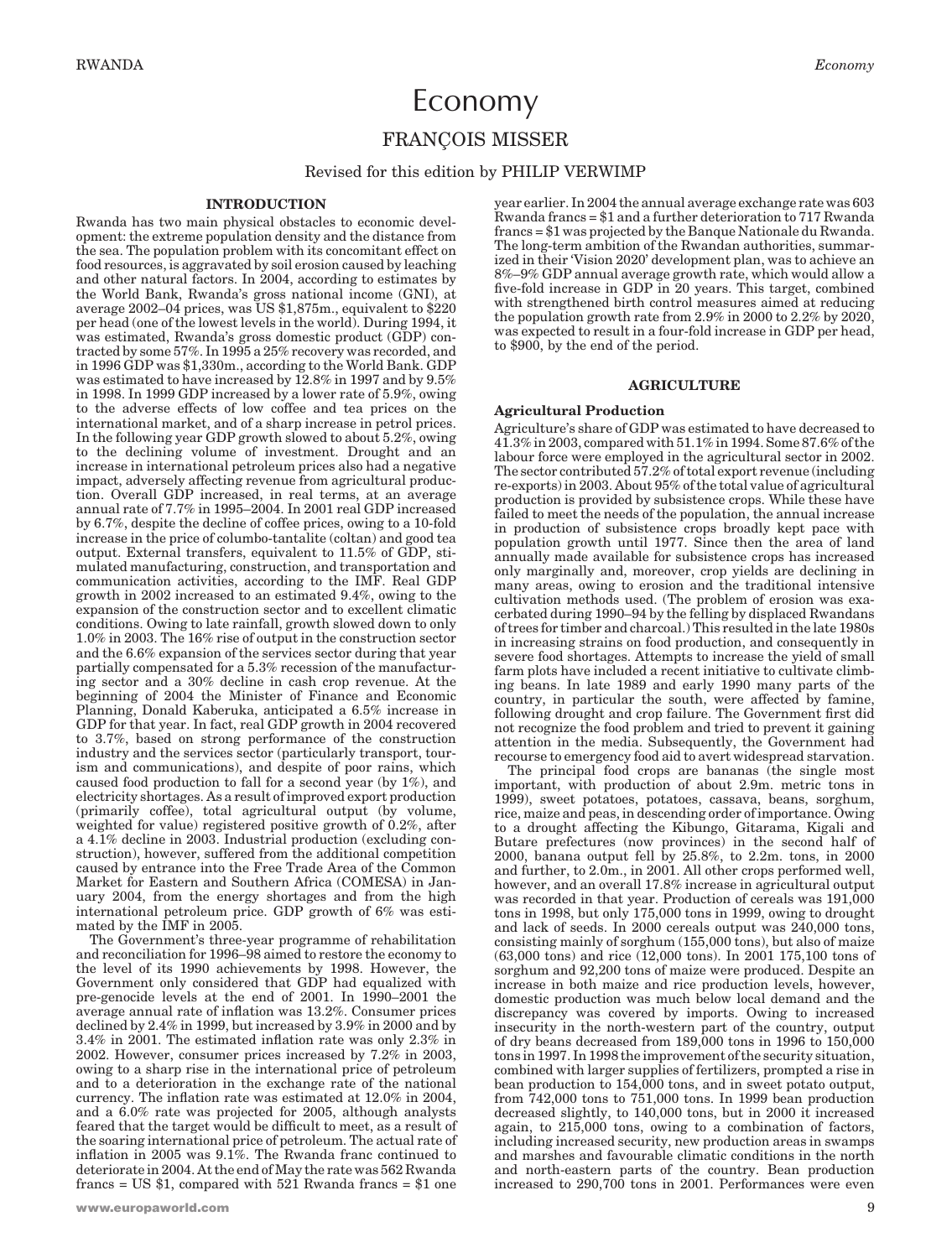more remarkable for sweet potatoes, of which annual output reached 863,000 tons in 1999, 1.0m. tons in 2000, 1.1m. tons in 2001 and 1.3m. tons in 2002. Potato production increased nearly six-fold, from 176,000 tons in 1999 to 954,000 tons in 2000, while cassava output rose nearly three-fold, from 317,000 tons in 1999 to 812,000 tons in 2000. The increase in cassava production was largely a result of a programme of distribution of 2m. cuttings to farmers by Rwanda's Institute of Agricultural Sciences, assisted by the US non-governmental organization (NGO) World Vision International. In 2001 potato production increased again, to 989,000 tons, but output of cassava declined to 686,000 tons. Output of potatoes and cassava both increased to more than 1m. tons in 2002, and potato production rose further to 1.1m. tons in 2003.

In total, the added value of agricultural production increased sizeably, from 176,200m. Rwanda francs in 1998 to 211,094m. Rwanda francs in 2000. In its February 2001 annual report, however, the Banque Nationale du Rwanda (the central bank) warned against the lack of maintenance of the ageing banana plantations. According to the US agency Famine Early Warning System Network, overall Rwandan crop production was estimated at 3.7m. tons at the end of 2001, compared with 2.9m. tons at the beginning of that year. Import requirements in 2001 amounted to 143,000 tons of cereal-equivalent and were expected to be fully covered by commercial imports. In 2002, for the first time, the UN World Food Programme (WFP) purchased 1,500 tons of maize and beans on the domestic market to supply the regions suffering from a deficit. At the end of June 2003 humanitarian agencies warned that a severe production shortfall in the Bugesera area might result in a rapid deterioration in food security if aid to residents was not increased. Some 70,000 civilians were already experiencing conditions of moderate food insecurity, according to WFP. By early 2004 it was obvious that the agricultural sector would not again be able to sustain the entire population, then estimated at 8.9m. (about 1m. more than in March 1994). In January some 124,000 were entirely dependent on food aid in the Bugesera, Kibungo and Umutara provinces, which were threatened by desertification. At the same time abundant early rainfall in January disorganized agricultural activities. Moreover, the banana plantations were suffering contamination from the Banana bunchy top (BBTV) and budusiga viruses. The Rwandan Government was concerned that the per head food availability, which had suffered a constant decline since 1980, could decrease to even lower levels, as the population was scheduled to double by 2015, unless significant productivity gains are made. However, experts from the finance and agriculture ministries believed that the challenge could be met, provided that sufficient investments were made in disseminating the use of fertilizers, limited to 5% of the farmers in 2004, and in increasing loans to the farmers: loans to agriculture indeed represented only 1% of commercial loans. Overall, Donald Kaberuka stated that Rwanda's agricultural potential was underestimated, since the country possessed more arable land than the Nile Delta. The success of the Kabuye Sugar Works, which by the end of 2003 had doubled its 2000 output of 3,500 tons, was viewed as an example of the capacity of the Rwandan agricultural sector to improve its performance.

In 2004 poor rains caused food production to fall by 1%. Nevertheless, performances varied according to products. Outputs of sorghum, beans, soya and cassava declined by 5%, 17%, 8% and 9%, respectively. However, production of maize increased by 12% and rice output by 66%, while production of bananas registered 2.6% growth. By August of that year the outlook was critical in 31 districts of the country, where an estimated population of 250,000–400,000 was expected to rely entirely on the distribution of 25,000 tons of food aid between September and December. The most vulnerable districts were in the south (Bugesera, Gikongoro and Butare), owing not only to drought but also to poorer soils. As a result, by November bean prices were 87% higher than in the previous year, while those of sorghum and maize were 73% and 55% higher, respectively. However, prospects began to improve in December, owing to heavy rains, and the number of people requiring food aid decreased to 110,000. In January 2005 preliminary results recorded by the Rwandan Ministry of Agriculture and Livestock and WFP showed a 10% increase in potato production, but an 8% decrease in cassava output, mainly owing to the impact of cassava mosaic virus, in comparison with 2004.

In general terms, production of cereals is strong. Output of both maize and sorghum has been increasing over the first years of the 2000s. However, maize output is hindered by the lack of fertilizer use and soil erosion. Production of maize is estimated at 90,000 metric tons per year, compared with 160,000 tons for sorghum. Rice output remains modest (about 20,000 tons per year) but is increasing rapidly. In early 2005 the Government launched a 10-year rice development programme. Rice was selected as a 'priority crop' by the Government, since it performs well in flood-prone valleys and eases pressure on hillside land for other crops, and also because domestic demand is high. At this time it was grown on approximately 7,455 ha in Butare, Kibungo and Umutara provinces. However, it is planned to increase the cultivated area to 66,000 ha by 2016, by improved management of new areas in the marshlands, with the aim of meeting domestic requirements by 2009 and generating about US \$170m. in export earnings. A sign of improving food security was that market prices of the main staple foods fell in April 2005 in Kigali, Butare and Ruhengeri, while beans were again being exported to Uganda. Confronted with adverse climatic conditions in 2004, the Government has been concentrating on improving service delivery (agricultural extension, seed availability, land conservation education). In 2004 it pursued its tree-planting and environmental awareness campaign, partly through the introduction of monthly Umuganda community service to plant trees and improve the environment. In 2005 the Banque Rwandaise de Développement was considering a five-fold increase in its loans to the agricultural sector, which amounted to 2,000m. Rwanda francs in 2004.

#### Land Reform

The Government argues that land reform, aiming at freezing the dismantlement of agricultural plots and the transformation of marshes and swamps into suitable land for agriculture, will contribute to an increase in food production. Land reforms under consideration in 2004 envisaged encouraging the development of more viable plots: the current average size of less then 0.7 ha was considered too small. Agricultural research performed at Michigan State University of the USA, however, has demonstrated that small farms in Rwanda are more productive (in yield per unit of land) than large farms. In addition, the land reform programme is not only a matter of economics, but has an important political component. Poor Hutu farmers fear that they will lose or have to sell their land to rich urban Tutsi in the process of land consolidation. In 1998, despite an overall increase in food production, there were still occurrences of famine in some areas of the country, such as the southern prefecture of Gikongoro, where 400 persons died of malnutrition between January and May. The lack of agricultural inputs was one of the main causes of this disaster. By early 2001 drought was reported in the southern prefectures of Bugesera, Butare and Gikongoro, and WFP was urged by the Government to distribute 13,219 metric tons of food in the south-eastern part of the country. In general terms, Rwanda was beset by structural problems, such as low agricultural productivity, owing to the failure to make a proper transition to intensive high-value farming. The state policy of displacing a large number of rural poor to government-designated sites, which had been initiated in 1997 and pursued until early 2000, was criticized by foreign human rights organizations in June 2001. The basic aim of the reform was to substitute the dispersed habitat and create larger landholdings in order to boost productivity. However, human rights activists, while agreeing that making agriculture more productive was imperative, considered that such reforms should not be made at the expense of the poor. The US-based organization Human Rights Watch accused military officers and businessmen with government connections of having appropriated large holdings of land from the poor.

### Coffee

Until 2000 the major cash crop was coffee, exports of which provided 7,209m. Rwanda francs (60.2% of total export earnings) in 1991, compared with 12,569m. Rwanda francs (82% of total export earnings) in 1986. In US dollar terms, revenue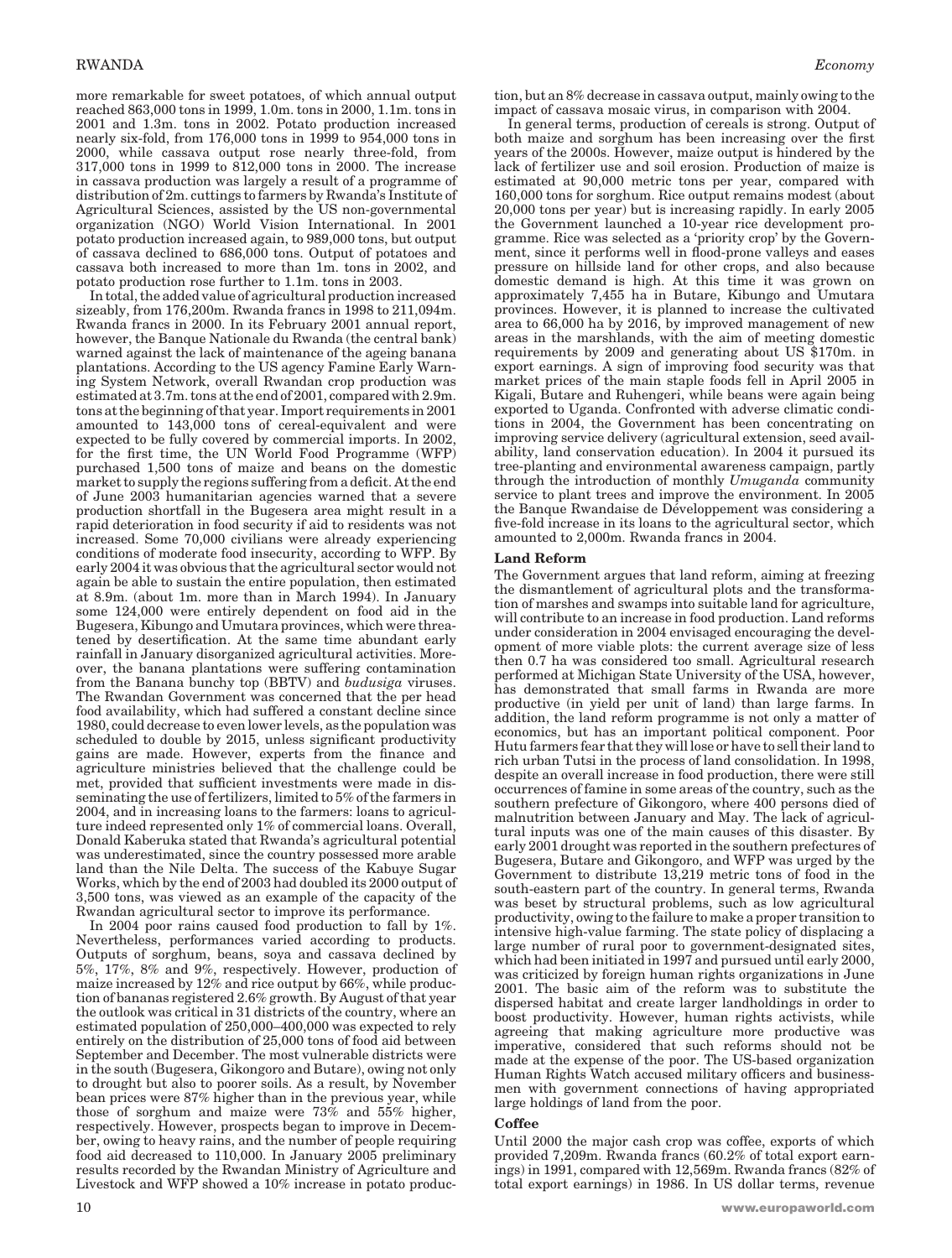decreased from \$85m. in 1988 to \$42m. in 1993 and to \$17m. in 1994. However, a rise in world coffee prices and an increase in production contributed to receipts of \$39m. (77% of total export revenue) in 1995. Revenue from coffee fluctuates considerably, and in the late 1980s it declined sharply because of the combined effects of a low level of production, declining international prices and the weakness of the US dollar in relation to the currencies of Rwanda's other major trading partners. Even prior to the catastrophic political events of 1994, it had seemed unlikely that Rwanda would benefit fully from the resurgence in world prices at the end of 1993. The volume of production has been declining for several years, partly owing to price instability. Reduced revenues have also forced farmers to abandon the purchase and introduction of pesticides and fertilizers. The impact of the political and humanitarian crisis was considerable, and production declined from 28,135 metric tons in 1992/ 93 to 1,994 tons in 1993/94. In 1996/97 output reached 21,051 tons. The Government prioritized agricultural diversification in its three-year investment programme of rehabilitation and reconciliation. In 1995, however, the price payable to growers for parchment coffee was increased, reflecting the Government's continuing commitment to provide incentives to producers.

The Government liberalized the processing, marketing and export of coffee, which enabled farmers to receive higher prices without resorting to subsidies. In mid-1998 the Government announced plans to remove the remaining taxes on coffee exports progressively and to sell three of its coffee factories, in order to accelerate the recovery of the sector. However, despite these efforts, coffee exports dropped to 14,459 metric tons in 1997. According to central bank statistics, coffee exports increased to 14,997 tons in 1998 and 18,532 tons in 1999, but declined again, to 16,098 tons, in 2000, owing to the drought affecting production areas in the southern part of the country, and to inadequate maintenance of the ageing plantations. Meanwhile, owing to a sharp decline in international prices, export revenue from coffee decreased by 40.7%, from 13,650m. Rwanda francs in 1997 to 8,101m. Rwanda francs in 1998. Export revenue increased to 8,875m. Rwanda francs in 1999, partly owing to a 23.5% increase in the volume exported and government efforts to encourage the trade by suppressing the tax on coffee exports. However, export figures do not entirely reflect the critical situation of the sector, owing to the prevalence of the smuggling of Burundian coffee to Rwanda, where producers are offered higher prices. One of the main problems, as the Government acknowledged, is that average yields of about 300 kg per ha are three to four times lower than in the other countries of the region. Lower production levels and a fall from US \$0.84 per kg to \$0.69 per kg of the average international price contributed to a slight decline in the value of coffee exports, to 8,780m. Rwanda francs, in 2000. For the first time, coffee was replaced by tea as the country's leading export product. In 2001 coffee production increased to 18,366 tons, but export revenue decreased to 8,031m. Rwanda francs, accounting for only 21.3% of the value of total exports (including re-exports), owing to a 30% decline in the international price of coffee. The trend was similar in 2002, with total output increasing to 19,426 tons and coffee export earnings falling to 6,860m. Rwanda francs, representing 22.6% of the value of Rwanda's total exports. Nevertheless, sizeable efforts were devoted to improving the quality of Rwandan coffee and promoting the products. In 2002 marketing efforts began to produce results. Small quantities from the Maraba co-operative of producers were sold in the US state of Louisiana and purchased by the British Union Coffee Roasters company. In 2003 some \$400,000 was invested in 10 new washing stations; the Government planned to equip the country with a further 90 stations by 2010, with the target of attaining national output of 35,000 tons by 2010. Both the US Agency for International Development (USAID) and the Office des Cultures Industrielles du Rwanda (OCIR) were involved in the programme, while the European Union (EU) announced that it would finance the modernization of the coffee sector through its stabilization of export earnings (Stabex) scheme. However, output in 2003 was disappointing, registering, at only 14,500 tons, a 25.4% decrease compared with the 2002 crop, owing to a severe drought. However, OCIR-Café projected an increase in production in 2004 to 20,000 tons, assuming climatic conditions proved favourable, owing to the installation of 10 new washing stations financed by the EU, which would allow a rise, from 315 tons to 1,200 tons, in production of the best quality fully washed coffee, thereby generating revenue gains of \$1.50 per kg. In 2003, owing to slightly higher world prices, revenue from coffee exports was estimated at \$13.9m., demonstrating only a slight decline in value, compared with \$14.0m. recorded for the previous year, despite the sharp decrease in volume of the production.

The long-term objective of the Government was that the coffee and tea sectors should each generate export revenue of US \$100m. by 2010and, thereby, together with projected revenues of \$100m. from the services sector (in particular tourism), contribute to improving the trade balance. In 2004 output increased beyond expectation, almost doubling, to 27,000 metric tons. Increased use of fertilizers and pesticides and the increase in the area under cultivation were beginning to pay dividends. This, in conjunction with higher world prices, allowed coffee to regain its position as the leading export product, with a total of \$27.5m. in export revenues (accounting for 30.5% of total exports during that year). However, sources at the Ministry of Agriculture and Livestock expected output to fall by 7.4% during 2005, owing to cyclical conditions arising from 2004's high production (since coffee trees need time to regenerate).

#### Tea

Prior to 1994, the Government had attempted to diversify the crops grown for export through OCIR, established in 1964. This concentrated its efforts on tobacco, cotton, pyrethrum, quinquina, forestry and, pre-eminently, tea. Rwanda's output of made tea has increased steadily in recent years, rising from 2,522 metric tons in 1972 to 13,546 tons in 1991. Exports of tea earned 2,796.6m. Rwanda francs, or 23.4% of total export earnings in 1991, and this percentage increased to  $32.3\%$  in 1992. However, production declined to 10,493 tons in 1993, and export earnings decreased to US \$16m. (equivalent to 23.5% of the value of total exports), following the occupation of the lucrative Mulindi plantations by forces of the Front patriotique rwandais (FPR). In 1993–94 production collapsed to just 4,902 tons, largely owing to the adverse effects of the war and to the former Government's removal to Zaire (now the Democratic Republic of the Congo—DRC) of the Cyangugu tea factory. Production in 1995 increased to 5,414 tons, still considerably below the Government's target level. In subsequent years, however, tea output increased dramatically, reaching 14,878 tons in 1998. Tea exports decreased to 12,959 tons in 1999, but increased again, to 14,481 tons, in 2000. Export revenue from tea fluctuated considerably, increasing from 5,040m. Rwanda francs in 1997 (approximately \$16.8m.) to 7,154m. Rwanda francs in 1998 (approximately \$22.8m.). Owing to a sharp decrease in international prices during that year and to a 16% decline in the volume of exports, revenue from tea exports dropped by 17.8% in 1999, to 5,881m. Rwanda francs. This trend eliminated the effects of an increase in the producer price in 1998, initiated by the Government, which simultaneously decided to privatize the tea estates and factories. In 2000, however, the combined effect of a 13.2% increase in tea production and an 18.5% rise in the price of Rwandan tea, from \$1.51 per kg in 1999 to \$1.79 per kg (well above the average world price of \$1.50), contributed to an increase in the value of tea exports, to 9,277m. Rwanda francs. For the first time, tea became the country's principal source of export earnings.

In 2001 production increased again, to a record amount of 17,815 metric tons, while the Director of the Office du The´ du Rwanda expressed satisfaction at the decision by Pakistan to resume its purchases of Rwandan tea. During that year tea export earnings rose to 9,996m. Rwanda francs, accounting for 26.5% of total export revenue. Production of tea decreased to 14,893 tons in 2002. In that year, however, revenue from tea exports increased to 10,373m. Rwanda francs and accounted for 34.2% of the value of the country's total exports, owing to steady international prices. For 2004 OCIR—The´ projected that tea output would remain at the level of 2003 production of 15,483 tons, about 40% above the 1993 level. Accordingly,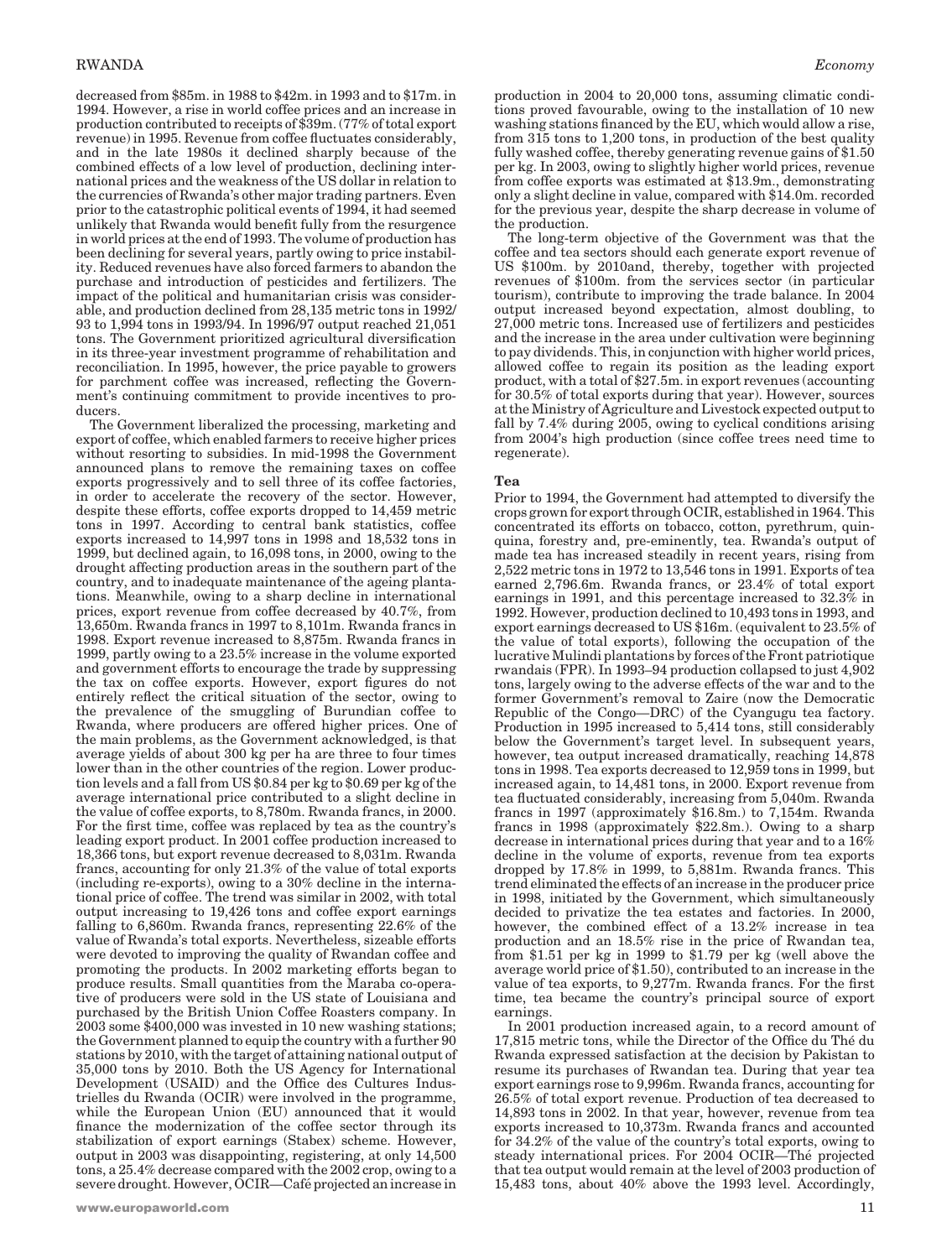### $\Delta$  Economy  $E_{\textit{conomy}}$

output could double by 2020, owing to the extension of the planted area from 12,000 ha to 15,000 ha, the creation of two new processing plants and the increase in yields from 1.5 tons per ha to 2.5 tons per ha—this last as a result of a more intensive use of fertilizers, a 20% increase in the tree population per ha, and more efficient collection techniques. In 2003 tea was a principal export product, generating \$11.9m. and accounting for about 24% of the value of total exports, according to UN figures. Production was lower than expected in 2004, at some 13,000 tons. Owing to stable prices, however, tea export earnings were higher than in the previous year, at \$25.6m., accounting for 28.6% of total export earnings during that year. The Ministry of Agriculture and Livestock forecast a slight increase in production in 2005, to 14,000 tons, despite a decline in production in the first quarter of the year

### Livestock

By July 1994 the livestock sector was in extreme crisis and the majority of the country's livestock had disappeared (although some cattle were introduced by refugees returning from Uganda). Limited livestock-vaccination programmes were undertaken by FAO and smaller agencies in the north-east, but the main problem remains the overstocking of cattle (and the consequent environmental strain) in this region, while livestock numbers are hopelessly insufficient elsewhere in the country. Between 1998 and 2000 livestock numbers increased from 657,137 to 732,123 head of cattle, from 192,344 to 248,345 sheep, from 481,145 to 756,522 goats and from 120,928 to 177,220 pigs, according to the Ministry of Finance and Economic Planning. In 2001 the situation deteriorated again with an epidemic of foot-and-mouth disease, which affected five of Rwanda's 11 prefectures. The Ministry of Agriculture and Livestock claimed that traders who had illicitly imported cattle from Uganda and Tanzania into Rwanda had spread the disease. Owners of large herds in Rwanda's Mutara highlands who also possessed cattle in these neighbouring countries were suspected of having contributed to the contamination of Rwanda's cattle. As a result, in March the authorities declared a quarantine on these areas and prohibited the circulation of cattle, dairy products and meat from this origin.

In an attempt to stimulate dairy production and increase household income, the Government and the UN Development Programme (UNDP) began working with communities in Mutara prefecture. Since 2000 farmers have been encouraged to produce yoghurt, cheese and cooking fat. By early 2005 some livestock numbers were approaching pre-war levels. According to government statistics, the numbers of cattle and poultry had reached 88% and 70% of the levels recorded in 1994, but the proportion was 30% for goats. In order to boost milk output, Rwanda has imported several hundred cows from Germany and South Africa; these are more productive than the local Ankole breed but more vulnerable to disease. In early 2005 an outbreak of foot-and-mouth disease in livestock herds necessitated the quarantining of six districts in four provinces.

The poultry sector is expanding rapidly. Fish production is also increasing rapidly, owing to the development of fisheries projects in Lake Kivu and in other smaller lakes throughout the country. From 1,300 metric tons in 1994, the total catch increased to 8,427 tons in 2003.

### Reconstruction After Conflict

A joint FAO-WFP report estimated that food production in 1994 amounted to just 45% of the 1993 yield. It was also estimated that hundreds of hectares of natural forests had been damaged by displaced persons and that support systems for agriculture were almost completely destroyed. Food aid requirements (mainly grain and pulses) were estimated at more than 150,000 metric tons in 1994 and 116,000 tons in 1995. During the two seasons following the civil war 10,000 tons of beans, maize, vegetable and other seeds, together with 700,000 hoes, were distributed to some 690,000 households. It was estimated that 62% of farmers received seeds, while some 72% received tools. A conference of potential donors, sponsored by UNDP, was convened in Geneva, Switzerland, during January 1995, at which pledges of financial assistance totalling US \$587m. were made, including a substantial share for agriculture recovery programmes. By the end of 1995 pledges amounted to \$1,260m., of which \$189.5m. was to be allocated to

the agriculture sector. At the same time, however, disbursements amounted to just \$28.6m., having been slowed, in part, by the suspension of aid channelled through the Government in the months following the April 1995 massacre of displaced persons by security forces at the Kibeho refugee camp. Disputes involving land tenure were still common in 1997, and discouraged farmers from making long-term investments. However, by the end of 1996 part of the \$500m. pledged to facilitate the return of refugees had been allocated to basic rural and agricultural infrastructures. A programme of reform was also announced at this time. The Government intended to encourage a system of population regroupment called Imidugu (grouped habitat), which was believed to reduce social and economic costs by enabling shared use of expensive items and the maximization of water supplies. In 1997 FAO and the Government distributed seeds to approximately 2.3m. persons, including many returnees. The food deficit in that year was 179,000 tons, and the shortfall decreased slightly, to 158,000 tons, in 1998. Apart from the continuing insecurity in the north-west of the country, which particularly affected, until 1998, production of beans and potatoes, some 150,000 persons suspected to have participated in the 1994 genocide remained in prison and were therefore unable to contribute to food production. According to FAO estimates, food production in 1997 was 3.9m. tons, a decline of 14% compared with 1984, while the population had increased by 40% in the same period. By late 1999, after an 11% increase in food production, owing to the improvement of the security situation in the north-west, the authorities were again projecting an increase in the food deficit, as a result of the drought that was affecting most parts of the country. In order to avert this threat in the future and not to rely exclusively on rainwater, the Government planned to encourage the development of irrigation schemes using the country's underground water resources. The situation was also aggravated by competition from foreign imports, which undermined efforts to develop domestic rice production schemes. In March 1998 the African Development Fund disbursed \$1.4m. to finance a feasibility study on the improvement of soil conservation and the utilization of marshes in order to enable the farmers to benefit from new arable land. The World Bank also planned to finance two projects (one in agriculture and one in rural irrigation), with a total value of \$25m., in 2000. In 2001 USAID announced plans to use about \$2.3m. to support agribusiness development; additionally, it was to disburse \$3.4m. to improve data collection, policy analysis and access to financial services and also to promote technology transfers for the benefit of Rwanda's agricultural sector. In December of that year the Rwandan Government inaugurated a \$165m. rural development project, of which some 95% was funded by the World Bank Group, to modernize the agricultural sector. This 14-year project aimed to establish infrastructure and finance research into developing new outlets for Rwandan agricultural products.

## Regional Effects of Conflict

Before 1990 the southern provinces were much poorer compared to the northern and eastern provinces. The average income per adult equivalent in Kibungo, the richest province, was three times that in Gikongoro, the poorest province. In 2000 Kibungo was still the richest province, but the average household was only 1.5 times richer than a household in Butare, now the poorest province. Interestingly, Rwanda's high performing provinces prior to the genocide (Kibungo in the east and Ruhengeri in the north) have experienced low, even negative economic growth in the conflict decade. Provinces that were poor, prior to the war and genocide, are still poorer than the Rwandan average, but they have experienced much stronger economic growth than the other provinces. In real terms, the growth of average income was negative in the two richest provinces and was highest in the three poorest provinces. These figures suggest that income convergence has taken place in Rwanda between poor and rich provinces. The reasons behind the convergence of formerly richer and poorer provinces is that they have been differently affected by the four conflict shocks that have hit Rwanda in the course of the nineties: civil war, genocide, mass migration and counterinsurgency.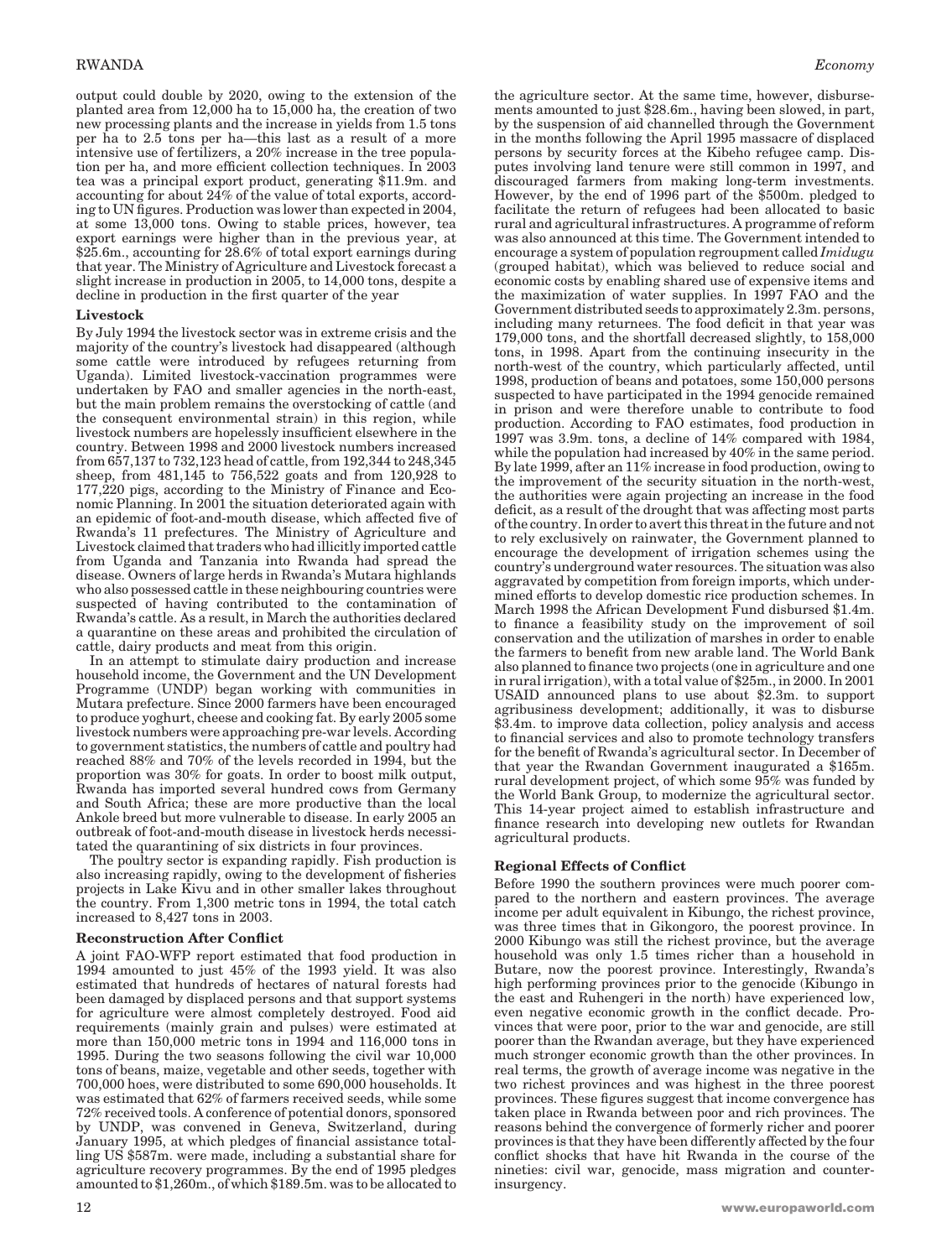The Government's 'Vision 2020' strategy emphasized the need for Rwanda to move away from an essentially subsistence agriculture, unable to achieve its self-sufficiency objective, towards a more market-orientated agricultural sector; this would require incentives to increase the specialization of farmers and encourage diversification. The Government's objective for 2020 was to have one-half of arable land given over to modern farms. By then, production of vegetables was targeted to have increased three-fold and dairy production fivefold. A five-fold to 10-fold rise in the value of cash crops on that recorded in 2000, was also projected. Nevertheless, US agronomists emphasized that an important requirement for meeting such an ambitious target was to halt the replacement of crops providing good soil protection, such as bananas, with cassava, which could rapidly have a deleterious effect on soil fertility. Other obstacles to be removed were the lack of fertilizers and the rapid decline in fallow fields. More research was also needed on varietal improvements to increase resistance to disease and yields for selected crops.

Water shortages have become an increasing difficulty, both in rural areas of Southern Gikongoro and Bugesera prefectures, and also in the capital, where 40% of the 600,000 inhabitants had no regular access to drinking water in 2001. The Ministry of Water and Natural Resources aimed to implement plans by 2004 to divert a large volume of water from the Nyabarongo river, 8 km from Kigali, and to increase supplies from 2009 by also pumping water from the Mutobo river, in Ruhengeri province. Resources from the Ninth EDF for 2002–07 were expected to finance the extension of water supply networks in the Bugesera region, which is periodically affected by drought.

#### INDUSTRY

The industrial sector followed the usual pattern for less developed African states, and food-based industries predominated, with the major companies prior to 1994 being BRA-LIRWA, the Rwandan subsidiary of a Dutch brewery, the Régie Sucrière de Kibuy (sugar-processing) and the OVIBAR factory, producing banana wine and liquors. By July 1994 the country's political turmoil had suspended economic activity in the sector. Factories and plants (where production had been virtually halted by power shortages earlier in the year) were looted, destroyed or abandoned. By early October, however, the BRALIRWA plant had resumed production. In 1994 manufacturing accounted for an estimated 3% of GDP, while industry provided 9% of GDP in the same year. In 1995, although only 40% of enterprises had resumed production, manufacturing was estimated to have recovered sufficiently to provide 14% of GDP, with industry accounting for 21%. Government officials claimed that the slow disbursement of some US \$72.9m. in international donor aid, allocated to the trade and industry sectors (only \$5.4m. had been released by the end of 1995), together with competition from tax-free imports of goods such as soap and plastics, had seriously hindered the recovery of the sector. By June 1997 69% of the companies existing before April 1994 had resumed their activities. Industrial output grew by 18% in 1996 and by 30% in 1997. However, sectoral growth was hampered by the lack of investment and basic infrastructure. In 1998 the sector was hindered by several factors, including excessive prices for water and energy supplies, insufficient use of installed capacity and competition from cheaper imported products; BRALIRWA and the Utexerwa textile plants, for example, reduced production by 40%. None the less, the Government resisted requests to increase customs duties or impose quotas, but instead was considering in early 1999 the provision of cheaper electricity and water for industry. By the end of 1998 prospects were improving for BRALIRWA, which obtained a contract, valued at 1,000m. Rwanda francs, for the supply of Primus beer to the neighbouring DRC. An additional difficulty for the manufacturing sector was the increase in transport costs of imported inputs as a result of the decision of Kenya and Uganda to limit the maximum weight per axle of trucks in transit on their respective road networks. The Rwandan Government was also concerned at the levels of smuggling of alcoholic beverages, petroleum products and cigarettes. In late 1999 the Government announced plans to create export-processing zones along the Congolese border in Cyangugu and other cities, which could bring added value to products imported from the DRC.

In 1999 manufacturing output amounted to 53,061m. Rwanda francs, exceeding the 1994 figure of 28,598m. Rwanda francs. Nevertheless, output in 2000 represented 80% of the 1993 level of production. Performance in some sectors was better than in others: cement output reached a record level of 83,024 metric tons in 2001, compared with 66,291 tons in 1999 and 60,000 tons in 1993. Chemical industry output was also rising, with a 7.3% increase recorded in 1999 and a further 2.7% increase recorded in 2000. However, beer production decreased significantly, from 65.0m. litres in 1998 to 44.2m. litres in 2000, before increasing to 47.9m. litres in 2001. Soft drinks output followed a similar trend, falling from 36.3m. litres in 1998 to 20.7m. litres in 2000 but increasing to 22.8m. litres in 2001. Meanwhile, textile production decreased from 10.3m. m to 9.9m. m in 2000. Cigarettes were one of the strongest performing sectors in 2000: output was 327m., compared with 217m. in 1999. However, overall industrial performance in 2000 varied. Whereas average manufacturing output declined by 4.1%, compared with the previous year, the construction and public works sector demonstrated a 12.7% increase in revenue, from 35,300m. Rwanda francs in 1999 to 39,700m. Rwanda francs in 2000. The GDP of the industrial sector increased by 7.9% in 2002.

The 'Vision 2020' strategy projected growth in the industrial sector of 4.1% in both 2003 and 2004 and of 7.0% in 2005. A continued increase in construction activity was forecast by the Minister of Finance and Economic Planning to be the main contributory factor to this growth. In 2002 the Government announced plans to reintroduce a 25% import duty on cement: this had been cut from 40% in 1997 to zero in 2000, since at that time the national producer, Cimenterie du Rwanda (CIMERWA), was unable to meet the strong demand created by government and private housing projects. Between 1995 and the end of 2001 265,229 houses were constructed, under the Government's reinstallation programme for rural inhabitants. As a result of investments made by CIMERWA to increase its capacity, the Government abolished the temporary dismantling of tariffs on cement imports in order to encourage the domestic industry. (Imported cement and raw materials for use in production of cement originating from member states of COMESA were to benefit from a preferential 5% tariff.) Since 2001 CIMERWA has encountered competition from the Kenyabased East African Portland cement corporation. None the less, CIMERWA's annual output was estimated at some 100,000 metric tons in 2003, of which a small proportion of 3,922 tons was exported to the DRC and Uganda. Rwanda also became eligible in March for textile and apparel benefits under the US African Growth and Opportunity Act (AGOA), which allow less developed countries in Africa to use imported fabrics and yarns for the production of items exported to the USA. Meanwhile, in late 2001 the Rwandan Government expressed its intention to amend tax regulations in order to accommodate the parent company of BRALIRWA, Heineken of the Netherlands, which contributed some 13,000m. Rwanda francs annually to the budget and had announced plans to make new investments in the country. In 2002 manufacturing output increased by 5.9%, to a value of 52,327m. Rwanda francs. The food, beer, soft drinks and tobacco industries alone accounted for 82.8% of the total and recorded a 6.2% increase compared with 2001.

Industry as a whole (including mining, manufacturing, power and construction) accounted for 21.3% of GDP in 2003 (of which manufacturing contributed 8.9%). In that year expansion of 16% in the construction sector, to 65,031m. Rwanda francs, contributed to industrial growth of 5.3%, despite a decrease in the manufacturing sector affecting in particular the food, beer, soft drinks and tobacco industries, which declined by 6.9%, owing to the competition on the domestic market of imported products and high input costs. BRALIRWA's output declined from 562,200 hl to 433,400 hl during that year. In 2004, owing to acute energy shortages as well as the impact of foreign imports, the output of Utexerwa, the national textile manufacturer, contracted by 9%. Some important changes were expected in the course of 2005, with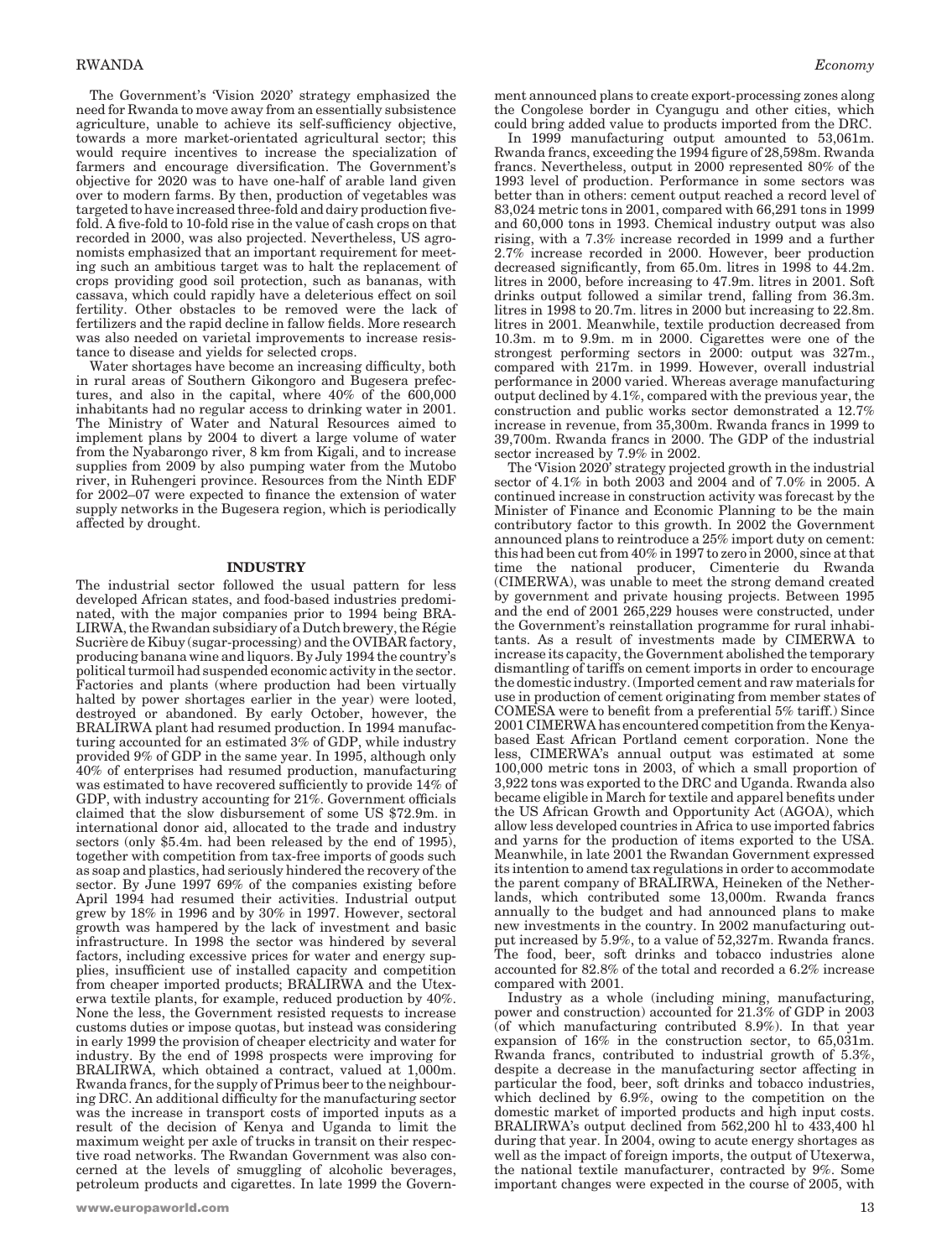the Government's announcement of the privatization of the national schools printing company, Régie de l'Imprimerie Scolaire (IMPRISCO), of the pharmaceuticals manufacturer LABOPHAR and of four rice factories at Bugarama, Gikonko, Rwamagana and Kabuye.

### MINING

Cassiterite (a tin-bearing ore) is Rwanda's principal mineral resource (exports of tin ore and concentrates were valued at 320m. Rwanda francs in 1991), followed by wolframite (a tungsten-bearing ore) and small, known quantities of beryl, columbo-tantalite (coltan) and gold. While tin concentrates (about 1,500 metric tons) were the third-largest export earner in 1985, high transport costs and the sharp decline in international tin prices resulted in the sector becoming virtually inactive in the late 1980s. At the end of 1985 Géomines, the Belgian company with a 51% shareholding in the Rwandan mining company SOMIRWA, went into liquidation; SOMIRWA itself was declared insolvent a few months later. Despite the insolvent state of the company, the Government's annual maintenance costs for SOMIRWA's installations had continued to exceed 70m. Rwanda francs. In 1992 the Régie d'Exploitation et de Développement des Mines (REDEMI) mining concern was established, with state involvement, and began to exploit the SOMIRWA mines in an artisanal capacity. However, the company was reported to be operating on an annual deficit of some 50m. Rwanda francs. In 1996 the Government announced its decision to privatize the company. From 1992 the SOMIRWA smelter resumed activity for six months of the year, processing cassiterite supplied by the ALICOM gold concern. Some efforts were made with EU support to stimulate the artisanal tin sector, and UNDP provided some funds towards an increase in gold production. Mining activities were resumed at a modest level in 1988 by artisans regrouped in COPIMAR, an independent co-operative offering managerial and commercial support. In May 2002 the Niobium Mining Company (NMC), owned by the German KHA international group, announced plans to invest US \$4m. in order to relaunch activity at the Karuruma smelter, aiming at processing both tin from cassiterite and also niobium concentrates for the production of ferro-niobium alloys.

The IMF estimated that Rwanda's exports of gold and diamonds amounted to US \$30m. for the first half of 1998, confirming (particularly in view of the fact that Rwanda has no diamond mines) suspicions that these minerals were originating from the DRC. Belgian statistics for 1998 indicated a dramatic rise in gold imports from Rwanda, from an annual average of \$15m. during 1990–93 to \$35m. in 1997, the first year of Rwanda's military presence in the eastern part of the DRC. In early 1997 a Belgian company established in Burundi initiated talks with the Rwandan Government in order to open a gold-refining plant in Kigali, which would process imports from the DRC. In mid-1998 the Government announced plans to revise the mining code before 2001 to attract investors. REDEMI was also included in the list of parastatals scheduled for privatization in 2001. Meanwhile, the company announced a short-term programme for the rehabilitation of several mining infrastructures, including the underground mines of Makaza, Masoro and Gasambya, and for the development of the Nyamyumba underground mines. All these projects concerned either cassiterite or coltan, or both (since often both minerals are found in the same deposits).

On 12 April 2001 a UN panel of experts on the illegal exploitation of the DRC's natural resources recommended that the UN Security Council impose an embargo against all Rwandan mineral exports. The report alleged that much of Rwanda's exported coltan, cassiterite, gold and diamonds included Congolese products, which were exploited and exported in illicit circumstances. The panel adopted this conclusion by comparing Rwandan official statistics for 1995 and 2000, which demonstrated a dramatic rise in gold exports, from 1 kg to 10 kg, in cassiterite exports, from 247 metric tons to 437 tons, and in coltan exports, from 54 tons to 87 tons. The UN report also found it suspicious that Rwanda exported up to 30,491 carats of diamonds in 2000. Furthermore, the report claimed to have obtained information that the Rwandan army

had organized the shipment of coltan and cassiterite from the Sominki mine in the DRC's Sud-Kivu region to Kigali in November 1998. It was also alleged that many companies involved in the exploitation of the DRC's minerals in the territories under the control of the Rwandan army were owned by close associates of President Kagame. The Rwandan armed forces were reported to have participated directly in the illicit trade in minerals. By the time the report was published, the Armée patriotique rwandaise (APR) had shares in some of these companies and also benefited from receipts from the Rwandan-supported Rassemblement congolais pour la démocratie (RCD) rebels. Other revenue was reportedly generated by taxes collected by the APR's 'Congo desk', which had a department of mineral resources, and from payments by individuals in companies in exchange for the protection of their trade and mining activities in the DRC. The conclusions of this report were rejected both by the Rwandan Government and by the Congolese rebels, which emphasized that neither the exploitation nor the export of these minerals was illegal, on the grounds that the Economic Community of the Great Lake Countries (CEPGL), of which the DRC, Rwanda and Burundi are members, allowed the transit of goods between its member states. It was claimed that the exports were not illicit, since export taxes were paid, accordingly, to the Congolese administration of these territories, namely the RCD, which had obtained recognition by the international community as one of the signatories of the 1999 Lusaka peace agreement. The figures released by the UN panels of experts diverged from those of the Banque Nationale du Rwanda, which reported 365 tons of cassiterite exports in 2000 (compared with 308 tons in 1999), 603 tons of coltan exports (330 tons in 1999) and 144 tons of wolfram exports (84 tons in 1999). According to the central bank, these export figures matched domestic production statistics, which would indicate that the entire output was exported in that year. The increase in the volume of mineral exports and the increase in the coltan price, from US \$14.00 per kg in 1999 to \$18.80 per kg in 2000, contributed to a significant increase in export earnings of minerals, from \$4.6m. in 1999 to  $$11.3m.$  in  $2000$ . As a result, the share of minerals exports increased from 9.5% to 18.2% of the total. In 2001, owing to a 10-fold increase in coltan prices during the first half of the year, total mineral exports accounted for \$40m., a four-fold rise compared with 2000. With new mines commencing production in both Australia and Brazil, however, the international price of coltan began to decline dramatically by the end of 2001. At that time the Rwandan Minister of Finance and Economic Planning emphasized to the international press that the coltan that was exported by Rwanda during 2001 was mined in western parts of the country, where geological properties were similar to those of eastern DRC. As expected, export revenue from coltan decreased sharply, by 62.5%, from 17,368m. Rwanda francs in 2001 to 6,521m. Rwanda francs in 2002, although the volume of coltan exports declined by only 30% during that year, from 1,488 tons to 1,042 tons. Meanwhile, cassiterite exports increased from 553 tons to 690 tons, and wolfram exports nearly doubled, from 163 tons in 2001 to 324 tons in 2002.

During 2002 mineral exports amounted to 7,440m. Rwanda francs, representing 24% of the value of total exports. In 2003 mineral exports totalled 6,307m. Rwanda francs, accounting for 18.8% of the value of total exports, as a result of lower coltan prices and lower volumes of exports. During that period coltan sales amounted to 732 metric tons, worth 3,403m. Rwanda francs. Cassiterite exports totalled 1,457 tons, valued at 2,444m. Rwanda francs, while wolfram exports amounted to 120 tons, valued at 120m. Rwanda francs. Gold exports generated 245m. Rwanda francs during this period. In early 2004 REDEMI expected to improve its performance during the year, as a result of an investment of US \$420,000 provided by NMC, the Hong-Kong-based Niotan, Tradmet (Belgium) and Finmining, to purchase pumps, fuels and drilling material. The objective was to treble the 2003 cassiterite output of 182 tons, to increase coltan output from nine to 30 tons, and to treble the production of wolfram to 234 tons. Relying on higher international tin prices and the sale of some of its concessions, REDEMI envisaged the improvement of its financial situation by 2007. Meanwhile, COPIMAR was anticipating a 15%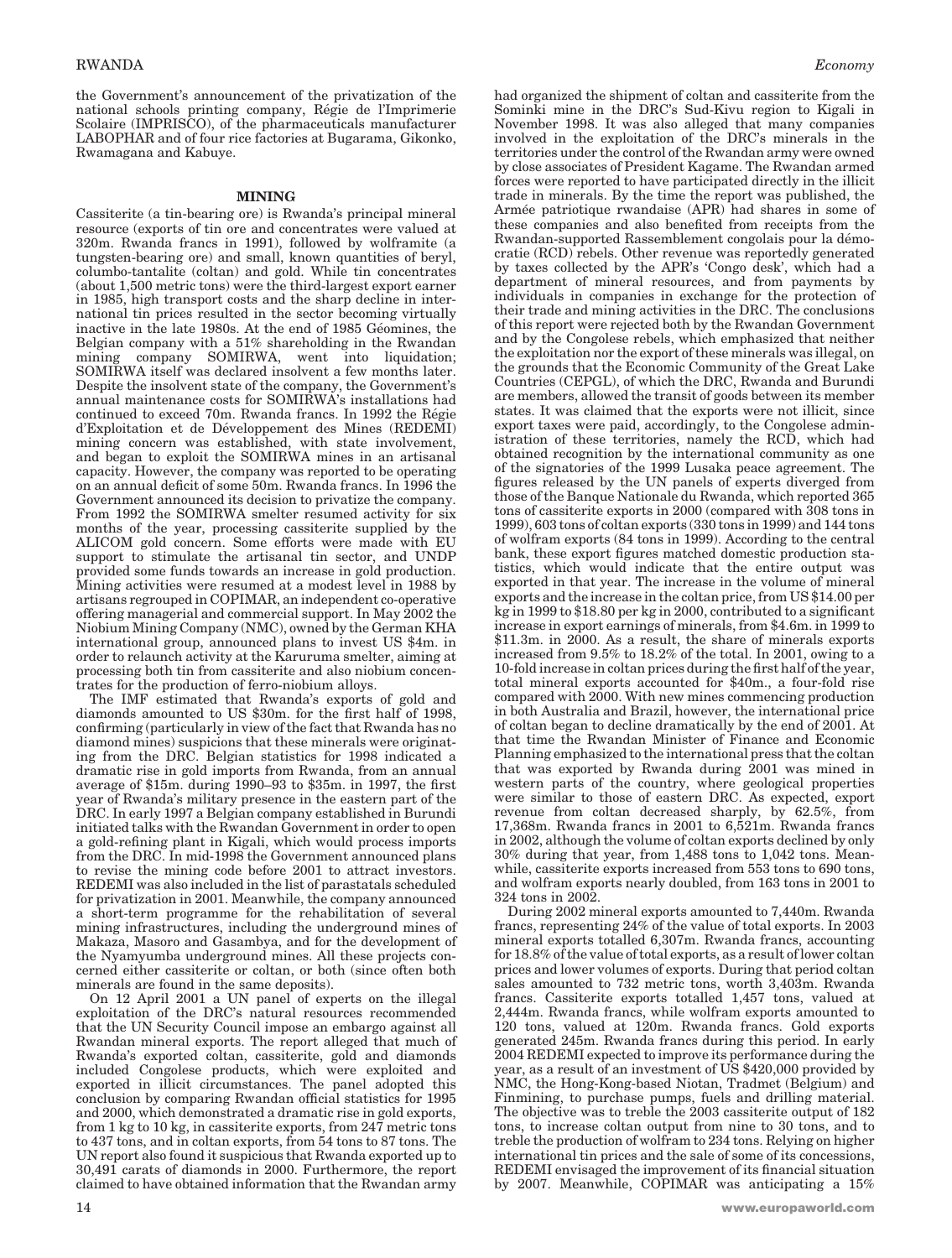### $\Delta$  Economy  $E_{\textit{conomy}}$

increase in its 2003 production levels, which were 60 tons of coltan, 70 tons of cassiterite and 60 tons of wolfram. Rwanda's Ministry of Finance and Economic Planning projected a 54.6% increase of the activity of the mining and quarrying sector for 2004. During that year the Rwandan Government was also seeking financial support from the ADB to finance a prospecting programme, in order to identify new reserves and thereby to compensate for the progressive exhaustion of existing small deposits. COPIMAR and REDEMI contributed about 20% of mineral exports, the rest being provided by dealing houses, which purchase the products of domestic independent miners or those sold by Congolese traders. In 2005 the Government was considering the privatization of REDEMI's concessions. The NMC smelter in Kigali, which has an installed capacity of 2,000 tons, and the Minerals Processing Company smelter in Gisenyi, with a capacity of 1,800 tons, both operate with imported Congolese minerals.

#### Natural Gas

Another important mineral to be exploited is natural gas, which was discovered beneath Lake Kivu on the border with the DRC. Reserves of an estimated 60,000m. cu m (about onehalf of which are in the DRC) are believed to be among the largest in the world. In May 2000 Rwanda's water, electricity and gas parastatal, Electrogaz, initiated talks with the South African company Mossgas to discuss the possibility of exploiting the Lake Kivu methane and gas resources. Two pilot installations, funded by the EU, produce gas, but here again the small size of the potential market casts doubt on the likely profitability of large-scale processing. However, Electrogaz hopes to receive Belgian funding for a programme to increase its daily output of gas from 5,000 cu m to 25,000 cu m. In October 1997 the Governments of Rwanda, Uganda and the DRC agreed to finance a joint feasibility study to exploit the gas reserves of Lake Kivu. In September 1999 the Banque Rwandaise de Développement announced plans to submit a project for the establishment of a further pilot installation to process the Lake Kivu gas resources to the European Investment Bank (EIB), the Commonwealth Development Corporation, the International Finance Corporation and the Arab Bank for Economic Development in Africa (BADEA). In July 2002 the Israel Electric Corporation negotiated a 'build-own-operate' contract with the Rwandan authorities for the construction of a 25-MW methane power station. The overall electricity generation potential from natural gas resources was estimated at 200 MW by a private consultant and at 700 MW by the Rwandan Government. Plans to supply natural gas to the cement and other industries were also under consideration. In February 1999 the South African oil company Engen purchased the local subsidiaries of British Petroleum and Fina (Belgium), taking control of 25% of the distribution market for petroleum products in Rwanda. In August of that year Shell Oil acquired for \$2.1m. the Petrorwanda distribution company.

In 2004 the World Bank was also planning to finance consultant support for the Unité de Promotion et d'Exploitation du Gaz du Lac Kivu (UPEGAZ) parastatal, considering that the medium-term development of the power sector was 'inextricably linked' to the exploitation of Lake Kivu's methane reserves. According to Bank sources, a Strategic Social and Environmental Assessment of Power Development Options for Rwanda, Burundi and western Tanzania concluded that power generation from Kivu gas was competitive with comparable hydroelectricity options. Meanwhile, the World Bank was also considering financing the construction of a transmission link to connect potential new generation at Lake Kivu. Recent developments in the sector have included demonstrations of this methane extraction technology to the Government and potential investors by engineers from a South African firm, Murray & Roberts, at a pilot plant near Gisenyi. Cogelgaz, a joint venture between Heineken's subsidiary BRALIRWA and the Banque de Commerce, de Développement et d'Industrie (BCDI), had commissioned the South African company to undertake the technical improvement of its existing gas plant. Rwandan projects planned by Murray & Roberts included the supply of methane gas to urban areas.

#### ENERGY

Rwanda's electricity needs are supplied almost entirely from hydroelectric sources, as the land relief is ideal for power generation. According to studies undertaken by the CEPGL's Enérgie des Pays des Grands Lacs (EGL), the Ruzizi river alone offers potential generating capacity totalling 500 MW, of which only a fraction is currently being used. Rwanda imports more than one-half (54% in 1990) of its total electricity requirements. In early 1994 the EIB, together with French and German credit institutions, pledged more than US \$1m. to help rehabilitate the Ntaruka power station, which had been damaged by Front patriotique rwandais (FPR) militia; the project was completed in 1998. By October 1994, as a result of the catastrophic sequence of political events, the Mukungwa power station alone was supplying Kigali, Ruhengeri and Gisenyi with insufficient amounts of electricity. By early 1995, however, following the EU's allocation of ECU 5m. for the rehabilitation of the power sector, the situation had improved vastly, and Butare, Gitarama and all areas of Kigali were receiving adequate power supplies. Further reconstruction enabled the Gibira and Gisenyi power stations and also the Gatsasa thermal installation to resume production. A new 15- MW power station, supplied by Canada, was installed at Gikondo, near Kigali, by January 1996, but one-third of the country's total requirements were still not being met. In April 1997 it was announced that a feasibility study would be conducted into the possibility of aligning the power grids in Rwanda and in Uganda in order to lessen Rwanda's deficit. The Ntaruka diesel power station, completed in 1998, was expected to help reduce the shortfall; in 1997 15 MW (of a total consumption of 39 MW) was provided by neighbouring countries.

Also in early 1996 the Government announced partial privatization plans for Electrogaz, which was to entrust management of network exploitation to private interests. In May 2000 the Government decided that Electrogaz should be restructured and privatized, and that its water and electricity activities should be managed separately from the methane gas sector. However, the privatization process proved more protracted than expected. In September 2001 the management of Electrogaz announced that the first stage of the privatization would only commence in the first half of 2002. The Government planned that the state should continue to own the company for the following five years, but intended to contract a private corporation to manage it. Should Electrogaz's performances be positive during that time, the Government would then sell its shares. Six foreign companies, including SAUR International of France and Manitoba Hydro Roche Ltd of Canada, expressed interest in purchasing the parastatal. One of the Government's aims in this operation was to reduce energy and water prices, in order to increase the competitiveness of the economy and alleviate the burden of charges for consumers. In June 1998 Electrogaz signed a technical co-operation agreement with the Electricity Supply Commission of South Africa (ESKOM).

In 1998 production of electricity increased to 111m. kWh. In 1999 production totalled 127.3m. kWh. In 2000, however, production was only 110.8m. kWh, and Rwanda had to import 94.1m. kWh, equivalent to 46.1% of the country's total consumption in that year. In March 2001 prospects of increasing substantially Rwanda's power-generation capacity improved following an agreement between the BCDI and BRALIRWA to finance some US \$5m. of the first stage of a power station, which was to be fuelled by methane gas from Lake Kivu (see above) and operated by the Gisenyi Electric and Gas Co. The power station was to have an initial modest capacity of 2.5 MW (which might subsequently be extended to up to 10 MW). According to USAID, this improvement in power availability was expected to encourage foreign direct investment in the region. By July 2001 the management of Electrogaz estimated that the company needed US \$200m. to guarantee steady supply to users in urban centres. It also expressed concern that most equipment at power stations required immediate repair to meet the demand. In 2001 electricity production declined further, to 89.3m. kWh. In December 2002 the management of the Ugandan Electricity Generation Company agreed to increase its power supplies to Electrogaz. In February 2003 the Rwandan Ministry of Finance and Economic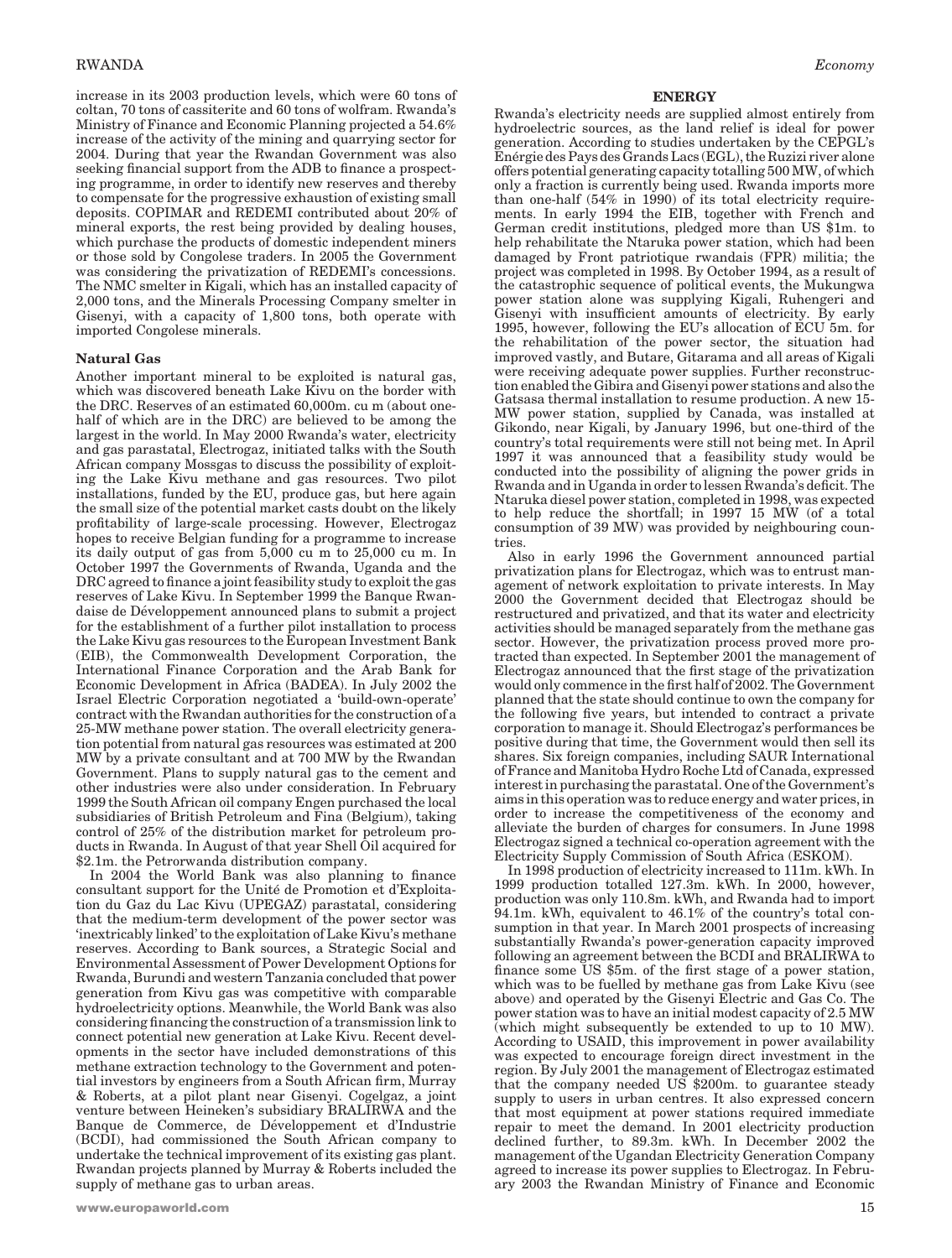Planning estimated that total future investments in the electricity sector, including methane power stations and the extension of the Nyabarongo and rural electricity projects, which would double the national capacity (42 MW), would amount to \$400m. At the beginning of 2003 Cogelgaz contracted Murray & Roberts to carry out a feasibility study for the construction of a methane-powered electricity plant, with a projected cost of \$20m. In mid-2003 the EIB was considering the extension of the oil pipeline from Eldoret, Kenya, to the Ugandan capital and, in a further stage, to Kigali and eastern DRC.

In accordance with its objective to transform the country into a centre of services and a low cost centre of production for the region, which requires regular power supply as a pre-condition, the Rwandan Government declared 2004 to be 'the year of energy'. The first priority established by Lahmeyer International, which took over the management of Electrogaz by the end of 2003, was to reduce technical losses in the transport and distribution of power. A second objective was to improve Electrogaz's performance, and thus create a favourable context for privatization. By early 2004 the ADB, the World Bank and the OPEC Fund for International Development were considering investing US \$50m. in order to support the Government's energy and water programmes. Electrogaz was also seeking complementary funds in order to improve the distribution networks in Kigali and other urban areas. The state-owned company was also planning to provide Kigali with a strategic reserve of 5 MW of thermal origin. By early 2004 2-MW generators were already being rehabilitated, and Electrogaz was considering the acquisition of generators in order to enable the Gatsatsa diesel station near Kigali to produce the remaining 3 MW. Power cuts resulting from increased demand were becoming more frequent by the end of 2003. After the completion of its rehabilitation, Electrogaz was considering several options to expand its capacity. The most advanced is the project to convert into electricity the methane of Lake Kivu. Electrogaz was trying to interest local companies, which were seeking larger and more secure power supplies, in joint ventures for the construction of small pilot plants with a maximum capacity of 2 MW. Meanwhile, the Government was continuing talks with an Israeli-Norwegian independent power producer, Dane Associates, to develop a 200-MW gas-powered plant. In a first phase, an extraction unit of a 20-MW to30-MW capacity, split into four units, in order to be compatible with existent installations, was to be established. Electrogaz also planned to restore the capacity of existing hydro-power infrastructures, such as the Ruzizi  $1$  plant (10 MW), in the neighbouring DRC. In late 2003 the Rwandan company dispatched a team of experts, which estimated the cost of such rehabilitation work at \$1.5m. Rwanda, Burundi, Tanzania and Uganda expressed interest in January 2004 in the development of the Rusumo Falls hydropower project on the Kagera river, generating capacity of which was estimated at 65–70 MW, at a ministerial meeting held in Kigali, in the framework of the Nile Basin Initiative.

Insufficient rainfall in 2004 aggravated Rwanda's chronic electricity shortfall: Electrogaz's supplies declined by 20%. As an emergency response, in June the Government provided finance for the purchase of 12.5 MW of new diesel generation capacity from Global Power System (Belgium/Germany), for the Jabana substation in Kigali (7.8 MW) and for the 4.7 MW extension of the Gatsata power station, at a total cost of  $E4.3m$ . In addition, the Government planned to add a 10–15-MW thermal capacity by 2006–07 in order to meet demand. The World Bank was considering extending a US \$13.6m. loan for that purpose through IDA. Other potential investments included funding of \$29m. (of which \$20.8m. from IDA and \$6m. from the Nordic Development Fund) to improve the quality of power supply in the country. The Rwandan authorities and Electrogaz came to the conclusion that reform was necessary to help the company reduce structural deficits. In December 2004 the monthly fuel bill increased to \$1m., excluding duties and taxes, and it was estimated that it could rise to \$1.5m. by mid-2006. Tariffs have halved since 1997 in real terms. The actual revenue collection rate is \$0.04–0.05 per kWh whereas the company purchases electricity at a price of \$0.08 per kWh from SINELAC, the joint venture between Electrogaz and its DRC and Burundi equivalents SNEL and

REGIDESO (which operates the Ruzizi 2 power station in the DRC). Electrogaz, which was obliged to purchase large quantities of fuel and to fund its investment programme, was already burdened by its debts to the Government and to SINELAC. World Bank experts considered that major financial restructuring was required in order to limit electricity price shocks to the economy. It was none the less estimated that in order to cover its operational costs and other expenditures, Electrogaz should increase its tariffs from 42 Rwanda francs per kWh to 131 Rwanda francs per kWh. However, the 2005 budget envisaged increasing the tariff to only 61 Rwanda francs per kWh. Long-term solutions to the problem included the revitalization of regional co-operation in the energy sector. A step in that direction was made in July 2004, when the foreign ministers of Burundi, DRC and Rwanda, meeting in Brussels, Belgium, announced their commitment to reviving the activities of the CEPGL, and, more specially, the rehabilitation of the Ruzizi 1 hydroelectric power station, of which current capacity of 28.2 MW was to be upgraded to 39.6 MW, thereby enabling Ruzizi 1 to sell electricity to Electrogaz. The upgrading of the Ruzizi 2 power station operated by SINELAC was also envisaged. The main customer of the combined Ruzizi 1/Ruzizi 2 capacity is Rwanda, which took 68% of the 187 GWh produced in 2002, followed by the DRC (31%) and Burundi (1%). In the long term, projects may include the construction of Ruzizi 3. The total potential of the river is estimated at some 200 MW. If harnessed, this would enable SINELAC not only to satisfy the needs of the CEPGL members but also to export to other countries in the region. In order to be realized, however, these projects require, on the one hand, the improvement of bilateral relations between Rwanda and the DRC and, on the other, the settlement of the debt owed by Electrogaz to SNEL, which was estimated at \$330,000 in July 2004. Another precondition for the revival of CEPGL co-operation was the restructuring of the Banque de Développement des Etats des Grands Lacs (BDEGL), which formerly arranged financing with the EIB, Italy and the World Bank for the \$72m. Ruzizi 2 station. Such reform is necessary if the BDEGL is to fulfil its ambitions to become the vehicle for the implementation of the New Partnership for Africa's Development (NEPAD) projects in the region, including the interconnection between Kigoma (Rwanda) and Rwegura (Burundi), and the interconnection of the CEPGL and Tanzanian grids.

Donors also considered that the Société Commerciale et Industrielle du Gaz (SOCIGAZ), which was created in 1990 by the DRC and Rwanda to develop methane gas projects, was also badly in need of financial and technical support if it was to increase its activities. Some progress, however, was achieved in the projects to develop the Lake Kivu methane reserves for use in energy generation projects. In late 2004 the World Bank was planning to finance consultant support to UPEGAZ (see above). In March 2005 Dane Associates signed an agreement with the Government of Rwanda for a 49-year concession to extract methane gas from the central Kibuye section of Lake Kivu, to be used to generate electricity to be sold to Electrogaz. The two companies established a joint venture called Kibuye Power 1 to manage the operation, which was to require an estimated total investment of \$60m. Meanwhile, in February Cogelgas commenced negotiations for a power purchase agreement with the Government, and it was additionally looking for an operator for the development of its Gisenyi methane gas concession.

#### TRANSPORT AND COMMUNICATIONS

Internal communications in Rwanda are operated almost exclusively along the relatively well-developed road system (12,000 km in 1999), as there are no railways nor navigable waterways (except Lake Kivu). Asphalted highways link Rwanda with Burundi, Uganda, the DRC and Tanzania. They also connect the principal towns. Tarmac roads extend to just over 1,000 km, which, given the small size of the country, is one of the highest densities in Africa. In early 1999 works financed by IDA for the asphalting of the 91-km Gitarama– Kibuye road were completed. Moreover, the World Bank agreed to disburse an additional US \$10m. by the end of 1998 for the construction of roads to connect the nearby villages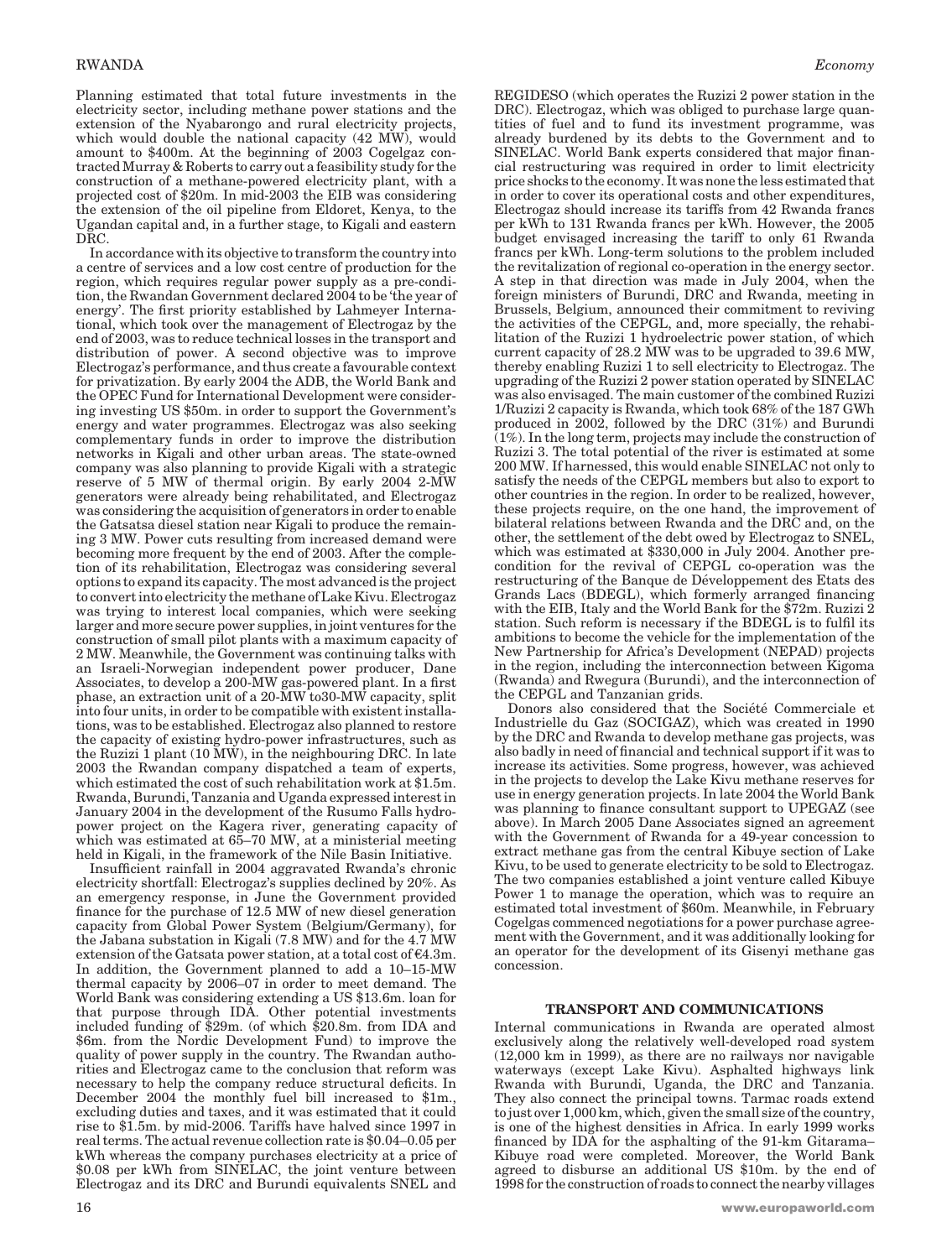to the Gitarama–Kibuye road in order to facilitate the transporting of crops.

Rwanda's external trade is heavily dependent on the ports of Mombasa (Kenya), Dar es Salaam (Tanzania) and Matadi (DRC), and about 80% of Rwandan exports and imports pass through Uganda and Kenya. Insecurity caused by the war in the north of Rwanda led to the closure of the northern transport 'corridor' through Uganda. With the Gatuna and Kagitumba roads unavailable, most traffic had to be diverted via the difficult and unreliable route through Tanzania. In 1992 several projects had been approved by the EU and the World Bank to improve road links between eastern Zaire and western Uganda, with the aim of facilitating the passage of Rwandan trade across the border with Zaire, and thereby bypassing the troubled border with Uganda. Following the FPR victory in July 1994, however, the northern transport 'corridor' was immediately reopened. By the end of 1997 some 500 army personnel were deployed permanently to protect one of the country's principal roads, between the prefectures of Gisenyi and Ruhengeri, from rebel attacks. In January of that year the EU approved funding to upgrade the main road in and around Kigali. By the end of 1997 the EU had committed a total of ECU 34.5m. to rehabilitate 200 km of roads and the national airport of Kanombe and work on the project was under way. In October 2000 the EU agreed to allocate  $\epsilon 9.2$ m. towards the completion of the rehabilitation of the 111-km road between Gitarama and the Burundi border. The OPEC Fund for International Development signed a further \$10m. loan agreement with Rwanda to co-finance upgrading of the Gitarama road in early 2005. Further measures to improve the road network were undertaken in 2005. In July public works companies were invited to bid for the construction of the Kicukiro–Nyamata–Nemba road, to be financed by ADB, and for the rehabilitation of tarmac roads in Kigali, financed by BADEA.

In mid-1998 the Government announced plans to strengthen the management of the road fund and increasingly to contract out road maintenance. Furthermore, the Government planned to encourage the establishment of truck co-operatives in rural areas to improve the distribution of agriculture produce. Feasibility studies have been conducted for a railway network to link Uganda, Rwanda, Burundi and Tanzania. The Rwandan business community showed renewed interest in the sector in early 2000, dispatching a delegation to the railway terminal of Isaka (Tanzania) to discuss with the local authorities and the Tanzania Railway Corporation plans to make greater use of this central corridor, combining a road link from Kigali to Isaka (500 km) and the railway line from Isaka to the port of Dar es Salaam (1,300 km). In April 2000 Burundi, Rwanda and Tanzania expressed their renewed intention to seek funds to build the railway link between Isaka and Kigali with a possible extension to Burundi. Transport costs have increased sizeably on the northern corridor (Kigali–Kampala–Mombasa), owing to the Ugandan and Kenyan Governments' decision to limit the maximum weight per axle of the trucks passing through their territory. Furthermore, tensions arising from the military clashes between the Ugandan and the Rwandan armies in Kisangani, DRC, in June of that year contributed to a dramatic decline in traffic through the northern corridor between Uganda and Rwanda and prompted the Rwandan Government and business interests to seek alternative access routes to the Indian Ocean.

Prior to the escalation of hostilities in April 1994, a number of international airlines, most prominently Sabena of Belgium and Air France, operated services to Kigali, while the small national carrier, Air Rwanda (scheduled for privatization), operated domestic passenger and cargo services and international cargo flights to Burundi, Kenya, Tanzania, Uganda, the DRC and destinations in Europe. Only Sabena (now SN Brussels Airlines) resumed flights after the FPR took power in July 1994. However, the airport is to be upgraded to meet international standards with the aid of the EU. In early 1998 the national carrier, Air Rwanda, announced plans to buy shares in Alliance Air, a regional carrier owned jointly by the Governments of Tanzania and Uganda and by South African Airways; the creation of a new company, to be known as Air Alliance Rwanda (AAR), was announced at the same time. Jointly owned by the Rwandan Government (51%) and Alliance Air (49%), AAR was to replace Air Rwanda and offer direct flights from Kigali to Johannesburg (South Africa), Entebbe (Uganda), Nairobi (Kenya), Dar es Salaam and Lubumbashi (DRC). In 2002 Rwanda had nine airports, of which only four had paved runways. In 2003 the EIB and EDF announced contributions, of  $\epsilon$ 11m. and  $\epsilon$ 8.5m. respectively, to rehabilitate the runway of Kigali international airport and the supply of air navigation equipment.

By mid-1998 the Government announced it would adopt a regulatory framework to supervise the participation of private companies in the telecommunications sector and to finalize the privatization of Rwandatel. In late 1999 the Government announced that the privatization of the national telecommunications company would take place during 2000. Meanwhile, the private mobile cellular telephone corporation MTN Rwandacell announced the extension of its Global System for Mobile Communications (GSM) network, which would henceforth cover three-quarters of Rwanda's territory. Rwandatel's growth is probably the country's greatest commercial success since independence. When it was created in 1993 only 3,000 lines were operating. One year later that figure had increased to 12,000, but the disruption during the 1994 genocide resulted in the near collapse of the system. In 1996 Rwandatel had a network of 7,000 lines, and achieved a turnover of US \$4m. Five years later the network had expanded to 20,000 lines and its turnover had increased five-fold, to \$21m. In 2002 the management of Rwandatel expected to increase the number of lines to 40,000 and its turnover to \$50m. Major innovations planned in that year included the introduction of a prepaid system to improve the recovery of bills and the construction throughout the country of public telephone facilities, including in the most remote rural areas. Meanwhile, the company invested in new technologies. By mid-2002 the country had three internet service providers (Rwandatel, the National University of Rwanda and the Kigali Institute of Science and Technology). Rwandatel's plan was to introduce high-speed and high-capacity asymmetric digital subscriber line (ADSL) connections during 2002, in order to improve services to the private sector and national institutions. Development plans included the construction of new centres, with a capacity of 20,000 lines, to provide telephone services to the inhabitants of the outskirts of Kigali, and to replace old cables outside the capital with fibre-optic ones. The long-planned privatization of the company remained the objective, but the Government took the decision to continue the expansion of the company and, after its capital reached significant proportions, to sell 51% of shares to a private operator. Plans also included the sale of Rwandatel's 26% share in Rwandacell and the creation of the governmentowned company's own mobile telephone subsidiary. At the beginning of 2002 the company expanded its activities in the neighbouring DRC, signing a partnership agreement with the management of the parastatal Office Congolais des Postes et des Télécommunications in the part of the country held by the Rwandan-backed RCD, in order to improve telecommunications in both Goma and Bukavu.

The development of telecommunications was part of the national information technology policy. The Government established an Information Technology Commission, headed by the President, in 2001, and created an agency to oversee a five-year plan, with a projected cost of \$500m., to develop the sector, with the assistance of the UN Economic Commission for Africa. The mobile cellular telephone sector expanded even more rapidly. By early 2003 it was estimated that the number of mobile cellular telephones in use in the country was at least double that of fixed telephone lines. In early 2004, however, demand for telecommunication services still exceeded the capacity of the operators, as a result of lack of financing and competition in services provision. It was anticipated that the privatization of Rwandatel would improve its operational and financial performance, as well as its investment capacity. The Government was also considering the sale of its shares in Rwandacell, the market-leader (well ahead of Afritel and Artel, which operate mainly in rural areas). In early 2004 more than 300 secondary schools were provided with internet connectivity. In February 2005 President Kagame stated, at the African Information Communications Technologies conference in Accra, Ghana, that all of the country's secondary schools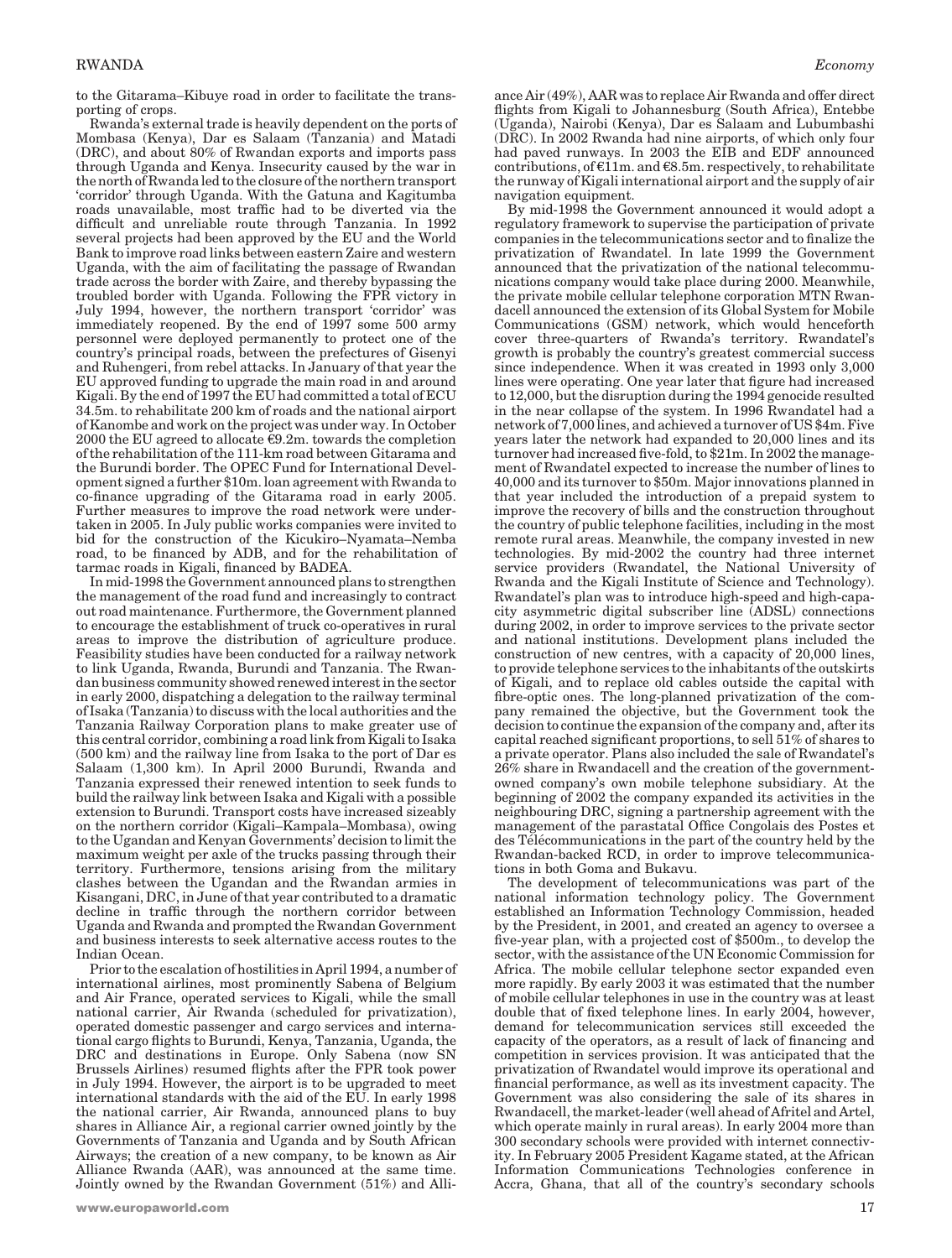were to be connected to the internet by 2017. Kagame also announced that broadband infrastructure was in place in Rwanda, that there was fibre-optic infrastructure in Kigali and most others towns and that the authorities planned to extend this to other areas of the country. Rwanda, like other East and Central African countries, relies on satellite as a sole medium for the international connectivity. However, the Government has, through Rwandatel, subscribed to the future East African Submarine Cable System. The number of internet centres was increasing rapidly in the country. In early 2005, for example, farmers at Maraba were using such facilities to communicate with other coffee producers from the rest of the world.

### DEVELOPMENT PLANNING

The members of the CEPGL agreed in 1978 to form a joint development bank, and to co-operate in the development of a transport system and the construction of a hydroelectric power station (the Ruzizi 2 project) on the Rwanda–Congo border, the exploitation of methane gas deposits beneath Lake Kivu and the promotion of a fishing industry. The BDEGL was formerly established in 1980, with it headquarters at Goma, in what was then Zaire. Since the change of regime in the DRC, all the CEPGL states have expressed their desire for continuing regional co-operation. However, the war in the DRC between 1998 and 2003 halted CEPGL activities. It was only in July 2004 that the three countries undertook to resume co-operation within the framework of the CEPGL in the interests of promoting regional stability and economic development. Energy was given priority in the list of joint projects, more specifically the rehabilitation of the Rusizi 1 hydroelectric power station, followed by the restructuring of the BDEGL, the exploitation of the Lake Kivu methane gas reserves, and agriculture and communications projects. However, crossborder raids by Hutu rebels into Rwanda and from the Rwandan Defence Force militia into the DRC at the end of 2004 created a climate of tension, which caused delays in the implementation of these projects.

The Rwandan Government has sought unsuccessfully to limit the overall budget deficit, which reached 19.2% of GDP in 1993, compared with 9% in 1989, despite an 11% increase in tax revenue and a 25% decline in capital expenditure to 1992, and notwithstanding the Government's failure adequately to finance the social contingency fund agreed under the terms of its adjustment programme. Budget expenditure increased in order to finance the war and internal security, and to support producer prices for coffee. The situation deteriorated further in 1993, with revenue declining by an estimated 6%, while expenditure increased by an estimated 5%. By the end of October 1993 foreign reserves were estimated to be insufficient to sustain imports for one week.

The overall budget deficit amounted to 16% of GDP by the end of 1994, and to 12.5% by the end of 1995. By 1997 the budget deficit had decreased to 10% of GDP but an increase, to 13.5%, was expected in 1998, following a temporary acceleration in government investment, and the high costs of structural reforms. Although IMF projections indicated a further decrease by 2000, owing to improved savings and a stabilization of government investments, estimates for 1999 projected a budgetary deficit of 16.4% of GDP. Furthermore, the high level of military expenditure (about one-third of current expenditure in 1997, despite a demilitarization programme which commenced in that year) was a matter of concern for the donors, particularly compared with the share of the social sectors, which declined from 38% to 18% between 1985 and 1995. In November 1998 the Government pledged to limit military expenditure to 4% of GDP and civil service salaries to 3.6% of GDP. In that year the Government announced plans for some 3,600 redundancies within the civil service and for the sale of up to one-half of its vehicles in an effort to reduce expenditure. The Government also announced plans to increase substantially taxes on beer, petrol, soft drinks, cigarettes, wines and spirits, in an attempt to balance the 1999 budget.

In 1999 an overall budget deficit of 25,300m. Rwanda francs (equivalent to 3.9% of GDP) was recorded. This was attributed

to a decrease in earnings from exports of coffee, pyrethrum, and hides and skins, despite the good performance of the tea sector. The 2000 budget of 168,900m. Rwanda francs (including foreign funding, which amounted to 53.7% of the total) was 2,000m. Rwanda francs lower than the budget of the previous year. In order to balance the 2000 budget, the Government decided to maximize its earnings, by introducing a value-added tax on 1 July of that year and by accelerating the privatization process. Apart from the telecommunications company Rwandatel, OCIR, tea-processing plants and plantations have been listed among the assets that are to be privatized, alongside STIR (international transport), Sodeparal (agricultural products), Soporiz (rice) and the water, electricity and gas utility, Electrogaz (see above). The state also plans divestment from three banks (Banque Commerciale du Rwanda, Banque Rwandaise de Développement and Banque de Kigali), the tobacco corporation, Tabarwanda, the flour mill, Etiru, the coffee company, Rwandex, the BRALIRWA brewery, the printing company, IMPRISCO, and the travel agency, Amirwanda. Despite the concerns expressed by donors, defence still remained a priority of the national budget in 2000, absorbing 19.8% of total expenditure. However, the Government confirmed its decision to make 3,600 redundancies and to suspend new recruitment of civil servants. In April 2000 the new Prime Minister, Bernard Makuza, expressed the Government's commitment to curb corruption, following the resignation of his predecessor and parliamentary investigations into embezzlement charges concerning several ministers of the previous administration. An overall budget deficit of 40,200m. Rwanda francs (equivalent to 5.5% of GDP) was recorded in 2001.

In May 2001 the Rwandan Government presented a 'plan of action' for the 2001–10 period at the third UN Conference on the Least Developed Countries, which took place in Brussels. The principal aims were to achieve an average annual GDP growth rate of at least 6%, restrain inflation to below 5% a year, reduce the current-account deficit (excluding official transfers) from 16.8% of GDP in 2000 to 10.7% in 2004, maintain the level of gross official reserves at a level of at least the value of six months of imports, increase the ratio of revenue to GDP by onehalf of a percentage point per year, and maintain debt at sustainable levels. In order to meet those targets, the challenge was to diversify the economy, and to increase labour productivity and rural recapitalization in all sectors. To that effect, the 'plan of action' included in its strategy the creation of training opportunities for unskilled young workers and the provision of rural credit, financial services and support to small-scale enterprises. Meanwhile, the Government would also aim to increase tax collection, from 9.7% of GDP at the end of 1999 to 11% by the end of 2001. Positive results were also expected from the elimination of tariffs on regional trade consistent with the Cross-Border Initiative.

In early 2002 the Government announced its objective to increase GDP per head to US \$960 by 2020, as part of the objectives of the 'Vision 2020' development strategy. Emphasis was to be placed on the development of services, which accounted for 34.4% of the country's GDP in 2001. The ambition was to transform Rwanda from an essentially agrarian economy to a knowledge-based society within 20 years, through the development of information technology. To this effect, the Kigali Institute of Science and Technology was inaugurated in July 2002. Meanwhile, efforts were being devoted to integrating the Rwandan banking system further into the global economy, as was demonstrated by the establishment, in April of the same year, by six Rwandan banks of a joint company to promote the use of credit cards and other electronic payment systems. The Government also aimed to encourage development in the tourism sector, which was undergoing a recovery, although its contribution to tertiary sector GDP had not reached pre-war levels by the end of 2001. However, by the end of 2003 the contribution of services to GDP had risen to 36.3%. The 'Vision 2020' strategy also aimed to increase the literacy rate from 48% in 2000 to 100%. By early 2004 internet connectivity was established in more than 300 schools. The long-term objective was to transform Rwanda into a regional centre for services, not least within the framework of a revived CEPGL. The expansion of the coffee and tea industries, of tourism and of new communication technologies were set as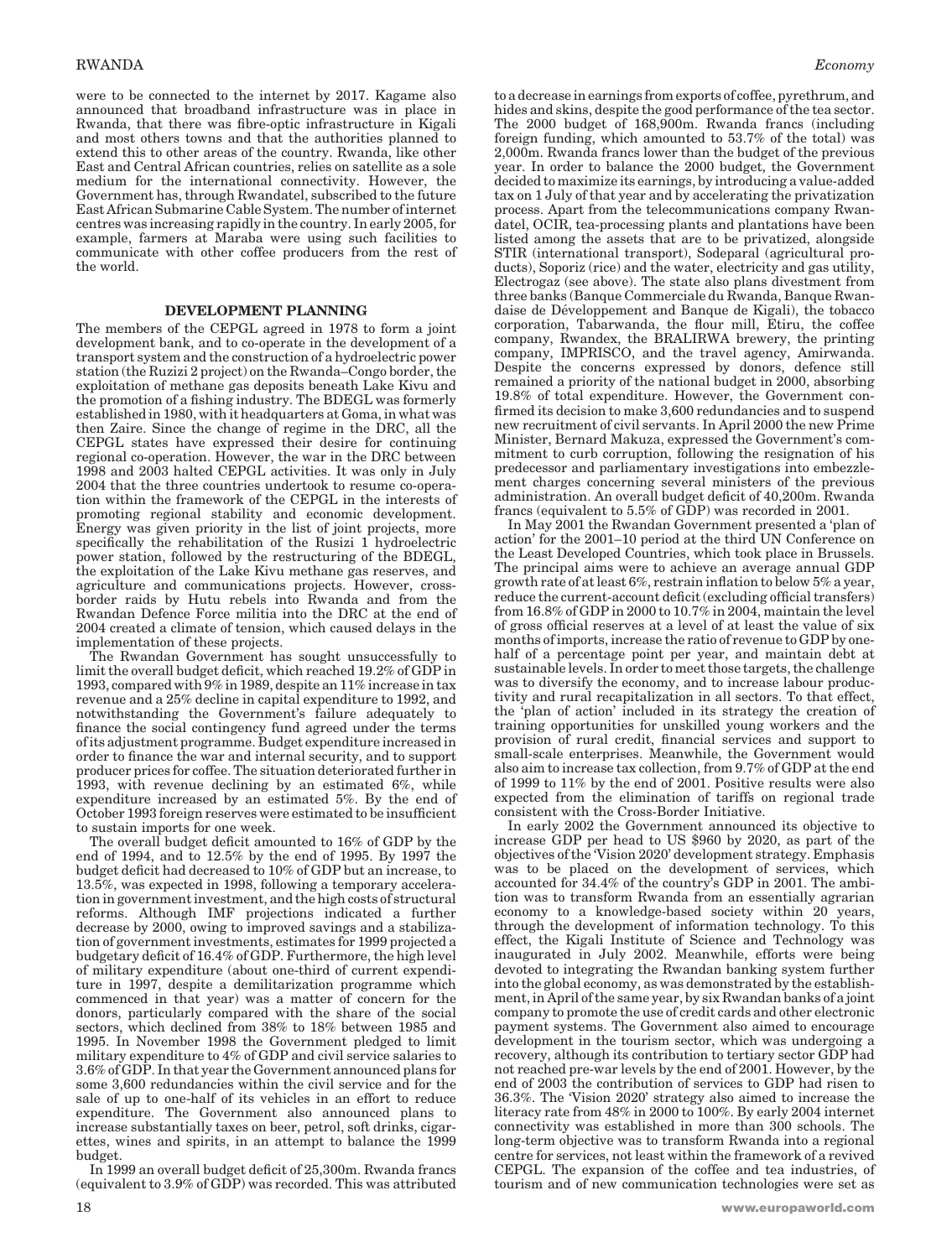priorities of the 2004 budget. Indeed, Rwanda is endowed with considerable tourism attractions, such as its volcanos and wildlife resources such as mountain gorillas and the zebras of the Kagera National Park. South Africa's Sun Group, which acquired the Meridien Hotel in Gisenyi, together with Kenyan investors and also Rwandan private interests, has contributed significantly to the development of Rwanda's hotel capacity.

Of the 368,000m. Rwanda francs budget for 2005 (of which as much as 57.7% was to be foreign-financed) 27.9% was allocated to development expenditure. Health, education, defence and infrastructure accounted for most of the 9% increase in total budget spending. Some 4,000m. Rwanda francs was designated for the road fund, but total requirements for rehabilitation of the network were estimated at 12,000m. Rwanda francs. Other priorities of the budget were the need to enhance agricultural productivity and improve distribution of seeds and fertilizers, to promote better access to loans for the agricultural sector and to finance land reforms, as well as investments in information technologies. There has been a general trend in increasing government expenditure, which represented 24.1% of GDP in 2003 compared with 21.3% in 2002. Meanwhile, the share of capital expenditure in GDP increased from 4.9% in 2002 to 5.6% in 2003, and to 8.1% in 2004. Defence expenditure declined from 2.9% of GDP in 2002 to 2.7% in 2003.

Rwanda's heavy dependence on foreign assistance (equivalent to as much as 90% of public investment in recent years) has made the economy vulnerable to civil and political instability. By the end of 1995 external assistance was equivalent to 172.5% of imports, or US \$56 per head. Of the \$587m. pledged by donors at the UNDP-sponsored conference, convened in Geneva in January 1995, only \$69m. had been disbursed by June, largely as a result of the Kibeho refugee camp massacre and the Government's failure to accept a broader political and ethnic base. In that month, however, the EU and other donors began the resumption of aid disbursements, and subsequent pledges brought the total amount to \$1,260m., of which \$404m.  $(32\%)$  had been spent by the end of 1995. With such transfers, by the end of 1995 foreign reserves increased to the value of 3.7 months of imports, compared to that of 1.3 months in 1994. Delays to aid disbursements were not only prompted by security issues, but also by disagreements between the World Bank and the Government regarding the assignment of a procurement of commodities and technical assistance under the World Bank Emergency Recovery Credit. Other delaying factors were the Government's limited capacity to absorb aid, owing to its own limited technical and administrative staff and its unwillingness to accept foreign technical assistance. In June 1996, at a second donors' conference held in Geneva, additional funds of \$617m. were pledged, although, in effect, according to some participants at the meeting, the new money made available amounted to only \$240m. Indeed, the EU attached very stringent conditions for the disbursement of its funds, which were unlikely to be met by the Government in the short term. Such conditions included appropriate measures for the repatriation of refugees from Zaire and Tanzania, and the improvement of the judicial system. In late 1996 accusations were raised that external aid had been used by the Habyarimana Government to purchase weapons. It was also alleged that bank transfers, again used to purchase armaments, had been allowed, even during the genocide.

In 1995, principally as a result of external assistance funds, a surplus on the current account of the balance of payments of US \$65m. was registered. In 1997, however, a deficit on the current account of the balance of payments of \$62.2m. was recorded; the deficit widened to \$118.2m. in 2001. Financial requirements during 1998–2001 were projected at \$1,600m.; this total was expected to be met through capital grants (\$465m.), project loans (\$235m.) and from non-budgetary transfers (humanitarian assistance—\$450m.). The remainder was expected to be covered through IMF disbursements, debt relief from the 'Paris Club' of official creditors, and refinancing and assistance from both multilateral and bilateral creditors. In July 1998 it was announced that the 'Paris Club' had agreed to restructure Rwanda's bilateral debt (then around \$181m.), reducing it by up to 67%. In June of that year Rwanda obtained a \$250m. quick disbursement loan from the World Bank to

support the Government's 1998–2000 reform programme. This was aimed at supporting the country's efforts in the areas of health, education, national reconciliation and administrative reform, and at contributing to the fund for the survivors of the genocide. In June, furthermore, the IMF approved a three-year loan, amounting to \$95m., under the Enhanced Structural Adjustment Facility (ESAF). A trust fund of \$41.7m., managed by the World Bank, was established at the same time to help Rwanda manage its external debt. According to the IMF, Rwanda has made substantial progress in rebuilding its severely damaged infrastructure since 1994; most internally displaced people have been settled, macroeconomic stability has been restored and key structural reforms have been initiated. However, Rwanda's administrative and institutional capacity in the public sector remained weak. Increased amounts of concessional external assistance would, therefore, be required in the long term to finance higher social expenditure and to ensure sustained human resource development. In 2000 91.7% of Rwanda's public investment budget was to be financed by foreign aid.

In 2000, despite criticisms of Rwanda's involvement in the DRC war, donors continued to provide economic and financial support to Rwanda. In March the European Commission announced that it would allocate  $E110m$ . to Rwanda under the country's national indicative programme of the Fourth Lomé Convention. The remaining  $E47m$ , would be disbursed according to the use of the first tranche. Three-quarters of the funding under the programme was allocated to poverty alleviation projects, with the remainder being allocated to projects aiming at promoting good governance and justice. Meanwhile, the World Bank announced that it would provide assistance during 2000 through two projects, one in agriculture and one in rural water, with a total value of US \$25m. The World Bank was planning to disburse an additional amount of \$125m. for four projects in 2001: one in agriculture; one in human resources development; one in trade and private sector development; and a leveraged insurance facility for trade, a regional facility to guarantee investment against sovereign, but not exchange-rate, risk. In addition, in early 2000 the People's Republic of China announced a grant of 20m. yuan (approximately \$2.5m.) for agriculture, road construction and education projects. In 2000 USAID assistance totalled \$34.7m., supporting Economic Support Funds from the Great Lakes Justice Initiative, Development Assistance and emergency International Development Assistance from the Office of Foreign Disaster Assistance. In 2002 USAID planned to support the three priority areas: development relief and conflict prevention; global health; and economic growth. USAID also announced its intention to increase its efforts to counter HIV/AIDS by expanding awareness activities, working with other donors to prevent mother-to-child transmission and providing counselling and other support to infected persons. In that year USAID was in the early stages of implementing a three-year, multifaceted effort to stimulate agricultural production and promote broad-based economic growth, complemented by a substantial development-orientated Food for Peace programme. Components of the programme included human resource development at the principal agricultural research, training and educational institutions, policy advice to the then Ministry of Agriculture, Animal Resources and Forestry, and the expansion of agribusiness and export opportunities. In 2000 Rwanda was the main recipient of Belgian development aid on the African continent, with a loan totalling 412.5m. Belgian francs.

In January 2001 Rwanda, declared eligible to benefit from the IMF- and World Bank-sponsored initiative for heavily indebted poor countries (HIPCs) in December 2000, obtained debt relief of US \$810m., which was to contribute substantially to the alleviation of the country's debt burden. Total outstanding external debt was estimated at \$1,324m. by the end of 2000, equivalent to 73% of GDP. More than 87% of Rwandan external debt was owed to multilateral partners, principally the World Bank Group, with \$998.4m., followed by the ADB (\$208.4m.). The main bilateral creditors were France (\$35.2m.), the People's Republic of China (\$32.2m.), Saudi Arabia (\$29.8m.), Kuwait (\$29.4m.) and Japan (\$13.6m.). The Government estimated that annual cash flow savings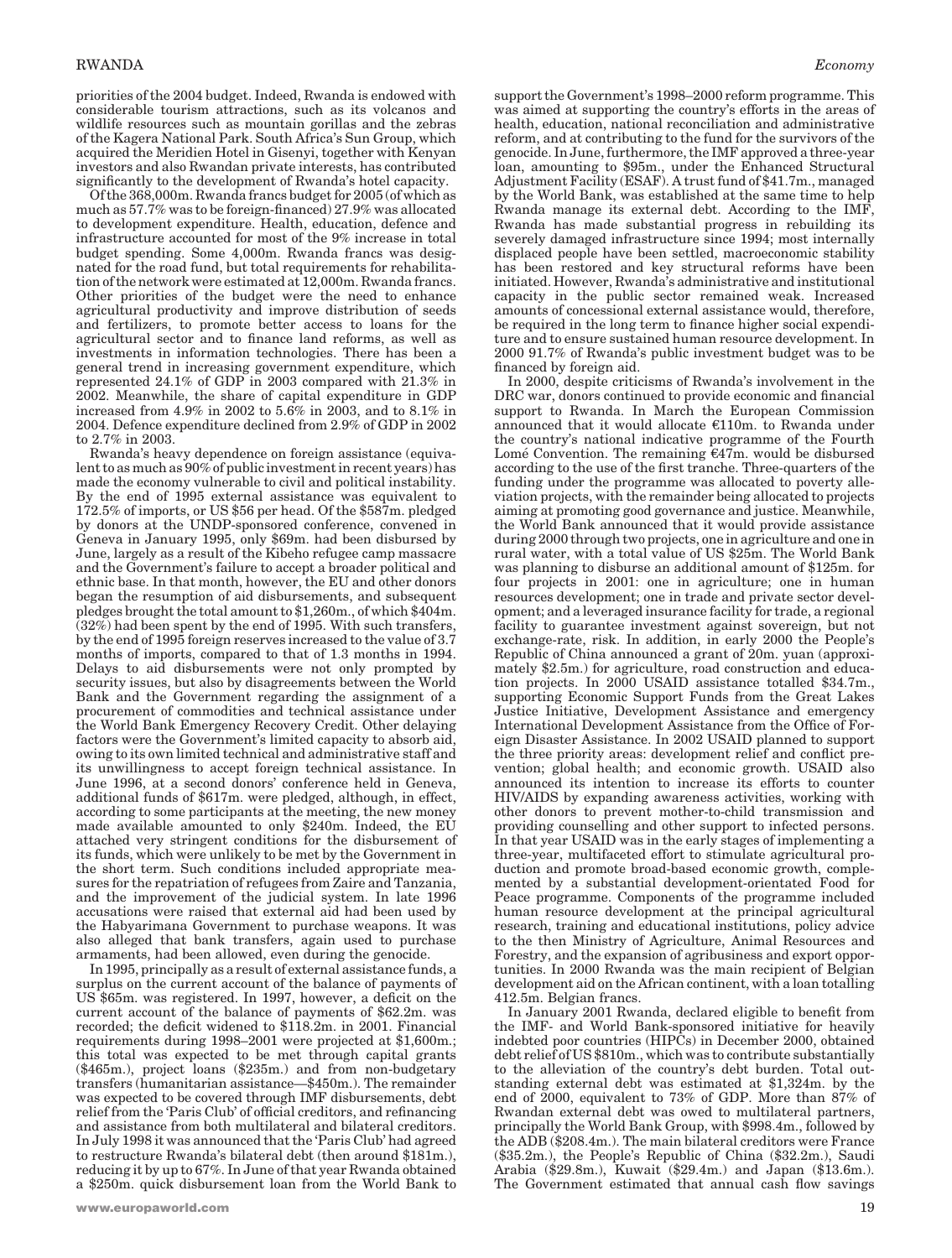from this relief would be about \$20m.–\$30m. per year, equivalent to 1.5% of GDP, in 2001–10. In April 2001 Rwanda also completed an interim Poverty Strategy Reduction Paper, which was to serve as the basis for both concessional lending and debt relief under the enhanced HIPC initiative. The debt relief was expected to benefit the health, education, agriculture and infrastructure sectors.

The World Bank intensified its financial support to Rwanda in 2001, with the adoption of a US \$48m. programme to revitalize the rural economy, increase rural income and reduce poverty. The project, which was financed by a credit from IDA, was to focus on the rehabilitation of farmed marshland and hillside areas, the promotion of commercial and export-orientated agriculture, support for agricultural services delivery systems, small-scale rural infrastructure development and the encouragement of off-farm productive activities. By 2005 however, only a very small amount of money in this large project had actually been spent, due to inertia at the Rwandan Ministry of Agriculture and negligence at the World Bank. The appointment of a new Minister of Agriculture and new World Bank staff in 2005 and 2006 was expected to bring about improvements. This project was part of a \$165m. rural development programme, launched in December 2001, which was to be 95% financed by the World Bank. This larger programme, which was to be implemented over a 14-year period, involved the construction of infrastructure and research centres, with the aim of finding new commercial outlets for Rwanda's agricultural products.

In March 2002 the ADB, which approved a \$30m. loan in 2001, opened a permanent office in Kigali in order to intensify its co-operation with Rwanda. In January 2001 President Kagame emphasized the Rwandan Government's achievements since 1994: state revenue, negligible in 1994, reached 70,000m. Rwanda francs in 2000, while the number of Rwandan university students had increased from 3,000 to 7,000 during the same period, and 355 hospitals and health centres were rehabilitated. However, Kagame deplored Rwanda's high levels of infant mortality, low life-expectancy, which was still below 50 years, and the Rwandan population's low purchasing power. By mid-2006 health indicators remained a cause for concern. Women and children were suffering disproportionately, as a result of high fertility rates, a low proportion of births attended by qualified personnel, poor nutrition and high mortality rates. HIV/AIDS remained a serious problem, with prevalence rates estimated by UNAIDS at 5.1% of persons aged 15–49 years in 2003. In that year, however, important progress was made in re-establishing health systems. The expansion in health care expenditure initiated in 2003 was consolidated, with recurrent health expenditure reaching almost 1%. Progress made in the education sector in previous years was consolidated during 2004, with important policy reforms

implemented. The introduction of fee-free education led to a further improvement in primary enrolment.

#### FOREIGN TRADE

In 2003 exports declined by 8.2%, to US \$61.8m., as a result of lower coffee and mineral export revenues. Tea accounted for 35.5% of total exports, with \$22m., ahead of coffee (\$13.4m., 21.6%). Coltan and other mineral products followed, representing about 18% of the total, ahead of re-exports, hides and manufacturing products. In 2003 imports amounted to \$247.4m., compared with \$233.7m. in the previous year. As a result, the trade deficit increased from \$166.4m. in 2002 to \$185.6m. in 2003. In 2003 the main destinations of exports were Kenya (18.3%), followed by the United Kingdom (16.9%), Switzerland (8.3%), Belgium (4.5%), the DRC (4.0%), Burundi  $(3.5\%)$ , China  $(2.0\%)$  and Pakistan  $(1.7\%)$ , according to central bank statistics. The main origins of imports in that year were Kenya (22.0%), followed by Belgium  $(12.2\%)$ , the UAE  $(7.5\%)$ , Tanzania (4.3%), Uganda (4.3%), Germany (4.2%), South Africa (3.6%) and Japan (3.2%). In 2004 coffee was the leading export product, generating \$27.5m. of export revenue, followed by tea (\$25.6m.), cassiterite (\$12.9m) and coltan (\$10.6m.). At the beginning of 2004, in view of Rwanda's low underlying growth rate, the Government began to examine export promotion and broader trade issues. An export promotion strategy was adopted in the second half of the year, and a reformed Rwanda Investment and Export Promotion Agency was launched. Export performance in 2004 was promising, reversing previous negative trends. Exports increased in value by 51.4%, largely driven by coffee, cassiterite and coltan. In terms of imports, poor domestic food production and the energy crisis led to higher food and fuel imports. However, this was partly offset by lower imports of industrial goods as a result of the energy crisis and the additional competition caused by entry into the COMESA Free Trade Area. In total, imports increased by 18.9%, more than offsetting the improved export performance. As a result, the current-account deficit on the balance of payments (excluding official transfers) deteriorated marginally from  $16.6\%$  of GDP to  $16.8\%$ .

In March 2004 negotiations commenced between the EU and the Eastern and Southern Africa group of countries (including Rwanda) for a World Trade Organization (WTO) compatible free trade Economic Partnership Agreement, due to enter force in 2008. With the extension, until 2007, of AGOA, enacted by the USA to extend duty-free and quota-free access to the US market for nearly all textile and handicraft goods produced in eligible beneficiary countries, the Rwandan Government was keen to benefit further from this system. In the mid-2000s Rwandan small-scale cloth and textile handicraft businesses were beginning to export products to the USA.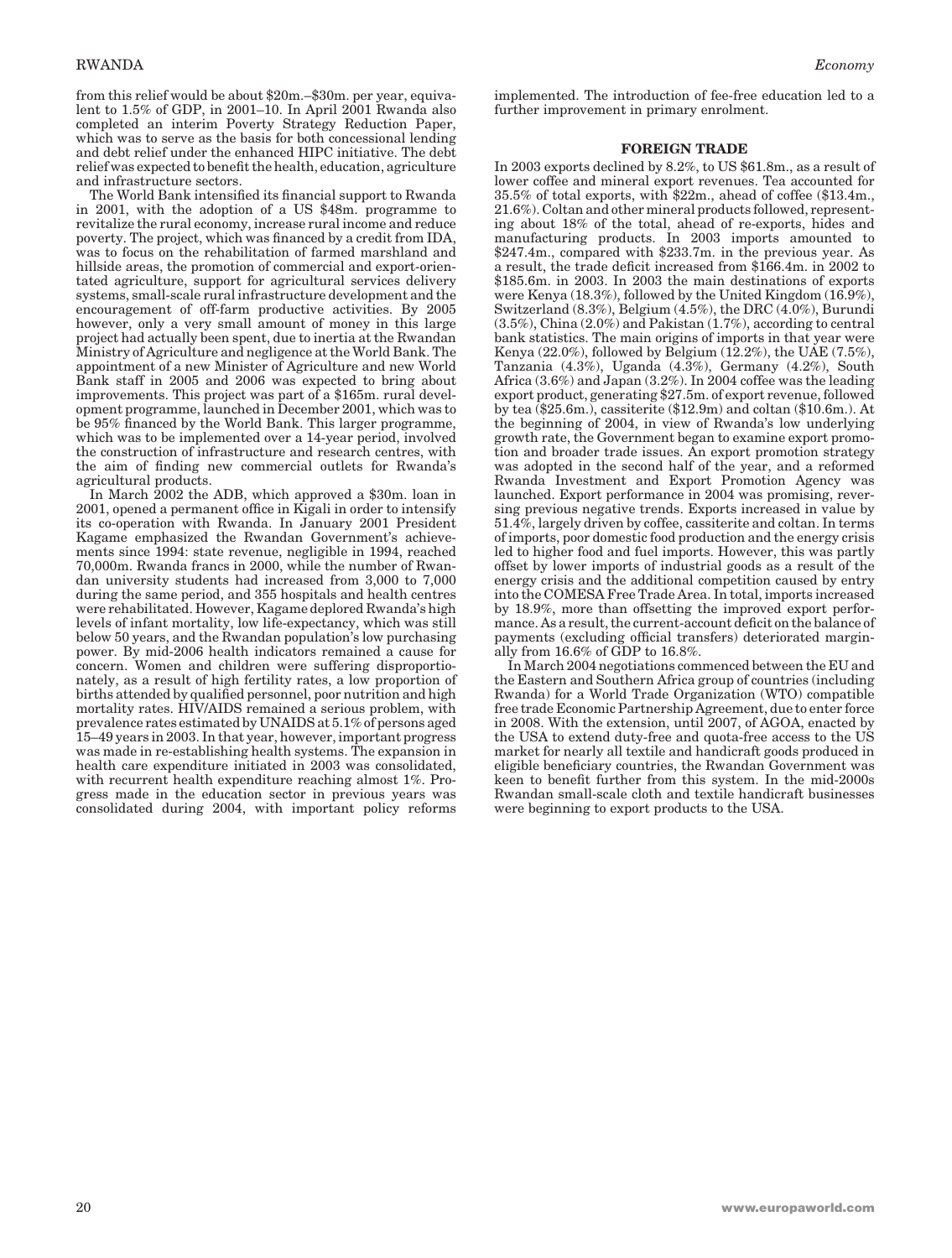# Statistical Survey

Source (unless otherwise stated): Office rwandais d'information, BP 83, Kigali; tel. 75724.

## Area and Population

## AREA, POPULATION AND DENSITY

| Area $(sq km)$                        |  |                                                                                                                                                                                                                                |  |  |  |  | 26,338*   |
|---------------------------------------|--|--------------------------------------------------------------------------------------------------------------------------------------------------------------------------------------------------------------------------------|--|--|--|--|-----------|
| Population (census results)           |  |                                                                                                                                                                                                                                |  |  |  |  |           |
| 15 August 1991                        |  | and the contract of the contract of the contract of the contract of the contract of the contract of the contract of the contract of the contract of the contract of the contract of the contract of the contract of the contra |  |  |  |  | 7,142,755 |
| 16 August 2002 <sup>+</sup>           |  |                                                                                                                                                                                                                                |  |  |  |  |           |
| Males                                 |  |                                                                                                                                                                                                                                |  |  |  |  | 3,879,448 |
| Females                               |  |                                                                                                                                                                                                                                |  |  |  |  | 4,249,105 |
| Total                                 |  | design and contract the contract of the contract of the contract of the contract of the contract of the contract of the contract of the contract of the contract of the contract of the contract of the contract of the contra |  |  |  |  | 8,128,553 |
| Population (UN estimate at mid-year): |  |                                                                                                                                                                                                                                |  |  |  |  |           |
| 2003                                  |  | the contract of the contract of the contract of the contract of the contract of the contract of the contract of                                                                                                                |  |  |  |  | 8,758,000 |
| 2004                                  |  |                                                                                                                                                                                                                                |  |  |  |  | 8,882,000 |
| 2005                                  |  | and the contract of the contract of the contract of the contract of the contract of the contract of the contract of the contract of the contract of the contract of the contract of the contract of the contract of the contra |  |  |  |  | 9,038,000 |
| Density (per sq km) at mid-2005       |  |                                                                                                                                                                                                                                |  |  |  |  | 343.2     |

\* 10,169 sq miles.

yProvisional results.

z Source: UN, World Population Prospects: The 2004 Revision.

#### PREFECTURES

(1991 census)

|                                 |   |  |         | Area (sq<br>km) | Population* | Density (per<br>sq km) |
|---------------------------------|---|--|---------|-----------------|-------------|------------------------|
| Butare                          |   |  |         | 1,830           | 765,910     | 418.5                  |
| Bvumba                          |   |  |         | 4.987           | 779.365     | 159.2                  |
| Cyangugu                        |   |  |         | 2.226           | 517.550     | 232.5                  |
| Gikongoro                       | × |  |         | 2,192           | 462,635     | 211.1                  |
| Gisenyi                         |   |  |         | 2,395           | 728.365     | 304.1                  |
| Gitarama                        |   |  |         | 2,241           | 849.285     | 379.0                  |
| Kibungo<br>$\ddot{\phantom{0}}$ |   |  | $\cdot$ | 4,134           | 647,175     | 156.5                  |
| Kibuye<br>ä.                    |   |  |         | 1,320           | 472,525     | 358.0                  |
| Kigali                          |   |  |         | 3.251           | 921,050     | 355.2                  |
| Kigali-Ville                    |   |  |         |                 | 233,640     |                        |
| Ruhengeri                       |   |  |         | 1,762           | 765.255     | 434.3                  |
| Total                           |   |  |         | 26,338          | 7,142,755   | 271.2                  |

\* Source: UN, Demographic Yearbook.

### PRINCIPAL TOWNS

### (population at 1978 census)

| Kigali (capital) |  | 117,749 | Ruhengeri |  | 16,025 |
|------------------|--|---------|-----------|--|--------|
| Butare           |  | 21,691  | Gisenyi   |  | 12.436 |

Mid-2005 (incl. suburbs, UN estimate): Kigali 779,000 (Source: UN, World Urbanization Prospects: The 2005 Revision).

### BIRTHS AND DEATHS

(annual averages, UN estimates)

|                           |  |  |      | 1990-95 1995-2000 | $2000 - 05$ |
|---------------------------|--|--|------|-------------------|-------------|
| Birth rate (per $1,000$ ) |  |  | 43.7 | 41.4              | 41.0        |
| Death rate (per $1,000$ ) |  |  | 41.9 | 23.4              | 18.3        |

Source: UN, World Population Prospects: The 2004 Revision.

**Expectation of life** (years at birth, WHO estimates): 46 (males 44; females 47) in 2004 (Source: WHO, World Health Report).

ECONOMICALLY ACTIVE POPULATION

(persons aged 14 years and over, at census of August 2002)

|                                                                  | Males     | Females   | Total     |
|------------------------------------------------------------------|-----------|-----------|-----------|
| Agriculture.                                                     | 1,218,181 | 1,731,411 | 2,949,592 |
| Fishing<br>and the contract of the con-<br>$\cdot$<br>$\sim$     | 3,374     | 94        | 3,468     |
| Industrial activities<br>ä.                                      | 3,692     | 1,636     | 5,328     |
| Production activities<br>÷<br>÷<br>$\sim$                        | 32,994    | 10,649    | 43,643    |
| Electricity and water<br>$\mathbf{r}$<br>$\sim$<br>$\sim$        | 2,390     | 277       | 2,667     |
| Construction<br><b>Contract</b><br>and the state of the state of | 41,641    | 1,244     | 42,885    |
| Trade reconstruction<br>and the control of the con-              | 56,869    | 32,830    | 89,699    |
| Restaurants and hotels                                           | 4,525     | 2,311     | 6,836     |
| Transport and communications                                     | 29,574    | 1,988     | 31,562    |
| Financial intermediaries                                         | 1,560     | 840       | 2,400     |
| Administration and defence                                       | 22,479    | 5,585     | 28,064    |
| Education<br>and the contract of the con-<br>$\sim$              | 22,688    | 17,046    | 39,734    |
| Health and social services.                                      | 7,521     | 7,054     | 14,575    |
| Activities not adequately defined.                               | 69,042    | 39,458    | 108,500   |
| <b>Total employed</b>                                            | 1,516,530 | 1,852,423 | 3,368,953 |

Source: IMF, Rwanda: Selected Issues and Statistical Appendix (December 2004).

## Health and Welfare

### KEY INDICATORS

| Total fertility rate (children per woman, 2004)                         |  | 5.6      |
|-------------------------------------------------------------------------|--|----------|
| Under-5 mortality rate (per $1,000$ live births, $2004$ ).              |  | 203      |
| $HIV/AIDS$ (% of persons aged 15–49, 2005) $\ldots$                     |  | 3.1      |
|                                                                         |  | 0.05     |
| Hospital beds (per $1,000$ head, $1990$ )                               |  | $1.65\,$ |
| Health expenditure $(2003)$ : US \$ per head $(PPP)$                    |  | 32       |
| Health expenditure $(2003)$ : % of GDP                                  |  | 3.7      |
| Health expenditure (2003): public (% of total) $\ldots$                 |  | 43.5     |
| Access to water (% of persons, $2002$ )                                 |  | 73       |
| Access to sanitation (% of persons, $2002$ )                            |  | 41       |
| Human Development Index (2003): ranking.<br>$\sim$ $\sim$ $\sim$ $\sim$ |  | 159      |
| Human Development Index (2003): value                                   |  | 0.450    |

For sources and definitions, see explanatory note on p. vi.

## Agriculture

## PRINCIPAL CROPS

('000 metric tons)

|                                                                                  | 2002    | 2003    | 2004    |
|----------------------------------------------------------------------------------|---------|---------|---------|
| Maize                                                                            | 91.7    | 78.9    | 88.2    |
| Sorghum.<br>$\ddot{\phantom{a}}$<br>$\ddot{\phantom{a}}$<br>$\ddot{\phantom{0}}$ | 184.4   | 171.6   | 163.8   |
| Potatoes<br>$\sim$                                                               | 1,038.9 | 1.099.5 | 1.072.8 |
| Sweet potatoes<br>ä,                                                             | 1,292.4 | 868.2   | 908.3   |
| Cassava (Manioc)<br>$\bullet$<br>$\mathbf{r}$                                    | 1,031.1 | 1.003.1 | 765.7   |
| Taro (Coco yam)<br>÷                                                             | 122.8   | 138.8   | 136.4   |
| Sugar cane* $\ldots$<br>$\ddot{\phantom{a}}$<br>$\cdot$<br>$\ddot{\phantom{a}}$  | 70.0    | 70.0    | 70.0    |
| Dry beans<br>$\mathcal{L}^{\text{max}}$<br>$\mathbf{r}$<br>$\sim$<br>ł.          | 246.9   | 239.4   | 198.2   |
| Dry peas.<br>and the control of<br>$\sim$<br>$\sim$<br>$\mathbf{r}$              | 16.0    | 17.7    | 16.8    |
| Groundnuts (in shell)                                                            | 10.4    | 10.3    | 10.8    |
| Pumpkins, squash and gourds*                                                     | 210.0   | 210.0   | 210.0   |
| Plantains<br>and a strategic and a                                               | 2.784.9 | 2.407.8 | 2.469.7 |
| Coffee (green)<br>ä.                                                             | 19.4    | 13.8    | 20.0    |
| Tea (made)                                                                       | 14.9    | 15.5    | 14.5    |

\* FAO estimates.

Source: FAO.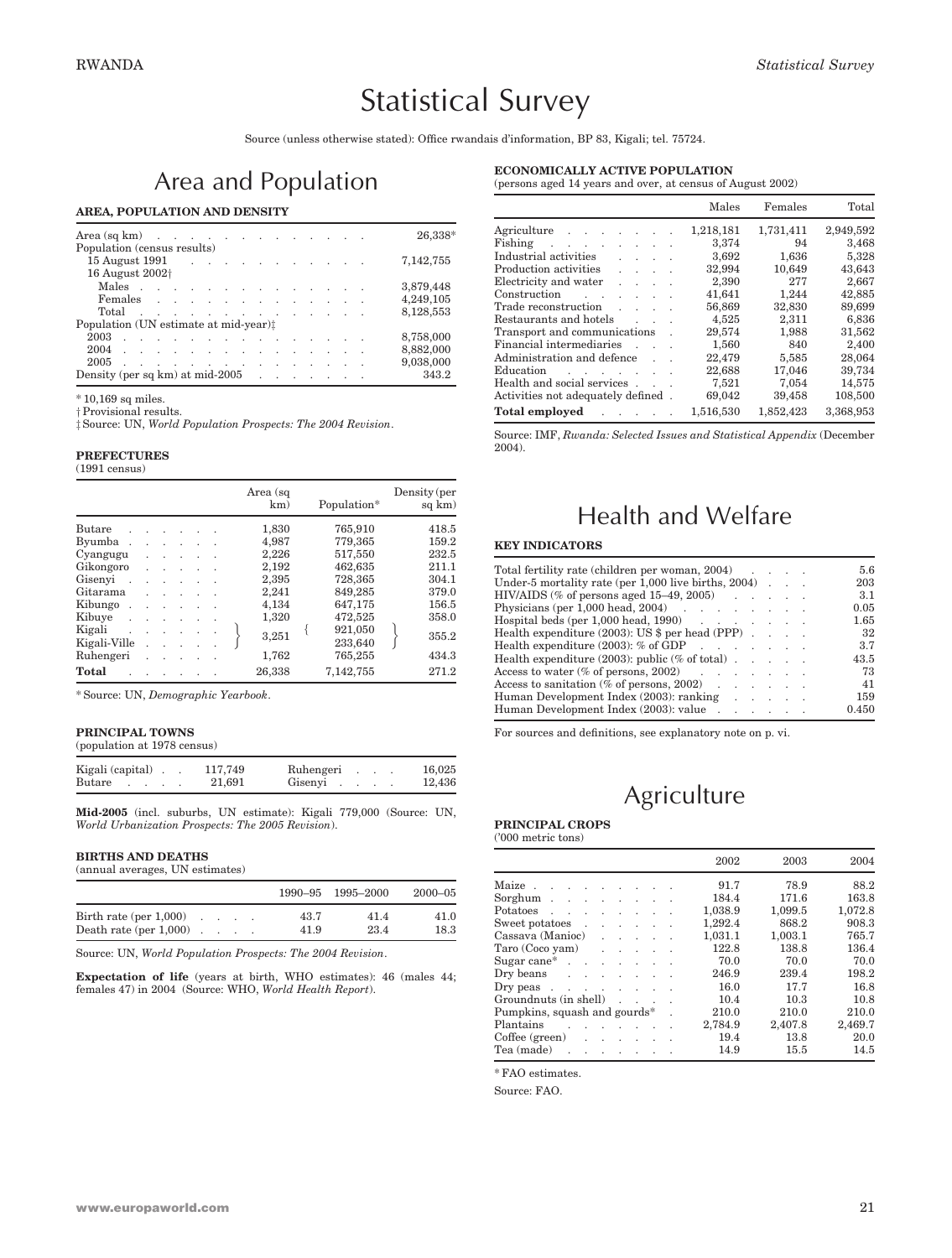### LIVESTOCK

('000 head, year ending September)

|                                      |  |            |                          |  |  | 2002   | 2003   | 2004    |
|--------------------------------------|--|------------|--------------------------|--|--|--------|--------|---------|
| $Cattle \tcdot \tcdot \tcdot \tcdot$ |  |            |                          |  |  | 815.5  | 991.7  | 1,003.7 |
| Pigs                                 |  |            |                          |  |  | 207.8  | 211.9  | 326.7   |
| Sheep.                               |  | $\sim 100$ | <b>Contract Contract</b> |  |  | 300.6  | 371.8  | 470.0   |
| Goats.                               |  |            |                          |  |  | 919.8  | 941.1  | 1,264.0 |
| Rabbits                              |  |            |                          |  |  | 489    | $500*$ | 520     |
| Chickens                             |  |            |                          |  |  | 1,600* | 1,800* | 2.042   |

\* FAO estimate.

Source: FAO.

## LIVESTOCK PRODUCTS

('000 metric tons, FAO estimates)

|                                                     |                |                 |                  |                      |  | 2002             | 2003  | 2004  |
|-----------------------------------------------------|----------------|-----------------|------------------|----------------------|--|------------------|-------|-------|
| Beef and veal                                       |                |                 |                  |                      |  | 19.8             | 23.6  | 23.0  |
| Goat meat                                           | $\overline{a}$ |                 | $\sim$           | $\sim$               |  | $3.2\phantom{0}$ | 3.3   | 4.5   |
| $\text{Pig} \text{ meat} \quad \ldots \quad \ldots$ |                |                 |                  | $\sim$ $\sim$ $\sim$ |  | 3.9              | 3.9   | 6.0   |
| Poultry meat                                        |                |                 |                  | $\sim$               |  | 1.8              | 2.0   | 2.3   |
| Game meat                                           |                |                 |                  |                      |  | 11.0             | 11.0  | 11.0  |
| Other meat                                          |                |                 |                  |                      |  | 2.8              | 3.1   | 3.4   |
| Cows' milk<br>$\sim 10$                             |                |                 |                  |                      |  | 112.0            | 112.5 | 121.4 |
| Sheep's milk $\ldots$                               |                |                 |                  |                      |  | $1.6\,$          | 1.8   | 1.9   |
| Goats' milk                                         |                | <b>Contract</b> | $\sim$           | $\sim$ $\sim$        |  | 16.0             | 17.9  | 24.0  |
| Poultry eggs.                                       |                | $\sim$          | $\sim$ 100 $\pm$ | $\sim$               |  | 2.3              | 2.3   | 2.3   |
| Cattle hides                                        |                |                 |                  |                      |  | 2.9              | 3.4   | 3.3   |

Source: FAO.

## Forestry

### ROUNDWOOD REMOVALS

('000 cubic metres, excluding bark)

|                                    | 2002  | $2003*$ | $2004*$ |
|------------------------------------|-------|---------|---------|
| Sawlogs, veneer logs and logs for  |       |         |         |
| sleepers                           | 245   | 245     | 245     |
| Other industrial wood*             | 250   | 250     | 250     |
| Fuel wood <sup>*</sup>             | 5,000 | 5,000   | 5,000   |
| Total<br>and a strain and a strain | 5,495 | 5,495   | 5,495   |

\* FAO estimates.

Source: FAO.

#### SAWNWOOD PRODUCTION

('000 cubic metres, including railway sleepers)

|                                                         | 1997     | 1998     | 1999     |
|---------------------------------------------------------|----------|----------|----------|
| Coniferous (softwood)<br>Non-coniferous (hardwood)      | 20<br>54 | 21<br>55 | 22<br>57 |
| $Total \cdot \cdot \cdot \cdot \cdot \cdot \cdot \cdot$ | 74       | 76       | 79       |

2000–04: Figures assumed to be unchanged from 1999 (FAO estimates). Source: FAO.

## Fishing

(metric tons, live weight)

|                             |  |              |                               |        | 2002*      | 2003           | $2004*$        |
|-----------------------------|--|--------------|-------------------------------|--------|------------|----------------|----------------|
| Capture                     |  | $\mathbf{r}$ | and the state of the state of |        | 7,000      | 7,400          | 7,400          |
| Nile tilapia                |  |              |                               |        | 2,750      | 2,800          | 2,800          |
| Aquaculture<br>Nile tilapia |  |              |                               | $\sim$ | 612<br>542 | 1.027<br>1,000 | 1.027<br>1,000 |
| <b>Total catch</b>          |  |              |                               |        | 7,612      | 8,427          | 8,427          |

\* FAO estimates.

Source: FAO.

## Mining

(metric tons, unless otherwise indicated)

|                                                                                                                              | 2002                                       | 2003                    | 2004                     |
|------------------------------------------------------------------------------------------------------------------------------|--------------------------------------------|-------------------------|--------------------------|
| Tin concentrates*<br>Tungsten concentrates*<br>Columbo-tantalite†<br>Gold (kilograms)*<br>Natural gas (million cubic metres) | 197<br>153<br>96<br>10 <sub>1</sub><br>103 | 192<br>78<br>128<br>314 | 300<br>120<br>200<br>320 |
|                                                                                                                              |                                            |                         |                          |

\* Figures refer to the metal content of ores and concentrates.

yFigures refer to the estimated production of mineral concentrates. The metal content (estimates, metric tons) was: Niobium (Columbium) 30 in 2002, 40 in 2003, 63 in 2004; Tantalum 20 in 2002, 26 in 2003, 40 in 2004. z Estimate.

 $\S$  Figures refer to gross output.

Source: US Geological Survey.

## Industry

#### SELECTED PRODUCTS

|                                 |  | 2001   | 2002    | 2003    |
|---------------------------------|--|--------|---------|---------|
| Beer ('000 hectolitres)         |  | 479    | 539     | 412     |
| Soft drinks ('000 hectolitres). |  | 228    | n.a.    | n.a.    |
| $Cigareites (million)$          |  | 278    | 391     | 402     |
| Soap (metric tons)              |  | 7,056  | 5.571   | 4.456   |
| Cement (metric tons)            |  | 83,024 | 100,568 | 105,105 |
| Electric energy (million kWh)   |  | 89.3   | n.a.    | n.a.    |

Source: IMF, Rwanda: Statistical Annex (August 2002) and IMF, Rwanda: Selected Issues and Statistical Appendix (December 2004).

## Finance

## CURRENCY AND EXCHANGE RATES

Monetary Units

100 centimes = 1 franc rwandais (Rwanda franc).

Sterling, Dollar and Euro Equivalents (30 November 2005)

 $£1$  sterling = 952.786Rwanda francs;

US \$1 = 551.700 Rwanda francs;

 $• 1 = 649.296$  Rwanda francs:

10,000 Rwanda francs = £10.50 = \$18.13 = €15.40.

Average Exchange Rate (Rwanda francs per US \$)

| 537.658 |
|---------|
| 574.622 |
| 555.936 |
|         |

Note: Since September 1983 the currency has been linked to the IMF special drawing right (SDR). Until November 1990 the mid-point exchange rate was  $SDR$  1 = 102.71 Rwanda francs. In November 1990 a new rate of SDR 1 = 171.18 Rwanda francs was established. This remained in effect until June 1992, when the rate was adjusted to SDR 1 = 201.39 Rwanda francs. The latter parity was maintained until February 1994, since when the rate has been frequently adjusted. In March 1995 the Government introduced a market-determined exchange rate system.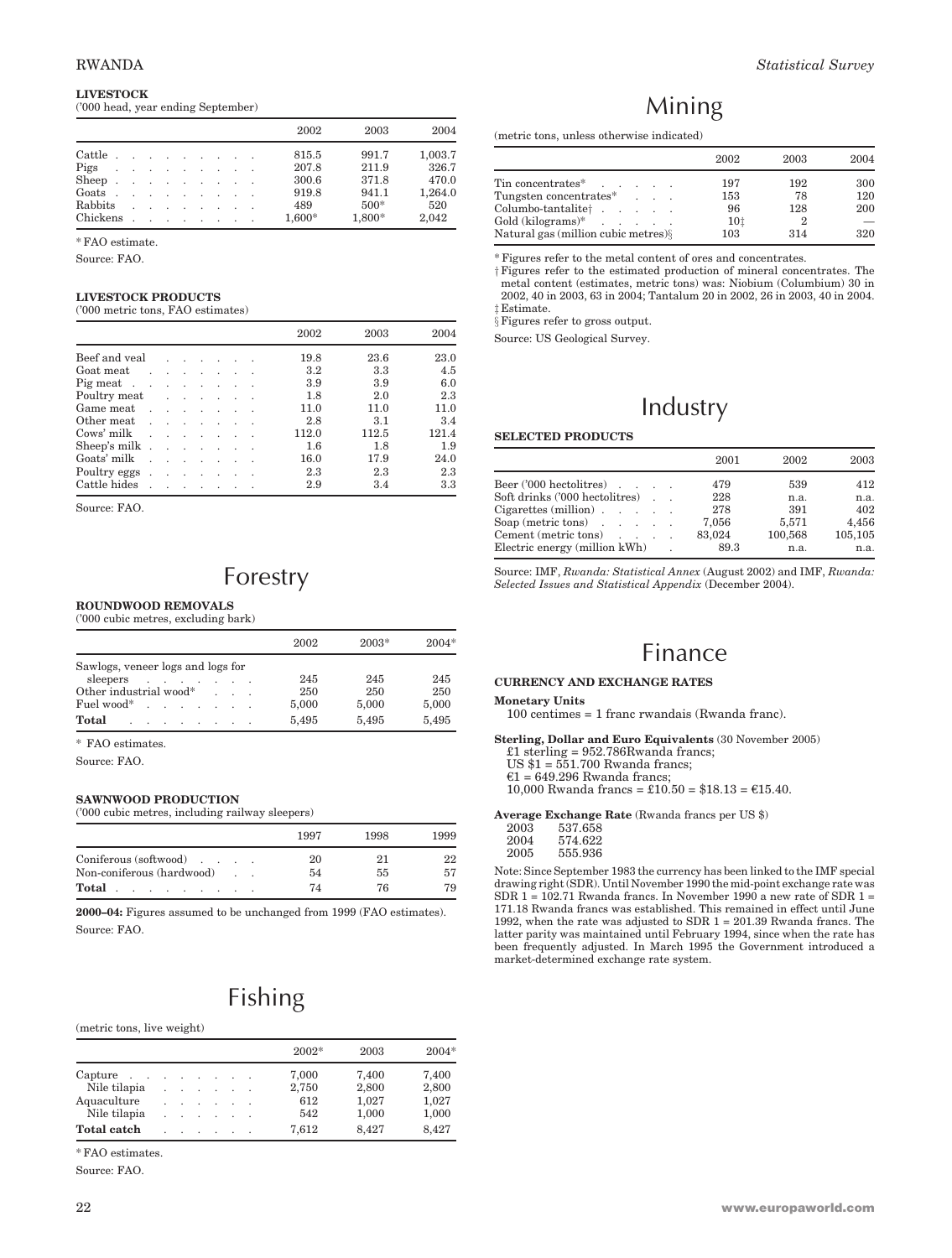#### BUDGET

('000 million Rwanda francs)

| Revenue*                     | 1999    | 2000  | $2001 +$      |
|------------------------------|---------|-------|---------------|
| Tax revenue                  | 60.4    | 65.3  | 79.5          |
| Taxes on income and profits  | 15.2    | 17.9  | 23.9          |
| Company profits tax          | 7.4     | 10.0  | 14.4          |
| Individual income tax        | 6.1     | 7.5   | 9.0           |
| Domestic taxes on goods and  |         |       |               |
| services.                    | 33.6    | 35.2  | 41.0          |
| Excise taxes<br>$\mathbf{r}$ | 17.9    | 18.8  | 14.2          |
| Turnover tax                 | 12.9    | 13.8  | 24.2          |
| Road fund                    | 2.7     | 2.5   | 2.6           |
| Taxes on international trade | 11.0    | 11.6  | 14.0          |
| Import taxes                 | 8.4     | 9.3   | 11.1          |
| Non-tax revenue              | $3.2\,$ | 3.3   | 6.7           |
| Total                        | 63.6    | 68.7  | 86.2          |
|                              |         |       |               |
| Expenditure:                 | 1999    | 2000  | $2001 +$      |
| Cumont ornonditure           | 96n     | ୧୦. ୨ | $107 \Lambda$ |

| Current expenditure                                                     | 86.0   | 89.2   | 107.4   |
|-------------------------------------------------------------------------|--------|--------|---------|
| General public services                                                 | 31.5   | 35.7   | 53.7    |
| Defence                                                                 | 27.0   | 25.8   | 28.6    |
| Social services<br><b>Contract Contract</b><br><b>Contract Contract</b> | 21.9   | 30.5   | 36.2    |
| Education<br>$\sim$ $\sim$ $\sim$                                       | 17.2   | 24.0   | 29.8    |
| Health.<br><b>Contract Contract</b><br>and the contract of the          | 3.3    | 3.8    | 5.1     |
| Economic services<br>$\mathbf{r}$<br>and the contract of                | 2.6    | 2.1    | 4.9     |
| Energy and public works .                                               | 0.7    | 0.4    | 2.3     |
| Interest on public debt                                                 | 4.0    | 1.8    | 2.8     |
| Adjustment                                                              | $-1.1$ | $-6.7$ | $-18.8$ |
| Capital expenditure                                                     | 40.8   | 42.0   | 50.0    |
| Sub-total                                                               | 126.8  | 131.2  | 157.5   |
| Adjustment for payment arrears §.                                       | 2.0    | $-1.2$ | 31.7    |
| Total<br>$\ddot{\phantom{0}}$<br>$\ddot{\phantom{0}}$                   | 128.8  | 130.0  | 189.2   |

\* Excluding grants received ('000 million Rwanda francs): 38.5 in 1999; 63.7 in 2000; 63.3y in 2001.

Estimates.

z Excluding lending minus repayments ('000 million Rwanda francs): 0.4 in 1999;  $0.5$  in 2000;  $0.6$  in 2001†.

x Minus sign indicates increase in arrears.

Source: IMF, Rwanda: Statistical Annex (August 2002).

2002 (estimates, '000 million Rwanda francs): Revenue: Tax revenue 94.6; Non-tax revenue 6.6; Total 101.2, excl. grants received (70.8). *Expendi-ture:* Current 123.7; Capital 56.4; Total 180.1, excl. net lending (11.5) (Source: IMF, Rwanda: First Review Under the Three-Year Arrangement Under the Poverty Reduction and Growth Facility and Request for Waiver of Performance Criteria—Staff Report; Staff Statement; Press Release on the Executive Board Discussion; and Statement by the Executive Director for Rwanda—June 2003).

## INTERNATIONAL BANK RESERVES

(US \$ million at 31 December)

|                                                                                                                                      | 2003                      | 2004                      | 2005                      |
|--------------------------------------------------------------------------------------------------------------------------------------|---------------------------|---------------------------|---------------------------|
| IMF special drawing rights<br>Foreign exchange<br>and the contract of the con-<br>Total.<br>the contract of the contract of the con- | 29.77<br>184.93<br>214.70 | 30.20<br>284.44<br>314.64 | 25.91<br>379.85<br>405.76 |

Source: IMF, International Financial Statistics.

#### MONEY SUPPLY

(million Rwanda francs at 31 December)

|                                                                                                      | 2003   | 2004   | 2005    |
|------------------------------------------------------------------------------------------------------|--------|--------|---------|
| Currency outside banks<br>$\mathbf{r} = \mathbf{r} + \mathbf{r}$<br>Demand deposits at deposit money | 29.246 | 36,512 | 46.277  |
| banks                                                                                                | 52,220 | 62,604 | 82.524  |
| <b>Total money</b> (incl. others)                                                                    | 82,305 | 99.941 | 129,326 |

Source: IMF, International Financial Statistics.

COST OF LIVING

(Consumer Price Index for Kigali; base: 1995 = 100)

|           |               |                                   |                         |  | 2003  | 2004  | 2005  |
|-----------|---------------|-----------------------------------|-------------------------|--|-------|-------|-------|
| All items | $\sim$ $\sim$ | <b>Contract Contract Contract</b> | and the contract of the |  | 112.8 | 126.4 | 137.9 |

Source: IMF, International Financial Statistics.

#### NATIONAL ACCOUNTS

('000 million Rwanda francs at current prices)

Expenditure on the Gross Domestic Product

|                                                                              | 2003    | 2004    | 2005    |
|------------------------------------------------------------------------------|---------|---------|---------|
| Government final consumption<br>expenditure<br>and the state of the state of | 137.1   | 136.1   | 152.6   |
| Private final consumption<br>expenditure<br>Increase in stocks               | 775.7   | 893.0   | 1.026.8 |
| Gross fixed capital formation                                                | 166.8   | 215.8   | 245.5   |
| Total domestic expenditure.                                                  | 1,079.6 | 1,244.9 | 1,424.9 |
| Exports of goods and services<br>Less Imports of goods and                   | 75.0    | 108.6   | 112.9   |
| services                                                                     | 249.4   | 299.2   | 374.9   |
| GDP in purchasers' values.                                                   | 905.3   | 1,054.3 | 1,162.9 |
| GDP at constant 1995 prices                                                  | 639.1   | 667.0   | n.a.    |
|                                                                              |         |         |         |

Source: IMF, International Financial Statistics.

### Gross Domestic Product by Economic Activity

|                                                      | 2001  | 2002  | 2003  |
|------------------------------------------------------|-------|-------|-------|
| Agriculture, hunting, forestry and                   |       |       |       |
| $fishing \dots \dots \dots \dots$                    | 305.2 | 341.6 | 373.9 |
| Mining and quarrying                                 | 14.5  | 9.1   | 5.7   |
| Manufacturing                                        | 73.9  | 80.5  | 80.3  |
| Electricity, gas and water                           | 3.4   | 3.4   | 3.6   |
| Construction<br>and a strategic control of the       | 71.2  | 82.9  | 103.1 |
| Trade, restaurants and hotels                        | 75.2  | 82.0  | 91.7  |
| Transport, storage and                               |       |       |       |
| communications.<br><b>Contract Contract Contract</b> | 55.1  | 60.7  | 61.7  |
| Public administration                                | 54.2  | 55.8  | 64.8  |
| Other services<br>and the control                    | 101.6 | 109.0 | 120.4 |
| <b>GDP</b> at market prices                          | 754.3 | 825.0 | 905.3 |

Source: IMF, Rwanda: Selected Issues and Statistical Appendix (December 2004).

### BALANCE OF PAYMENTS

(US \$ million)

|                                                            | 2003   | 2004   | 2005     |
|------------------------------------------------------------|--------|--------|----------|
| Exports of goods $f.o.b.$ .<br>$\sim$ $\sim$ $\sim$        | 63     | 98     | 125      |
| Imports of goods f.o.b<br>$\sim$<br>$\sim 10^{-10}$ $\sim$ | $-229$ | $-276$ | $-354$   |
| Trade balance.<br>$\sim$<br>$\sim$<br>$\sim$               | $-166$ | $-178$ | $-229$   |
| Exports of services<br>$\sim$<br>$\sim$                    | 76     | 103    | 120      |
| Imports of services<br><b>Contract Contract</b>            | $-204$ | $-240$ | $-286$   |
| <b>Balance on goods and services</b>                       | $-293$ | $-315$ | $-396$   |
| Other income received                                      | 6      | 6      | 15       |
| Other income paid.<br>and the control of                   | $-37$  | $-39$  | $-43$    |
| Balance on goods, services and                             |        |        |          |
| income<br>.                                                | $-324$ | $-349$ | -423     |
| Current transfers received<br>$\mathbf{r}$                 | 223    | 169    | 350      |
| Current transfers paid.<br>$\sim$                          | $-20$  | $-18$  | $-18$    |
| <b>Current balance</b><br>$\sim$<br>$\sim$                 | $-121$ | $-198$ | $-90$    |
| Capital account (net)                                      | 41     | 61     | 93       |
| Direct investment from abroad                              | 5      | 8      | 8        |
| Other investment assets<br>$\sim$ $\sim$                   | $-6$   | 8      | $-14$    |
| Other investment liabilities                               | $-22$  | $-41$  | $^{-61}$ |
| Net errors and omissions                                   | 83     | $-205$ | $-146$   |
| <b>Overall balance</b><br>$\sim$<br>$\sim$                 | $-20$  | $-368$ | $-210$   |

Source: IMF, International Financial Statistics.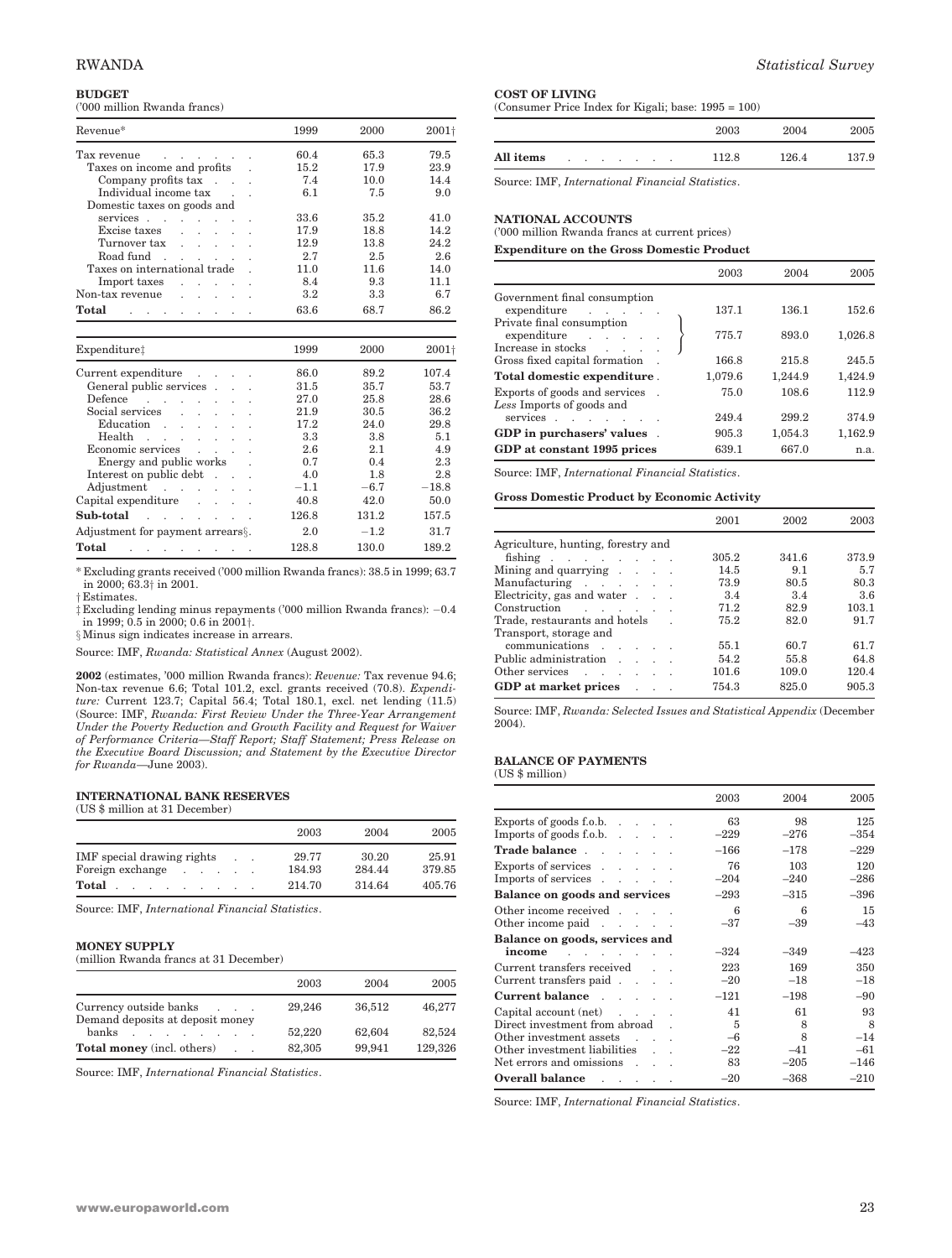## External Trade

## PRINCIPAL COMMODITIES

(US \$ million)

| Imports c.i.f.                                                                                                                                                                                                                          | 2001  | 2002  | 2003  |
|-----------------------------------------------------------------------------------------------------------------------------------------------------------------------------------------------------------------------------------------|-------|-------|-------|
| Food and live animals<br><b>Contractor</b>                                                                                                                                                                                              | 46.5  | 31.7  | 24.5  |
| Cereals and cereal preparations                                                                                                                                                                                                         | 24.0  | 13.5  | 10.6  |
| Rice<br>and a state of the state<br>$\ddot{\phantom{0}}$                                                                                                                                                                                | 12.2  | 4.1   | 3.2   |
| Vegetables and fruit                                                                                                                                                                                                                    | 5.9   | 6.2   | 4.2   |
| Sugar, sugar preparations and<br>honey<br>and the company of the company of                                                                                                                                                             | 8.6   | 5.9   | 5.0   |
| Crude materials, inedible,                                                                                                                                                                                                              |       |       |       |
| except fuels                                                                                                                                                                                                                            | 12.5  | 12.8  | 15.2  |
| Textile fibres and their wastes                                                                                                                                                                                                         | 7.7   | 8.3   | 10.3  |
| Mineral fuels, lubricants and                                                                                                                                                                                                           |       |       |       |
| related materials                                                                                                                                                                                                                       | 39.7  | 40.7  | 40.6  |
| Petroleum, petroleum products                                                                                                                                                                                                           |       |       |       |
| and related materials                                                                                                                                                                                                                   | 39.5  | 40.6  | 40.5  |
| Motor spirit, incl. aviation spirit                                                                                                                                                                                                     | 17.0  | 16.5  | 15.5  |
| Gas oils                                                                                                                                                                                                                                | 9.7   | 9.6   | 10.1  |
| Animal and vegetable oils, fats and                                                                                                                                                                                                     |       |       |       |
| and the contract of the contract of the contract of the contract of the contract of the contract of the contract of the contract of the contract of the contract of the contract of the contract of the contract of the contra<br>waxes | 8.7   | 6.7   | 4.3   |
| <b>Chemicals and related</b>                                                                                                                                                                                                            |       |       |       |
| products                                                                                                                                                                                                                                | 23.8  | 33.8  | 30.4  |
| Medicinal and pharmaceutical                                                                                                                                                                                                            |       |       |       |
| products<br>and the contract of the con-                                                                                                                                                                                                | 8.5   | 13.7  | 12.8  |
| Basic manufactures                                                                                                                                                                                                                      | 36.3  | 37.3  | 43.8  |
| Iron and steel                                                                                                                                                                                                                          | 11.3  | 8.9   | 12.9  |
| <b>Machinery and transport</b>                                                                                                                                                                                                          |       |       |       |
| equipment<br>and the company of the company of                                                                                                                                                                                          | 60.0  | 63.2  | 75.0  |
| Telecommunications, sound<br>recording and reproducing                                                                                                                                                                                  |       |       |       |
| equipment                                                                                                                                                                                                                               | 19.2  | 7.2   | 10.9  |
| Electric machinery, apparatus and                                                                                                                                                                                                       |       |       |       |
| appliances, and parts                                                                                                                                                                                                                   | 8.3   | 8.6   | 10.2  |
| Road vehicles                                                                                                                                                                                                                           | 18.4  | 24.8  | 31.2  |
| Miscellaneous manufactured                                                                                                                                                                                                              |       |       |       |
| articles<br><b>Contract</b>                                                                                                                                                                                                             | 46.2  | 22.4  | 25.7  |
| Total (incl. others)                                                                                                                                                                                                                    | 276.1 | 251.2 | 261.2 |

| Exports f.o.b.                                              | 2001 | 2002 | 2003 |
|-------------------------------------------------------------|------|------|------|
| Food and live animals.                                      | 31.6 | 25.9 | 26.2 |
| $C\text{offee}$                                             | 15.0 | 14.0 | 13.9 |
| Tea<br>and the contract of the con-                         | 16.6 | 11.8 | 11.9 |
| Crude materials, inedible,<br>except fuels                  | 22.7 | 18.8 | 15.4 |
| Metalliferous ores and metal scrap                          | 20.9 | 16.3 | 117  |
| Tin ores and concentrates<br>Ores and concentrates of other | 2.2  | 1.4  | 5.1  |
| non-ferrous base metals<br>Ores of molybdenum,              | 18.7 | 14.9 | 6.0  |
| niobium, titanium                                           | 9.5  | 14.5 | 5.6  |
| <b>Total</b> (incl. others).                                | 55.5 | 46.0 | 504  |

Source: UN, International Trade Statistics Yearbook.

#### PRINCIPAL TRADING PARTNERS (US \$ million)

| Imports               |    |                |         |        |                      |  |   | 2001    | 2002 | 2003 |
|-----------------------|----|----------------|---------|--------|----------------------|--|---|---------|------|------|
| Belgium               |    | $\sim$         |         |        |                      |  |   | 55.3    | 32.9 | 31.9 |
| Canada                |    |                |         |        |                      |  |   | 2.4     | 2.9  | 4.1  |
| China.                |    | $\overline{a}$ |         |        |                      |  |   | 6.3     | 5.0  | 5.0  |
| Denmark.              |    |                |         |        |                      |  |   | 1.9     | 5.8  | 2.8  |
| France (incl. Monaco) |    |                |         |        | ÷                    |  |   | 6.1     | 6.4  | 7.4  |
| Germany.              |    |                | $\sim$  | $\sim$ | ÷.                   |  |   | 6.6     | 7.2  | 11.2 |
| India                 |    |                |         |        |                      |  |   | 6.4     | 6.8  | 9.0  |
| Israel.               |    |                |         |        |                      |  |   | 4.8     | 2.9  | 2.0  |
| Italy                 | l. |                |         |        |                      |  |   | 7.5     | 3.1  | 3.0  |
| Japan.                |    | ÷.             |         |        |                      |  |   | 7.2     | 6.4  | 8.4  |
| Kenya                 |    |                |         |        |                      |  |   | 61.9    | 66.7 | 74.1 |
| Netherlands           |    |                |         |        |                      |  | × | 7.4     | 5.7  | 4.5  |
| Singapore             |    |                | $\cdot$ |        | $\ddot{\phantom{0}}$ |  |   | $1.6\,$ | 0.8  | 0.6  |

| Imports-continued                                          | 2001  | 2002  | 2003  |
|------------------------------------------------------------|-------|-------|-------|
| South Africa.                                              | 12.5  | 11.0  | 12.9  |
| $\sim$<br>Switzerland-Liechtenstein                        | 1.3   | 1.3   | 1.5   |
|                                                            |       |       | 14.7  |
| Tanzania<br>$\overline{\phantom{a}}$                       | 9.6   | 13.2  |       |
| Uganda<br>$\overline{a}$                                   | 8.1   | 11.1  | 20.0  |
| <b>UAE</b><br>ä,                                           | 19.5  | 22.0  | 19.9  |
| <b>United Kingdom</b><br>$\overline{a}$<br>l,<br>ä,        | 8.0   | 6.5   | 4.3   |
| <b>USA</b><br>$\sim$                                       | 10.4  | 6.1   | 2.0   |
| Viet Nam                                                   | 4.8   | 0.9   | 0.2   |
| Zambia                                                     | 3.4   | 2.2   | 0.5   |
| Total (incl. others)                                       | 276.1 | 251.2 | 261.2 |
|                                                            |       |       |       |
| Exports                                                    | 2001  | 2002  | 2003  |
| Belgium<br>l.                                              | 2.1   | 2.3   | 0.8   |
| Germany.<br>÷.                                             | 2.4   | 0.3   | 0.2   |
| Hong Kong<br>$\ddot{\phantom{0}}$                          | 1.3   | 4.6   | 0.3   |
| Kenva<br><b>Contract</b><br>$\overline{a}$                 | 24.0  | 18.1  | 20.6  |
| Netherlands                                                | 1.2   | 6.5   | 0.0   |
| Pakistan                                                   | 0.2   | 1.3   | 0.6   |
| Russia<br>l.                                               | 1.4   | 0.0   | 0.0   |
| South Africa                                               | 6.2   | 0.3   | 0.5   |
| Switzerland-Liechtenstein                                  | 4.2   | 7.1   | 0.8   |
| Tanzania<br>$\overline{\phantom{a}}$                       | 4.8   | 0.3   | 4.1   |
| Uganda<br>$\mathbf{r}$<br>$\overline{a}$<br>$\overline{a}$ | 2.5   | 1.0   | 13.4  |
| United Kingdom                                             | 0.3   | 0.8   | 3.1   |
| USA<br>$\sim$                                              | 3.0   | 1.4   | 0.1   |
| Total (incl. others)<br>l.                                 | 55.5  | 46.0  | 50.4  |

Source: UN, International Trade Statistics Yearbook.

## Transport

### ROAD TRAFFIC

(estimates, motor vehicles in use at 31 December)

|                                    |  |                                                                                                                                                                                                                               |  |  |  | 1995             | 1996             |
|------------------------------------|--|-------------------------------------------------------------------------------------------------------------------------------------------------------------------------------------------------------------------------------|--|--|--|------------------|------------------|
| Passenger cars<br>Lorries and vans |  | a construction of the construction of the construction of the construction of the construction of the construction of the construction of the construction of the construction of the construction of the construction of the |  |  |  | 12,000<br>16,000 | 13,000<br>17.100 |

Source: IRF, World Road Statistics.

## CIVIL AVIATION

(traffic on scheduled services)

|                                                     |  | 1992 | 1993 | 1994 |
|-----------------------------------------------------|--|------|------|------|
| Passengers carried ('000)<br>Passenger-km (million) |  |      |      |      |

Source: UN, Statistical Yearbook.

## Tourism

| (by country of residence)   |  |  |  |                                   |                      |                 |           |        |  |  |  |         |         |
|-----------------------------|--|--|--|-----------------------------------|----------------------|-----------------|-----------|--------|--|--|--|---------|---------|
|                             |  |  |  |                                   |                      |                 |           |        |  |  |  | 2000    | $2001*$ |
| Africa                      |  |  |  |                                   |                      |                 |           |        |  |  |  | 93,058  | 99,928  |
| Burundi                     |  |  |  |                                   |                      |                 |           |        |  |  |  | 20,972  | 9,455   |
| Congo, Democratic Republic  |  |  |  |                                   |                      |                 | ä,        | $\sim$ |  |  |  | 10,450  | 28,514  |
| Kenya.                      |  |  |  | and the company of the company of |                      |                 |           |        |  |  |  | 2,050   | 2,243   |
| Tanzania                    |  |  |  |                                   | $\lambda$            |                 |           |        |  |  |  | 18,320  | 18,697  |
| Uganda                      |  |  |  |                                   | ×                    | $\mathbf{r}$    |           |        |  |  |  | 38,897  | 38,472  |
| Americas                    |  |  |  |                                   |                      |                 |           |        |  |  |  | 2,250   | 2,785   |
| Europe.                     |  |  |  |                                   | ×                    |                 |           |        |  |  |  | 6,412   | 8,395   |
| Belgium                     |  |  |  |                                   | ×                    |                 |           |        |  |  |  | 1,866   | 2,057   |
| <b>Total</b> (incl. others) |  |  |  | ×.                                | $\ddot{\phantom{a}}$ | $\sim$ 10 $\mu$ | $\bullet$ | $\sim$ |  |  |  | 104.216 | 113,185 |

\* January–November.

Tourism receipts (US \$ million, excl. passenger transport): 23 in 2000; 25 in 2001; 31 in 2002; 30 in 2003; 44 in 2004.

Source: World Tourism Organization.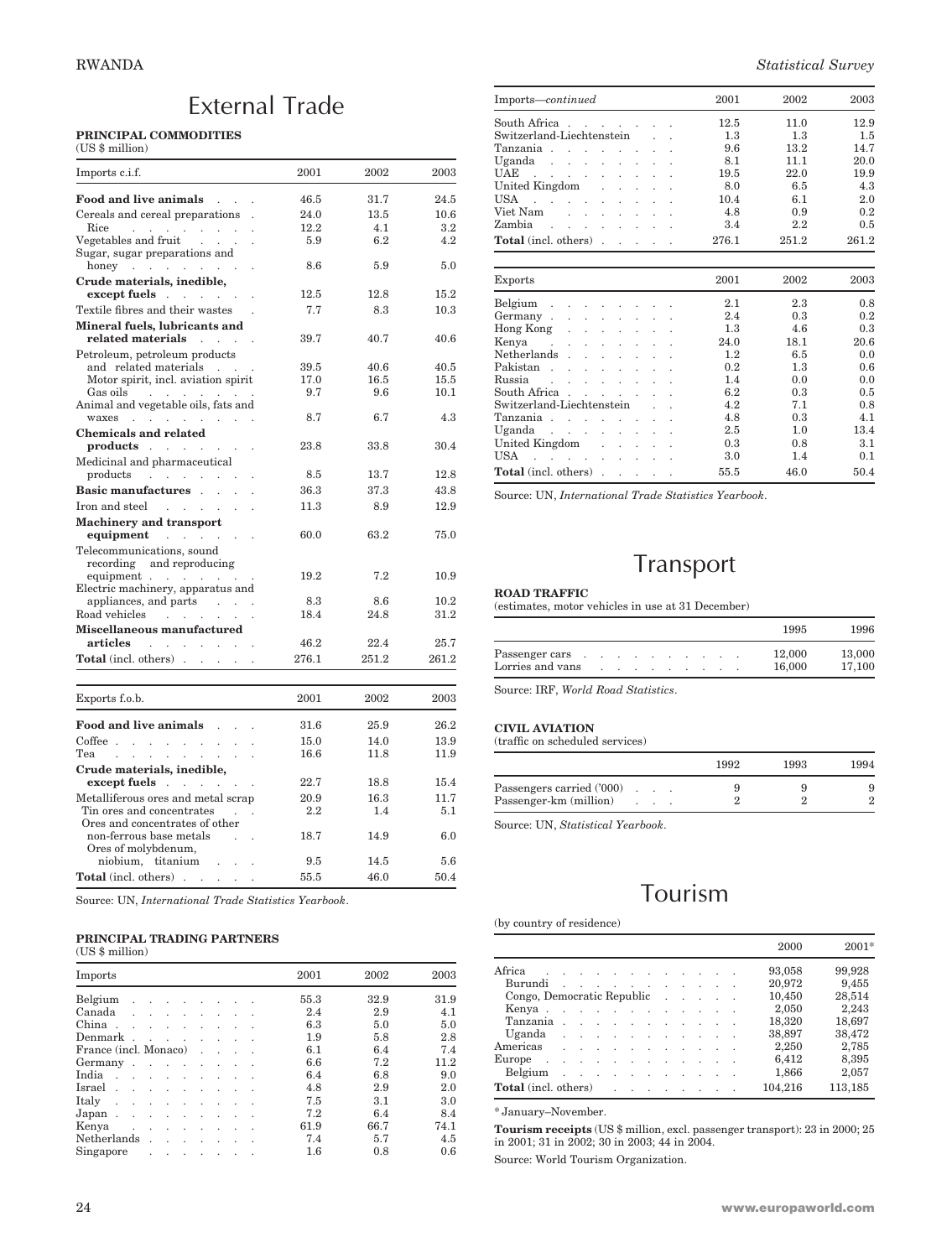## Communications Media

|                                                                         | 2002       | 2003        | 2004        |
|-------------------------------------------------------------------------|------------|-------------|-------------|
| Telephones ('000 main lines in use)<br>Mobile cellular telephones ('000 | 25.1       | 25.6        | 23.0        |
| subscribers)<br>Internet users ('000)                                   | 82.4<br>25 | 130.7<br>31 | 138.7<br>38 |

2005: Mobile cellular telephones ('000 subscribers) 290.0.

Radio receivers ('000 in use): 601 in 1997.

Facsimile machines (number in use): 900 in 1998.

Daily newspapers: 1 in 1996.

Sources: International Telecommunication Union; UN, Statistical Yearbook; UNESCO, Statistical Yearbook.

## Education

(1998)

|                                                        |  |              |               | Students      |                   |
|--------------------------------------------------------|--|--------------|---------------|---------------|-------------------|
|                                                        |  | Teachers     | Males         | Females       | Total             |
| Primary<br>and the state of the state of<br>Secondary: |  | 23,730       | 644.835       |               | 643.834 1.288.669 |
| general.<br>technical and                              |  |              | 39,088        | 38,337        | 77,425            |
| vocational<br>Tertiary                                 |  | 3,413<br>412 | 6,859<br>n.a. | 6,935<br>n.a. | 13,794<br>5,678   |

Source: mainly UNESCO Institute for Statistics.

Adult literacy rate (UNESCO estimates): 64.0% (males 70.5%; females 58.8%) in 2003 (Source: UN Development Programme, Human Development Report).

## **Directory**

## The Constitution

A new Constitution was approved at a national referendum on 26 May 2003 and entered into effect on 4 June. The main provisions are summarized below:

#### PREAMBLE

The state of Rwanda is an independent sovereign Republic. Fundamental principles are: the struggle against the ideology of genocide and all its manifestations; the eradication of all ethnic and regional divisions; the promotion of national unity; and the equal sharing of power. Human rights and personal liberties are protected. All forms of discrimination are prohibited and punishable by law. The state recognizes a multi-party political system. Political associations are established in accordance with legal requirements, and may operate freely, providing that they comply with democratic and constitutional principles, without harm to national unity, territorial integrity and state security. The formation of political associations on the basis of race, ethnicity, tribal or regional affiliation, sex, religion or any other grounds for discrimination is prohibited.

#### LEGISLATURE

Legislative power is vested in a bicameral Parliament, comprising a Chamber of Deputies and a Senate. The Chamber of Deputies has 80 deputies, who are elected for a five-year term. In addition to 53 directly elected deputies, 27 seats are allocated, respectively, to two youth representatives, one disabilities representative, and 24 female representatives, who are indirectly elected. The Senate comprises 26 members, of whom 12 are elected by local government councils in the 12 provinces, and two by academic institutions, while the remaining 12 are nominated (eight by the President and four by a regulatory body, the Parties' Forum). Members of the Senate serve for eight years.

#### PRESIDENT

The President of the Republic is the Head of State, protector of the Constitution, and guarantor of national unity. He is the Commanderin-Chief of the armed forces. Presidential candidates are required to be of Rwandan nationality and aged a minimum of 35 years. The President is elected by universal suffrage for a seven-year term, and is restricted to two mandates. He signs into law presidential decrees in consultation with the Council of Ministers.

#### GOVERNMENT

The President nominates the Prime Minister, who heads the Council of Ministers. Ministers are proposed by the Prime Minister and appointed by the President.

#### JUDICIARY

The judiciary is independent and separate from the legislative and executive organs of government. The judicial system is composed of the Supreme Court, the High Court of the Republic, and provincial, district and municipal Tribunals. In addition, there are specialized judicial organs, comprising gacaca and military courts. The gacaca courts try cases of genocide or other crimes against humanity committed between 1 October 1990 and 31 December 1994. Military

courts (the Military Tribunal and the High Military Court) have jurisdiction in military cases. The President and Vice-President of the Supreme Court and the Prosecutor-General are elected by the Senate two months after its installation.

## The Government

## HEAD OF STATE

President: Maj.-Gen. PAUL KAGAME (took office 22 April 2000; reelected 25 August 2003).

#### COUNCIL OF MINISTERS (August 2006)

Prime Minister: BERNARD MAKUZA.

Minister of Defence: Gen. MARCEL GATSINZI.

Minister of Local Government, Rural Development and Social Affairs: PROTAIS MUSONI.

Minister of Internal Affairs: MUSSA SHEIKH HERERIMANA.

Minister of Foreign Affairs and Co-operation: Dr CHARLES **MURIGANDE** 

Minister of Finance and Economic Planning: JAMES MUSONI. Minister of Agriculture and Livestock: ANASTASE MUREKEZI. Minister of Education, Science, Technology and Research: JEANNE D'ARC MUJAWAMARIYA.

Minister of Infrastructure: STANISLAS KAMANZI.

Minister of Commerce, Industry, Investment Promotion, Tourism and Co-operatives: THARCISSE KARUGARAMA.

Minister of Lands, Environment, Forestry, Water and Natural Resources: CHRISTOPHE BAZIVAMO.

Minister of Justice: EDDA MUKABAGWIZA.

Minister of Public Services and Labour: MANASSEH NSHUTI.

Minister of Health: Dr JEAN-DAMASCÈNE NTAWUKURIRYAYO.

Minister of Youth, Sports and Culture: JOSEPH HABINEZA.

Minister in the Office of the President: SOLINA NYIRAHABIMANA. Minister in the Office of the President, in charge of Science, Information Technology and Research: ROMAIN MURENZI.

Minister in the Office of the Prime Minister, in charge of Gender and the Promotion of Women: VALÉRIE NYIRAHABINEZA. Minister in the Office of the Prime Minister, in charge of Information: Prof. LAURENT NKUSI.

Minister of State for Local Government, Good Governance, Rural Development and Social Affairs: CHRISTINE NYATANYI.

Minister of State for Public Services and Labour: ANGELINA MUGANZA.

Minister of State for Primary and Secondary Education: JOSEPH MUREKERAHO.

Minister of State for Lands and Environment: PATRICIA HAJA-**BAKIGA** 

Minister of State for Water and Natural Resources: Prof. BIKORO MUNYANGANIZI.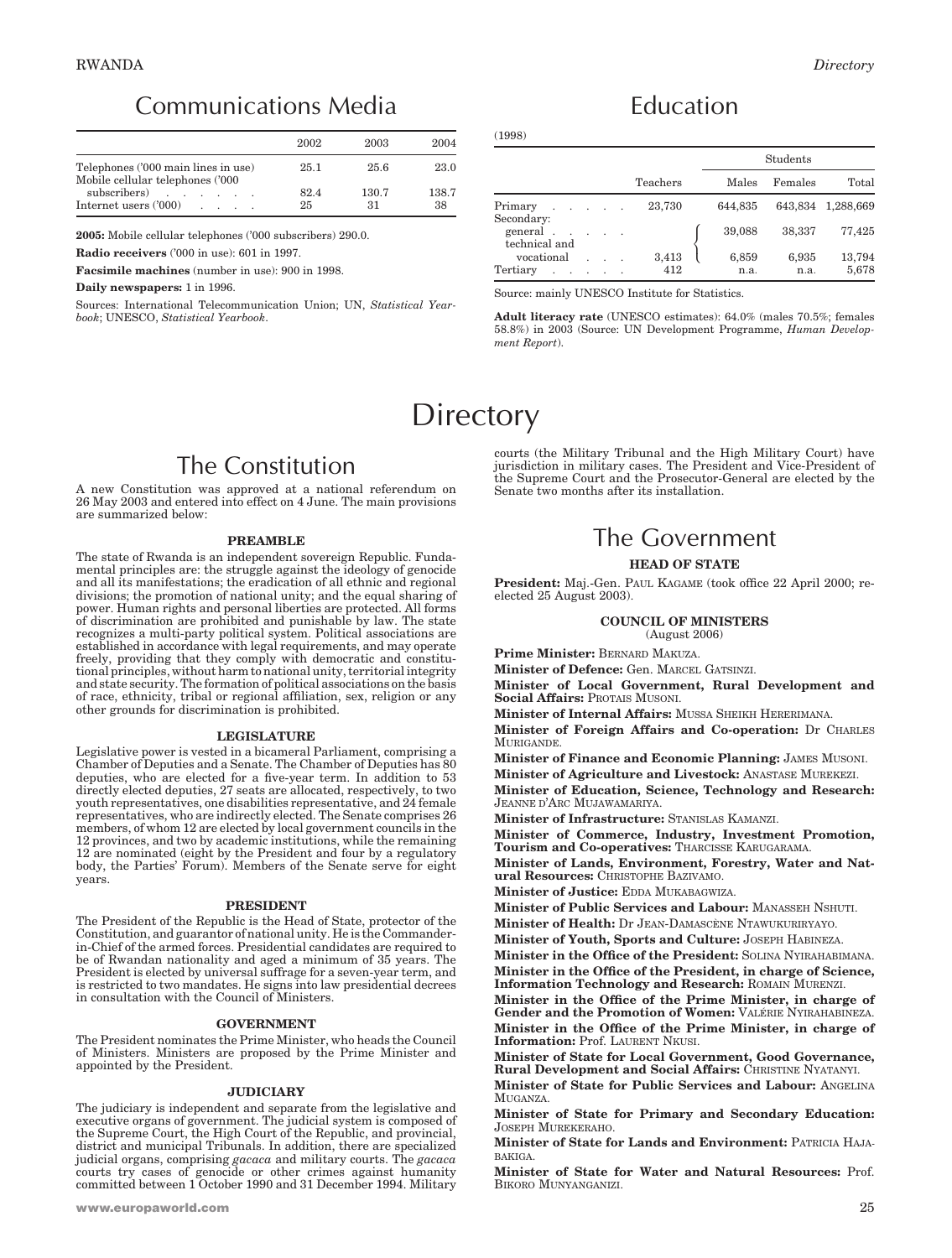Minister of State for Economic Planning: MONIQUE NSANZABA-GANWA.

Minister of State for HIV/AIDS and Other Infectious Diseases: Dr INNOCENT NYARUHIRIRA.

Minister of State for Energy and Communications: ALBERT BUTARE.

Minister of State for Agriculture: DAPHROSE GAHAKWA.

Minister of State for Regional Co-operation: ROSEMARY MUSE-MINARI.

Minister of State for Industry and Industrial Promotion: VINCENT KAREGA.

#### **MINISTRIES**

Office of the President: BP 15, Kigali; tel. 59062000; fax 572431; e-mail info@presidency.gov.rw; internet www.presidency.gov.rw.

Office of the Prime Minister: Kigali; tel. 585444; fax 583714; e-mail primature@gov.rw; internet www.primature.gov.rw.

Ministry of Agriculture and Livestock: BP 621, Kigali; tel. 585008; fax 585057; internet www.minagri.gov.rw.

Ministry of Commerce, Industry, Investment Promotion, Tourism and Co-operatives: BP 2378, Kigali; tel. 574725; tel. 574734; fax 575465; internet www.minicom.gov.rw.

Ministry of Defence: Kigali; tel. 577942; fax 576969; internet www .minadef.gov.rw.

Ministry of Education, Science, Technology and Research: BP 622, Kigali; tel. 583051; fax 582161; e-mail info@mineduc.gov.rw; internet www.mineduc.gov.rw.

Ministry of Finance and Economic Planning: BP 158, Kigali; tel. 575756; fax 577581; e-mail mfin@rwanda1.com; internet www .minecofin.gov.rw.

Ministry of Foreign Affairs and Co-operation: blvd de la Révolution, BP 179, Kigali; tel. 574522; fax 572904; internet www .minaffet.gov.rw.

Ministry of Gender and the Promotion of Women: Kigali; tel. 577626; fax 577543.

Ministry of Health: BP 84, Kigali; tel. 577458; fax 576853; e-mail info@moh.gov.rw; internet www.moh.gov.rw.

Ministry of Infrastructure: tel. 585503; fax 585755; e-mail webmaster@mininfra.gov.rw; internet www.mininfra.gov.rw.

Ministry of Internal Affairs: BP 446, Kigali; tel. 86708.

Ministry of Justice: BP 160, Kigali; tel. 586561; fax 586509; e-mail mjust@minijust.gov.rw; internet www.minijust.gov.rw.

Ministry of Lands, Environment, Forestry, Water and Natural Resources: Kigali; tel. 582628; fax 582629; internet www .minitere.gov.rw.

Ministry of Local Government, Good Governance, Rural Development and Social Affairs: BP 790, Kigali; tel. 585406; fax 582228; e-mail webmaster@minaloc.gov.rw; internet www .minaloc.gov.rw.

Ministry of Public Services and Labour: BP 403, Kigali; tel. 585714; fax 583621; e-mail mifotra@mifotra.gov.rw; internet www .mifotra.gov.rw.

Ministry of Youth, Sports and Culture: BP 1044, Kigali; tel. 583527; fax 583518.

## President and Legislature

### PRESIDENT

### Presidential Election, 25 August 2003

| Candidate                                                                               |  | <b>V</b> otes                               | $%$ of votes                    |
|-----------------------------------------------------------------------------------------|--|---------------------------------------------|---------------------------------|
| Paul Kagame<br>Faustin Twagiramungu<br>Jean-Népomuscène Navinzira<br>Total <sup>*</sup> |  | 3,544,777<br>134,865<br>49,634<br>3,729,274 | 95.05<br>3.62<br>1.33<br>100.00 |

\* Excluding 49,634 invalid votes.

### CHAMBER OF DEPUTIES

Speaker: ALFRED MUKEZAMFURA.

General Election, 29 September–3 October 2003

| Party                                                                                                                                                                                                                                                                                                                                                                                                                                          |  |                                            | Votes % of votes                          | Seats               |
|------------------------------------------------------------------------------------------------------------------------------------------------------------------------------------------------------------------------------------------------------------------------------------------------------------------------------------------------------------------------------------------------------------------------------------------------|--|--------------------------------------------|-------------------------------------------|---------------------|
| Front patriotique rwandais <sup>*</sup> $.2,774,661$<br>Parti social-démocrate<br>Parti libéral<br>Others<br>$\mathbf{r}$ . The contract of the contract of the contract of the contract of the contract of the contract of the contract of the contract of the contract of the contract of the contract of the contract of the contract of th<br>Total<br>$\mathbf{r} = \mathbf{r} - \mathbf{r}$ , and $\mathbf{r} = \mathbf{r} - \mathbf{r}$ |  | 463.067<br>396,978<br>125,896<br>3,760,602 | 73.78<br>12.31<br>10.56<br>3.35<br>100.00 | 40<br>7<br>6<br>80† |

\* Contested the elections in alliance with the Parti démocrate centriste, Parti démocratique idéal, Union démocratique du peuple rwandais and Parti socialiste rwandais.

y In addition to the 53 directly elected deputies, 27 seats are allocated, respectively, to two youth representatives, one disabilities representative and 24 female representatives, who are indirectly elected.

#### SENATE

### Speaker: Dr VINCENT BIRUTA.

The Senate comprises 26 members, of whom 12 are elected by local government councils in the 12 provinces and two by academic institutions, while the remaining 12 are nominated (eight by the President and four by a regulatory body, the Parties' Forum).

## Election Commission

Commission électorale nationale du Rwanda: BP 6449, Kigali; tel. 501136; fax 501045; e-mail comelena@rwanda1.com; internet www.comelena.gov.rw; f. 2000; independent; Chair. Prof. CHRYSO-LOGUE KARANGWA.

## Political Organizations

Under legislation adopted in June 2003, the formation of any political organization based on ethnic groups, religion or sex was prohibited.

Front patriotique rwandais (FPR): f. 1990; also known as Inkotanyi; comprises mainly Tutsi exiles, but claims multi-ethnic support; commenced armed invasion of Rwanda from Uganda in Oct. 1990; took control of Rwanda in July 1994; Chair. Maj.-Gen. PAUL KAGAME; Vice-Chair. CHRISTOPHE BAZIVAMO; Sec.-Gen. CHARLES MUR-IGANDE.

Parti démocrate centriste (PDC): BP 2348, Kigali; tel. 576542; fax 572237; f. 1990; fmrly Parti démocrate chrétien; Leader ALFRED MUKEZAMFURA.

Parti démocratique idéal (PDI): Kigali; f. 1991; fmrly Parti démocratique islamique; Leader ANDRÉ BUMAYA HABIB.

Parti démocratique rwandais (Pader): Kigali; f. 1992; Sec. JEAN **NTAGUNGIRA** 

Parti libéral (PL): BP 1304, Kigali; tel. 577916; fax 577838; f. 1991; restructured 2003; Chair. PROSPER HIGORO; Sec.-Gen. Dr ODETTE **NYIRAMIRIMO** 

Parti du progrès et de la concorde (PPC): f. 2003; Hutu; incl. fmr mems of Mouvement démocratique républicain; Leader Dr CHRIS-TIAN MARARA

**Parti progressiste de la jeunesse rwandaise (PPJR):** Kigali;<br>f. 1991; Leader ANDRÉ HAKIZIMANA.

Parti républicain rwandais (Parerwa): Kigali; f. 1992; Leader AUGUSTIN MUTAMBA.

Parti social-démocrate (PSD): Kigali; f. 1991 by a breakaway faction of fmr Mouvement révolutionnaire national pour le développement; Leader Dr VINCENT BIRUTA.

Parti socialiste rwandais (PSR): BP 827, Kigali; tel. 576658; fax 83975; f. 1991; workers' rights; Leader Dr MEDARD RUTIJANWA.

Rassemblement travailliste pour la démocratie (RTD): BP 1894, Kigali; tel. 575622; fax 576574; f. 1991; Leader EMMANUEL NIZEYIMANA.

Union démocratique du peuple rwandais (UDPR): Kigali; f. 1992; Leader ADRIEN RANGIRA.

Other political organizations have been formed by exiled Rwandans and operate principally from abroad; these include:

Rassemblement pour le retour des réfugiés et la démocratie au Rwanda (RDR): Mandenmakerstraat 14, 3841 Harderwijk, Netherlands; fax (32) 10455111; e-mail info@rdrwanda.org; internet www.rdrwanda.org; f. 1995 by fmr supporters of Pres. Habyarimana; prin. org. representing Hutu refugees; Chair. VICTOIRE UMUHOZA INGABIRE.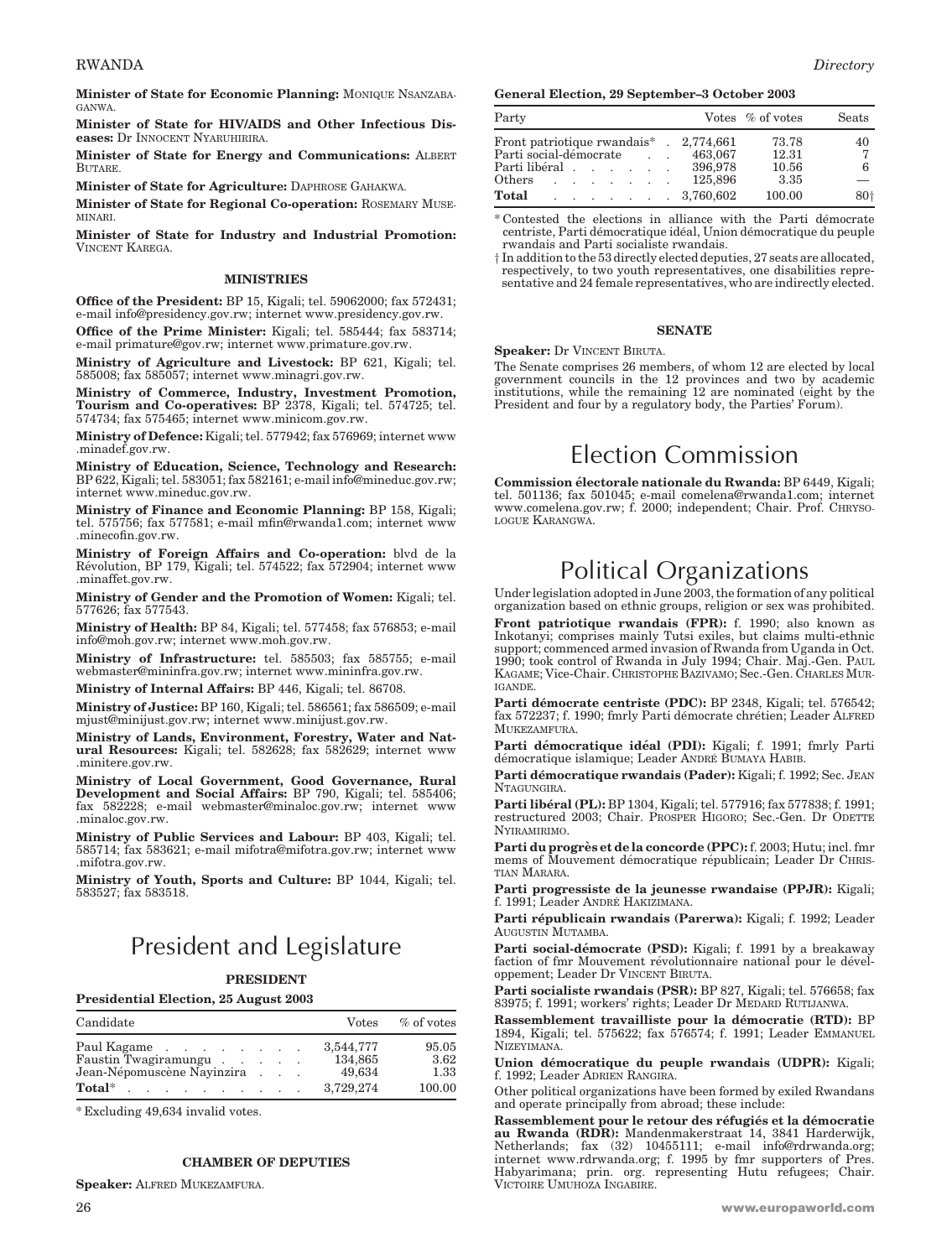Union du peuple rwandais (UPR): Brussels, Belgium; f. 1990; Hutu-led; Pres. SILAS MAJYAMBERE; Sec.-Gen. EMMANUEL TWAGILI-MANA.

## Diplomatic Representation

## EMBASSIES IN RWANDA

Belgium: rue Nyarugenge, BP 81, Kigali; tel. 575554; fax 573995; e-mail kigali@diplobel.be; Ambassador MARC GEDOPT.

Burundi: rue de Ntaruka, BP 714, Kigali; tel. 575010; Chargé d'affaires a.i. (vacant).

Canada: rue Akagera, BP 1177, Kigali; tel. 573210; fax 572719; Ambassador BERNARD DUSSAULT.

Egypt: BP 1069, Kigali; tel. 82686; fax 82686; Ambassador SAMEH SAMY DARWISH.

France: rue du Député Kamunzinzi, BP 53, Kigali; tel. 591800; fax 591806; Ambassador DOMINIQUE DECHERF.

**Germany:** 8 rue de Bugarama, BP 355, Kigali; tel. 575222; fax<br>577267; Ambassador Dr Hübert Ziegler.

Holy See: 49 ave Paul VI, BP 261, Kigali (Apostolic Nunciature); tel. 575293; fax 575181; e-mail nuntrw@rwandatel1.rwanda1.com; Apostolic Nuncio Most Rev. ANSELMO GUIDO PECORARI (Titular Archbishop of Populonia).

Kenya: BP 1215, Kigali; tel. 82774; Ambassador PETER KIHARA G. MATHANJUKI.

Korea, Democratic People's Republic: Kigali; Ambassador KIM PONG GI.

**Libya:** BP 1152, Kigali; tel. 576470; Secretary of the People's Bureau<br>Моиѕтарна Маѕалр Ег.-Gнаплиян.

Russia: 19 ave de l'Armée, BP 40, Kigali; tel. 575286; fax 574818; e-mail ambruss@rwandatel1.rwanda1.com; Ambassador ALEKSEI DULYYAN.

South Africa: 1370 blvd de l'Umuganda, POB 6563, Kacyiru-Sud, Kigali; tel. 583185; fax 511760; e-mail saemkgl@rwanda1.com; internet www.saembassy-kigali.org.rw; Ambassador Dr A. M. MBERE.

United Kingdom: Parcelle 1131, Blvd de l'Umuganda, Kacyiru, BP 576, Kigali; tel. 584098; fax 582044; e-mail embassy.kigali@fco.gov .uk; internet www.britishembassykigali.org.rw; Ambassador JER-EMY MACADIE.

USA: blvd de la Révolution, BP 28, Kigali; tel. 505601; fax 572128; e-mail amembkigali@hotmail.com; internet usembkigali.net; Ambassador MICHAEL RAY ARIETTI.

## Judicial System

The judicial system is composed of the Supreme Court, the High Court of the Republic, and provincial, district and municipal Tribu-nals. In addition, there are specialized judicial organs, comprising gacaca and military courts. The gacaca courts were established to try cases of genocide or other crimes against humanity committed between 1 October 1990 and 31 December 1994. Trials for categories of lesser genocide crimes were to be conducted by councils in the communities in which they were committed, with the aim of alleviat-ing pressure on the existing judicial system. Trials under the gacaca court system formally commenced on 25 November 2002. Military courts (the Military Tribunal and the High Military Court) have jurisdiction in military cases. The President and Vice-President of the Supreme Court and the Prosecutor-General are elected by the Senate.

#### Supreme Court

Kigali; tel. 87407.

The Supreme Court comprises five sections: the Department of Courts and Tribunals; the Court of Appeals; the Constitutional Court; the Council of State; and the Revenue Court.

President of the Supreme Court: ALOYSIA CYANZAIRE.

Vice-President: Prof. SAM RUGEGE.

Prosecutor-General: MARTIN NGOGAEU MUCYO.

## Religion

### AFRICAN RELIGIONS

About one-half of the population hold traditional beliefs.

### **CHRISTIANITY**

Union des Eglises Rwandaises: BP 79, Kigali; tel. 85825; fax 83554; f. 1963; fmrly Conseil Protestant du Rwanda.

#### The Roman Catholic Church

Rwanda comprises one archdiocese and eight dioceses. At 31 December 2004 the estimated number of adherents represented about 47.8% of the total population.

#### Bishops' Conference

Conférence Episcopale du Rwanda, BP 357, Kigali; tel. 575439; fax 578080; e-mail cerwanda@rwanda1.com.

f. 1980; Pres. Rt Rev. ALEXIS HABIYAMBERE (Bishop of Nyundo).

Archbishop of Kigali: Most Rev. THADDÉE NTIHINYURWA, Archevêché, BP 715, Kigali; tel. 575769; fax 572274; e-mail kigarchi@yahoo .fr.

#### The Anglican Communion

The Church of the Province of Rwanda, established in 1992, has nine dioceses.

Archbishop of the Province and Bishop of Kigali: Most Rev. EMMANUEL MUSABA KOLINI, BP 61, Kigali; tel. and fax 573213; e-mail sonja914@compuserve.com.

Provincial Secretary: Rt Rev. JOSIAS SENDEGEYA (Bishop of Kigali), BP 2487, Kigali; tel. and fax 514160; e-mail peer@rwandatel1 .rwanda1.

#### Protestant Churches

Eglise Baptiste: Nyantanga, BP 59, Butare; Pres. Rev. DAVID BAZIGA; Gen. Sec. ELEAZAR ZIHERAMBERE.

There are about 250,000 other Protestants, including a substantial minority of Seventh-day Adventists.

### BAHÁ'Í FAITH

National Spiritual Assembly: BP 652, Kigali; tel. 575982.

#### ISLAM

There is a small Islamic community.

## The Press

Bulletin Agricole du Rwanda: OCIR—Café, BP 104, Kigali-<br>Gikondo; f. 1968; quarterly; French; Pres. of Editorial Bd Dr Augus-TIN NZINDUKIYIMANA; circ. 800.

L'Ere de Liberté: BP 1755, Kigali; fortnightly.

Etudes Rwandaises: Université Nationale du Rwanda, Rectorat, BP 56, Butare; tel. 30302; f. 1977; quarterly; pure and applied science, literature, human sciences; French; Pres. of Editorial Bd CHARLES NTAKIRUTINKA; circ. 1,000.

Hobe: BP 761, Kigali; f. 1955; monthly; children's interest; circ. 95,000.

Inkingi: BP 969, Kigali; tel. 577626; fax 577543; monthly.

Inkoramutima: Union des Eglises Rwandaises, BP 79, Kigali; tel. 85825; fax 83554; quarterly; religious; circ. 5,000.

Kinyamateka: 5 blvd de l'OUA, BP 761, Kigali; tel. 576164; f. 1933; fortnightly; economics; circ. 11,000.

La Lettre du Cladho: BP 3060, Kigali; tel. 74292; monthly.

The New Times: BP 635, Kigali; tel. 573409; fax 574166; monthly. Nouvelles du Rwanda: Université Nationale du Rwanda, BP 117, Butare; every 2 months.

Nyabarongo—Le Canard Déchaîné: BP 1585, Kigali; tel. 576674; monthly.

Le Partisan: BP 1805, Kigali; tel. 573923; fortnightly.

La Patrie—Urwatubyaye: BP 3125, Kigali; tel. 572552; monthly. La Relève: Office Rwandais d'Information, BP 83, Kigali; tel. 75665; f. 1976; monthly; politics, economics, culture; French; Dir CHRIS-TOPHE MFIZI; circ. 1,700.

Revue Dialogue: BP 572, Kigali; tel. 574178; f. 1967; bi-monthly; Christian issues; Belgian-owned; circ. 2,500.

Revue Médicale Rwandaise: Ministry of Health, BP 84, Kigali; tel. 576681; f. 1968; quarterly; French.

Revue Pédagogique: Ministry of Education, Science, Technology and Research, BP 622, Kigali; tel. 85697; quarterly; French.

Rwanda Herald: Kigali; f. Oct. 2000; owned by Rwanda Independent Media Group.

Rwanda Libération: BP 398, Kigali; tel. 577710; monthly; Dir and Editor-in-Chief ANTOINE KAPITENI.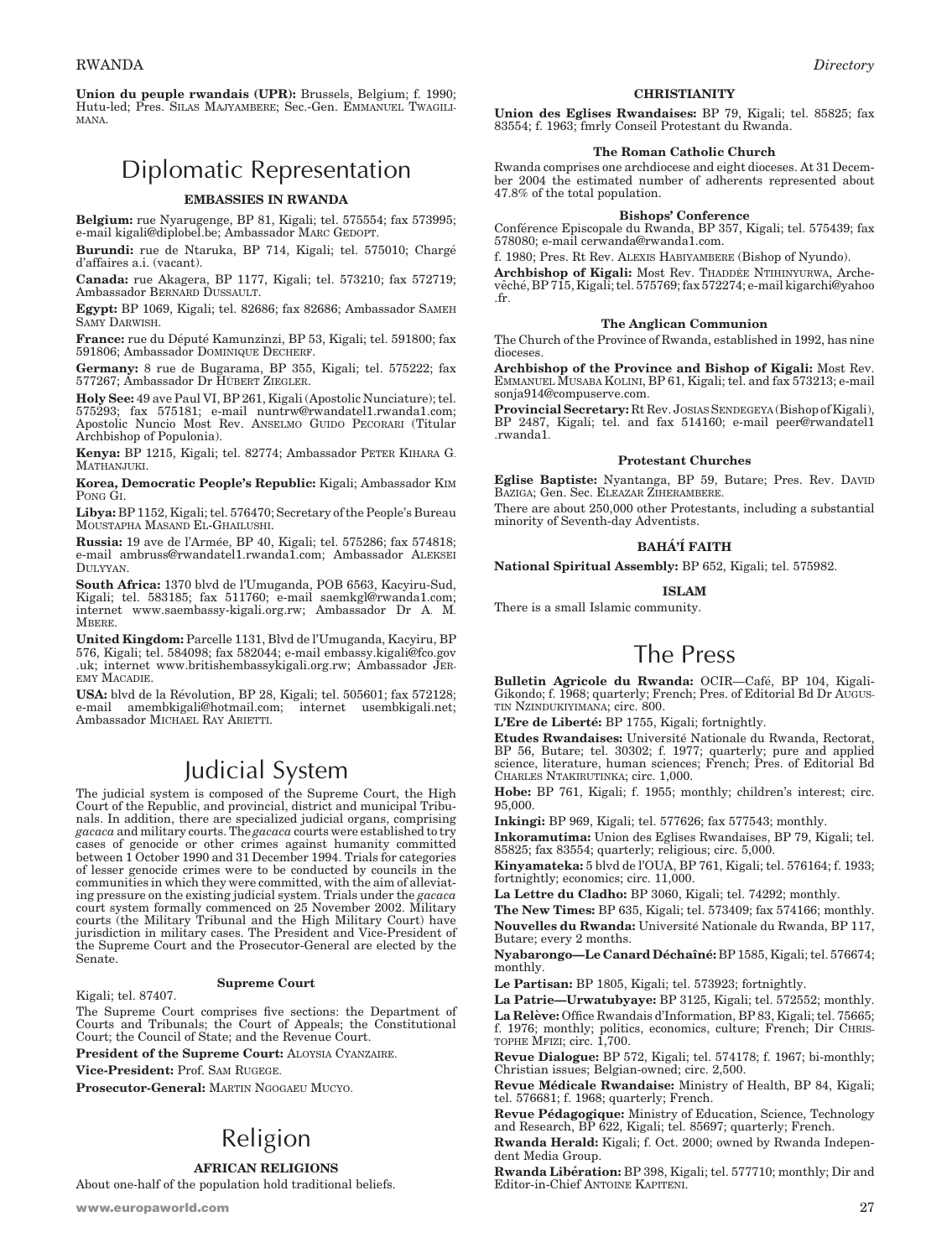### RWANDA *Directory*

Rwanda Renaître: BP 426, Butare; fortnightly.

Rwanda Rushya: BP 83, Kigali; tel. 572276; fortnightly.

Le Tribun du Peuple: BP 1960, Kigali; tel. 82035; bi-monthly; Owner JEAN-PIERRE MUGABE.

Ukuli Gacaca: BP 3170, Kigali; tel. 573327; monthly; Dir CHARLES GAKUMBA.

Umucunguzi: Gisenyi; f. 1998; organ of Palir; Kinyarwanda and French; Chief Editor EMILE NKUMBUYE.

Umuhinzi-Mworozi: OCIR—The´, BP 1334, Kigali; tel. 514797; fax 514796; f. 1975; monthly; circ. 1,500.

Umusemburo—Le Levain: BP 117, Butare; monthly.

Umuseso: Kigali; independent Kinyarwanda language weekly newspaper; Editor CHARLES KABONERO.

U**runana:** Grand Séminaire de Nyakibanda, BP 85, Butare; tel.<br>530793; e-mail wellamahoro@yahoo.fr; f. 1967; 3 a year; religious;<br>Pres. WELLAS UWAMAHORO; Editor-in-Chief DAMIEN NIYOYIREMERA.

### NEWS AGENCIES

Agence Rwandaise de Presse (ARP): 27 ave du Commerce, BP 83, Kigali; tel. 576540; fax 576185; e-mail cbohizi@yahoo.fr; f. 1975. Office Rwandais d'Information (Orinfor): BP 83, Kigali; tel. 575724; Dir JOSEPH BIDERI.

#### Foreign Bureau

Agence France-Presse (AFP): BP 83, Kigali; tel. 572997; Correspondent MARIE-GORETTI UWIBAMBE.

## Publishers

**Editions Rwandaises:** Caritas Rwanda, BP 124, Kigali; tel. 5786;<br>Man. Dir Abbé Cyrıaque Munyansanga; Editorial Dir Albert Nam-BAJE.

Implico: BP 721, Kigali; tel. 573771.

Imprimerie de Kabgayi: BP 66, Gitarama; tel. 562252; fax 562345; f. 1932; Dir Thomas Habimana.

Imprimerie de Kigali, SARL: 1 blvd de l'Umuganda, BP 956, Kigali; tel. 582032; fax 584047; e-mail impkig@rwandatel1.rwanda1 .com; f. 1980; Dir ALEXIS RUKUNDO.

Imprimerie URWEGO: BP 762, Kigali; tel. 86027; Dir JEAN NSEN-GIYUNVA.

Pallotti-Presse: BP 863, Kigali; tel. 574084.

#### GOVERNMENT PUBLISHING HOUSES

Imprimerie Nationale du Rwanda: BP 351, Kigali; tel. 576214; fax 575820; f. 1967; Dir JUVÉNAL NDISANZE.

Régie de l'Imprimerie Scolaire (IMPRISCO): BP 1347, Kigali; tel. 85818; fax 85695; e-mail imprisco@rwandatel1.rwanda1.com; f. 1985; Dir JEAN DE DIEU GAKWANDI.

## Broadcasting and Communications

## TELECOMMUNICATIONS

Rwandatel: BP 1332, Kigali; tel. 576777; fax 573110; e-mail info@ rwandatel.rw; internet www.rwandatel.rw; national telecommunications service; privatized mid-2005.

MTN Rwandacell: Telecom House, blvd de l'Umuganda, Kigali; f. 1998; provides mobile cellular telephone services; CEO FRANÇOIS DU PLESSIS.

#### BROADCASTING

#### Radio

Radio Rwanda: BP 83, Kigali; tel. 575665; fax 576185; f. 1961; state-controlled; daily broadcasts in Kinyarwanda, Swahili, French and English; Dir of Programmes DAVID KABUYE.

Deutsche Welle Relay Station Africa: Kigali; daily broadcasts in German, English, French, Hausa, Swahili, Portuguese and Amharic.

#### Television

Télévision rwandaise (TVR): Kigali; fax 575024; transmissions reach more than 60% of national territory.

## Finance

 $(cap. = capital; res = reserves; dep. = deposits; m. = million;$ brs = branches; amounts in Rwanda francs)

### **BANKING**

#### Central Bank

Banque Nationale du Rwanda: ave Paul VI, BP 531, Kigali; tel. 574282; fax 572551; e-mail info@bnr.rw; internet www.bnr.rw; f. 1964; bank of issue; cap. 2,000m., res 12,423.3m., dep. 103,333.4m. (Dec. 2004); Gov. François Kanimba.

#### Commercial Banks

Following the privatization of two commercial banks, government control of the banking section was reduced from 45% in 2003 to 22% in 2005, although the three largest banks continued to control twothirds of the system's assets, valued at US \$365m. (equivalent to 34% of GDP).

Banque de Commerce, de Développement et d'Industrie<br>(BCDI): ave de la Paix, BP 3268, Kigali; tel. 574437; fax 573790; e-mail info@bcdi.co.rw; internet www.bcdi.co.rw; cap. and res 3,158.4m., total assets 45,950.9m. (Dec. 2003); Pres. and Dir-Gen. ALFRED KALISA.

Banque Commerciale du Rwanda, SA: BP 354, Kigali; tel. 575591; fax 573395; e-mail bcr@rwandatel1.rwanda1.com; internet www.bcr-rwanda.com; f. 1963; privatized Sept. 20004; cap. andres 2,420.0m., dep. 30,564.3m. (Dec. 2003); Pres. Dr NKOSANA MOYO; Man. Dir DAVID KUWANA; 5 brs.

Banque à la Confiance d'Or (BANCOR): ave du Commerce, BP 2509, Kigali; tel. and fax 575763; fax 575761; e-mail bancor@ rwanda1.com; internet www.bancor.co.rw; f. 1995; cap. and res 2,289.0m., total assets 20,840.4m. (Dec. 2005); Pres. NICHOLAS WATSON.

Banque de Kigali, SA: 63 ave du Commerce, BP 175, Kigali; tel. 593100; fax 573461; e-mail bkig10@rwanda1.com; f. 1966; cap. 1,500.0m., res 2,366.0m., dep. 52,903.1m. (Dec. 2004); Pres. FRANÇOIS NGARAMBE; 6 brs.

**Caisse Hypothécaire du Rwanda (CHR):** BP 1034, Kigali; tel.<br>576382; fax 572799; cap. 778.2m., total assets 6,966.8m. (Dec. 2003); Pres. FRANÇOIS RUTISHASHA; Dir-Gen. PIPIEN HAKIZABERA.

Compagnie Générale de Banque: blvd de l'Umuganda, BP 5230, Kigali; tel. 503343; fax 503336; e-mail cogebank@rwanda1.com; cap. and res 1,210.8m., total assets 7,297.4m. (Dec. 2003); Pres. ANDRE´ KATABARWA.

Fina Bank, SA (BACAR): 20 blvd de la Révolution, BP 331, Kigali; tel. 574456; fax 573486; e-mail finabank@terracom.rw; f. 1983 as Banque Continentale Africaine (Rwanda); name changed 2005; cap. 1,500m., total assets 17,354.0m. (Dec. 2000); privatized; Chair. DHANU CHANDARIA; Man. Dir JOHN TAYLOR; 5 brs.

#### Development Banks

Banque Rwandaise de Développement, SA (BRD): blvd de la Re´volution, BP 1341, Kigali; tel. 575079; fax 573569; e-mail brd@brd .com.rw; internet www.brd.com.rw; f. 1967; 56% state-owned; cap. and res 4,104.6m., total assets 13,920.7m. (Dec. 2003); Pres. GASTON MPATSWE KAGABO.

Union des Banques Populaires du Rwanda (Banki z'Abaturage mu Rwanda): BP 1348, Kigali; tel. 573559; fax 573579; e-mail ubpr@rwandatel1.rwanda1.com; f. 1975; cap. and res 1,180.5370m., total assets 20,433.8m. (Dec. 2002); Pres. INNOCENT KAYITARE; 145 brs.

#### INSURANCE

Société Nationale d'Assurances du Rwanda (SONARWA): BP 1035, Kigali; tel. 573350; fax 572052; e-mail sonarwa@rwandatel1 rwanda1.com; f. 1975; cap. 500m.; Pres. FRANÇOIS NGARAMBE; Dir-Gen. HOPE MURERA.

Société Rwandaise d'Assurances, SA (SORAS): BP 924, Kigali; tel. 573716; fax 573362; e-mail sorasinfo@rwanda1.com; f. 1984; cap. 501m. (2003); Pres. CHARLES MHORANYI; Dir-Gen. MARC RUGENERA.

## Trade and Industry

### GOVERNMENT AGENCIES

Centre for Investment Promotion: Kigali; f. 1998. National Tender Board: ave de la Paix, POB 4276, Kigali; tel. 501403; fax 501402; e-mail ntb@rwanda1.com; internet www.ntb .gov.rw; f. 1998 to organize and manage general public procurement. Rwanda Revenue Authority: Kigali; f. 1998 to maximize revenue collection; Commissioner-Gen. EDWARD LARBI SIAW.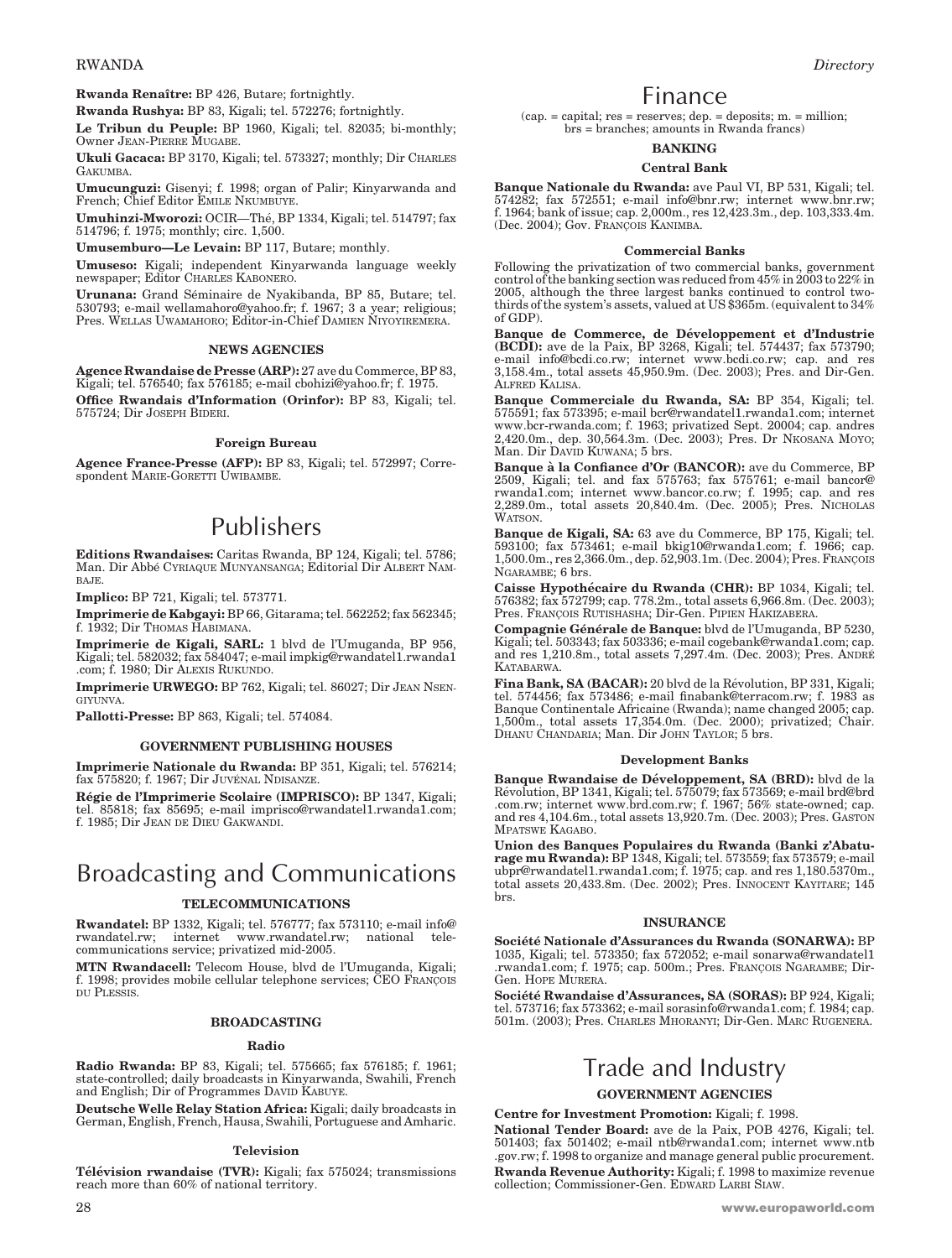#### DEVELOPMENT ORGANIZATIONS

Coopérative de Promotion de l'Industrie Minière et Artisanale au Rwanda (COOPIMAR): BP 1139, Kigali; tel. 82127; fax 72128; Dir DANY NZARAMBA.

Institut de Recherches Scientifiques et Technologiques (IRST): BP 227, Butare; tel. 30396; fax 30939; Dir-Gen. CHRYSOLO-GUE KARANGWA.

Institut des Sciences Agronomiques du Rwanda (ISAR): BP 138, Butare; tel. 30642; fax 30644; for the development of subsistence and export agriculture; Dir MUNYANGANIZI BIKORO; 12 centres.

Office des Cultures Industrielles du Rwanda—Cafe´ (OCIR— Cafe´): BP 104, Kigali; tel. 575600; fax 573992; e-mail ocircafe@ rwandatel1.rwanda1.com; f. 1978; development of coffee and other new agronomic industries; operates a coffee stabilization fund; Dir ANASTASE NZIRASANAHO.

**Office des Cultures Industrielles du Rwanda—Thé (OCIR—**<br>Thé): BP 1344, Kigali; tel. 514797; fax 514796; e-mail ocirthé@ rwanda1.com; development and marketing of tea; Dir CÉLESTIN KAYITARE.

Office National pour le Développement de la Commercialisation des Produits Vivriers et des Produits Animaux (OPRO-VIA): BP 953, Kigali; tel. 82946; fax 82945; privatization pending; Dir DISMAS SEZIBERA.

Régie d'Exploitation et de Développement des Mines (REDEMI): BP 2195, Kigali; tel. 573632; fax 573625; e-mail<br>ruzredem@yahoo.fr; f. 1988 as Régie des Mines du Rwanda; privatized in 2000; state org. for mining tin, columbo-tantalite and wolfram; Man. Dir JEAN-RUZINDANA MUNANA.

Société de Pyrèthre au Rwanda (SOPYRWA): BP 79, Ruhengeri; tel. and fax 546364; e-mail sopyrwa@rwanda1.com; f. 1978; cultivation and processing of pyrethrum; post-war activities resumed in Oct. 1994; current production estimated at 80% prewar capacity; Dir SYLVAIN NZABAGAMBA.

#### CHAMBER OF COMMERCE

Chambre de Commerce et d'Industrie de Rwanda: rue de l'Umuganda, POB 319, Kigali; tel. 83534; fax 83532; Pres. T. RUJUGIRO.

#### INDUSTRIAL ASSOCIATIONS

Association des Industriels du Rwanda: BP 39, Kigali; tel. and fax 575430; Pres. YVES LAFAGE; Exec. Sec. MUGUNGA NDOBA.

Federation of the Rwandan Private Sector Associations: POB 319, Kigali; tel. 83538; fax 83532; e-mail frsp@rwanda1.com; f. 1999 to represent interests of private sector; Exec. Sec. EUGÈNE BITWAYIKI.

#### UTILITIES

Electrogaz: POB 537, Kigali; tel. 572392; fax 573802; state-owned water, electricity and gas supplier; Dir JOSEPH MUJENGA.

#### MAJOR COMPANIES

BP-Fina Rwanda: BP 144, Kigali; tel. 572428; fax 574998; wholesale trade in petroleum products; Man. Dir GEORGES BOSSERT.

BRALIRWA: BP 131, Kigali; tel. 82995; fax 85693; f. 1959; mfrs and bottlers of beer in Gisenyi and soft drinks in Kigali.

Cimenterie du Rwanda (CIMERWA): Kigali; f. 1984; mfrs of cement; post-war activities resumed in Aug. 1994; 1995 production estimated at 60% of pre-war capacity.

Kabuye Sugar Works SARL: BP 373; Kigali; tel. 575468; fax 572865; f. 1969; privatized 1997.

Office de la Valorisation Industrielle de la Banane du Rwanda (OVIBAR): BP 1002, Kigali; tel. 85857; f. 1978; mfrs of banana wine and juice; post-war activities resumed in Dec. 1994; 1995 production estimated at only 1% of pre-war capacity; activities suspended; Dir ALOYS MUTAGANDA.

Rwigass Cigarettes Co: BP 1286, Kigali; tel. 575535; fax 575516; production of cigarettes; Man. Dir R. ASSINAPOL.

Savonnerie de Kicukiro (SAKIRWA): BP 441, Kigali; tel. 572678; fax 575450; e-mail hram@rwandatel.1.rwanda1.com; soap and washing powders; Chair. H. RAMJI.

Société Emballage-Rwanda: BP 1009, Kigali; tel. 575705; export of fruit and fruit products; production of soya- and cereal-based foods since 1997.

Société pour l'Hydraulique, l'Environnement et la Réhabili-<br>tation: BP 1526, Kigali; tel. and fax 578630; fax 578851; e-mail sher@rwanda1.com; internet www.sher.be; f. 1985; rural development; Chair. and Man. Dir PAUL GAHN.

Société Rwandaise pour la Production et la Commercialisation du Thé (SORWATHE), SARL: Kigali; tel. 75461; f. 1978; tea. TABARWANDA: BP 650, Kigali; tel. 85539; e-mail tbr@rwandatel1 .rwanda1.com; produces cigarettes; Dir PIE MUGABO.

Tôlerie Industrielle du Rwanda (TOLIRWA): BP 521, Kigali; tel. 572129; produces sheet metal; Dir-Gen. JAFFER.

#### TRADE UNIONS

Centrale d'Education et de Coopération des Travailleurs<br>pour le Développement/Alliance Coopérative au Rwanda<br>(CECOTRAD/ACORWA): BP 295, Kigali; f. 1984; Pres. ELIE KATA-BARWA.

Centrale Syndicale des Travailleurs du Rwanda: BP 1645, Kigali; tel. 85658; fax 84012; e-mail cestrav@rwandatel1.rwanda1 .com; Sec.-Gen. FRANCOIS MURANGIRA.

## Transport

#### RAILWAYS

There are no railways in Rwanda, although plans exist for the eventual construction of a line passing through Uganda, Rwanda and Burundi, to connect with the Kigoma–Dar es Salaam line in Tanzania. Rwanda has access by road to the Tanzanian railways system.

#### ROADS

In 1999 there were an estimated 12,000 km of roads, of which 996 km were paved. There are road links with Uganda, Tanzania, Burundi and the Democratic Republic of the Congo. Internal conflict during 1994 caused considerable damage to the road system and the destruction of several important bridges. In 1997 Rwanda received a US \$45m. loan to be used for road improvement.

**Office National des Transports en Commun (ONATRACOM):**<br>BP 609, Kigali; tel. 575564; Dir (vacant).

#### INLAND WATERWAYS

There are services on Lake Kivu between Cyangugu, Gisenyi and Kibuye, including two vessels operated by ONATRACOM.

#### CIVIL AVIATION

The Kanombe international airport at Kigali can process up to 500,000 passengers annually. There is a second international airport at Kamembe, near the border with the Democratic Republic of the Congo. There are airfields at Butare, Gabiro, Ruhengeri and Gisenyi, servicing internal flights.

Alliance Express Rwanda (ALEX): BP 1440, Kigali; tel. 82409; fax 82417; e-mail aev@aev.com.rw; fax 572562; f. 1998 to succeed fmr Air Rwanda as national carrier; 51% owned by Alliance Air (jtly owned by Govts of Uganda and South Africa and by South African Airways), 49% state-owned; domestic and regional passenger and cargo services; Chair. GERALD ZIRIMWABAGABO.

Rwandair Express: BP 3246, Kigali; tel. 577564; fax 577669; f. 1998; privately-owned; operates two passenger aircraft; regional services; CEO PIERRE CLAVER KABERA (acting).

## Tourism

Attractions for tourists include the wildlife of the national parks (notably mountain gorillas), Lake Kivu and fine mountain scenery. Since the end of the transitional period in late 2003, the Government has increased efforts to develop the tourism industry. In 1998 there were only an estimated 2,000 foreign visitors to Rwanda, but by 2001 the number of tourist arrivals had increased to 113,185. Total receipts from tourism were estimated at US \$31m. in 2002.

Office Rwandais du Tourisme et des Parcs Nationaux (ORTPN): blvd de la Révolution 1, BP 905, Kigali; tel. 576514; fax 576515; e-mail webmaster@rwandatourism.com; internet www .rwandatourism.com; f. 1973; govt agency.

## Defence

As assessed at March 2006, the total strength of the Rwandan armed forces was estimated at 51,000, comprising an army of 40,000, an air force of 1,000, and a paramilitary force of about 10,000. In addition, there were an estimated 2,000 local defence forces. Further restructuring of the army, which was expected to be reduced in size to number about 25,000, was planned.

Defence Expenditure: Estimated at 31,100m. Rwandan francs in 2005.

General Chief of Staff: Gen. JAMES KABAREEBE.